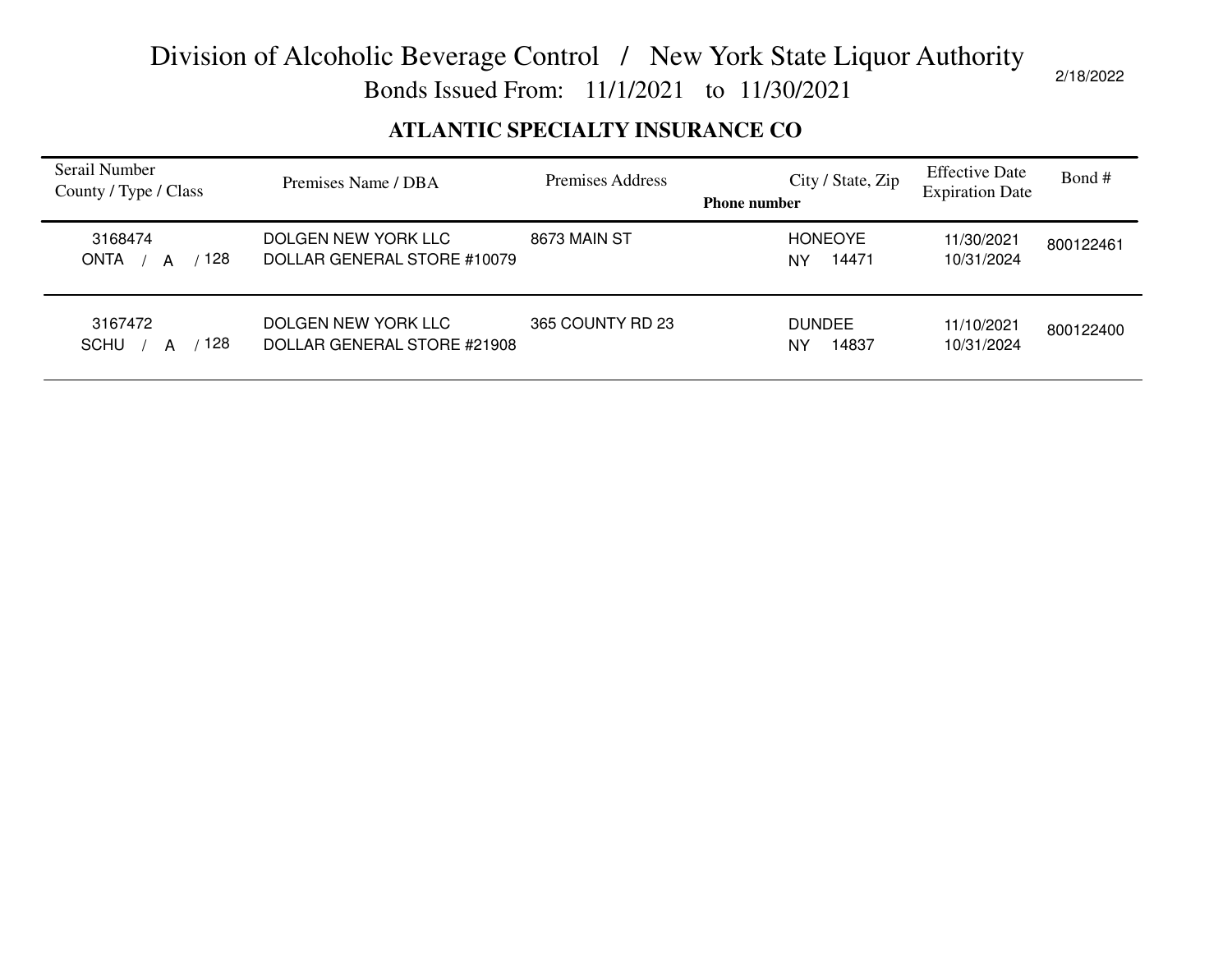Bonds Issued From: 11/1/2021 to 11/30/2021

#### **BANKERS & SHIPPERS INSURANCE CO**

| Serail Number<br>County / Type / Class      | Premises Name / DBA          | Premises Address   | City / State, Zip<br><b>Phone number</b> | <b>Effective Date</b><br><b>Expiration Date</b> | Bond # |
|---------------------------------------------|------------------------------|--------------------|------------------------------------------|-------------------------------------------------|--------|
| 1337384<br>∘341<br><b>KING</b><br><b>RW</b> | <b>MAKSUB INC</b><br>OZAKAYA | 635 VANDERBILT AVE | <b>BROOKLYN</b><br>11238<br>NΥ           | 11/5/2021<br>10/31/2023                         |        |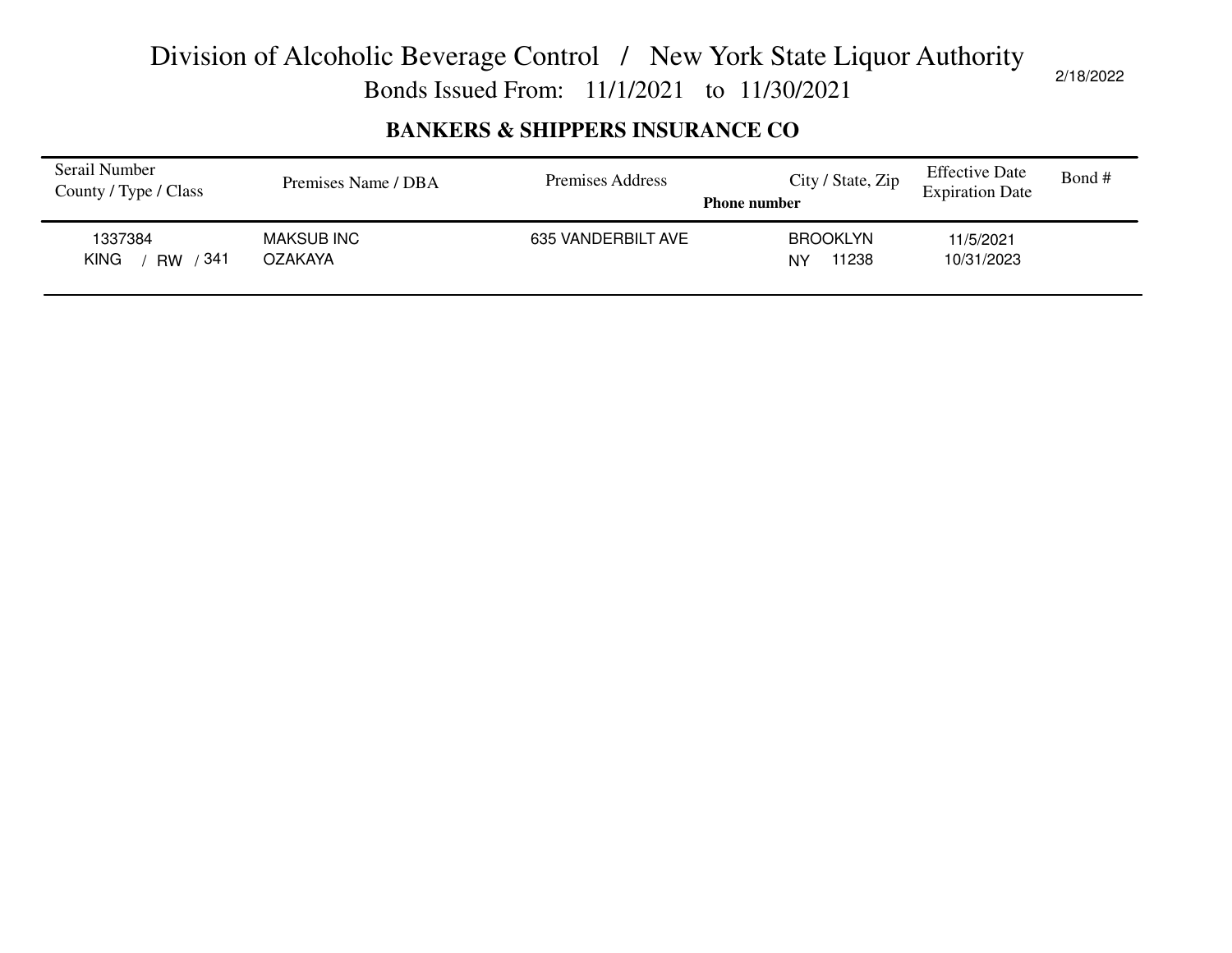Bonds Issued From: 11/1/2021 to 11/30/2021

#### **BARKLEY INSURANCE COMPANY**

| ECKERD CORPORATION<br>94 CHESTNUT STREET<br>2506657<br><b>ONEONTA</b><br>8/1/2021<br>0233810<br>126<br><b>OTSE</b><br>7/31/2024<br>RITE AID PHARMACY #10796<br>13820<br>DX<br>NΥ<br>3123811000 | Serail Number<br>County / Type / Class | Premises Name / DBA | Premises Address<br><b>Phone number</b> | City / State, Zip | <b>Effective Date</b><br><b>Expiration Date</b> | Bond # |
|------------------------------------------------------------------------------------------------------------------------------------------------------------------------------------------------|----------------------------------------|---------------------|-----------------------------------------|-------------------|-------------------------------------------------|--------|
|                                                                                                                                                                                                |                                        |                     |                                         |                   |                                                 |        |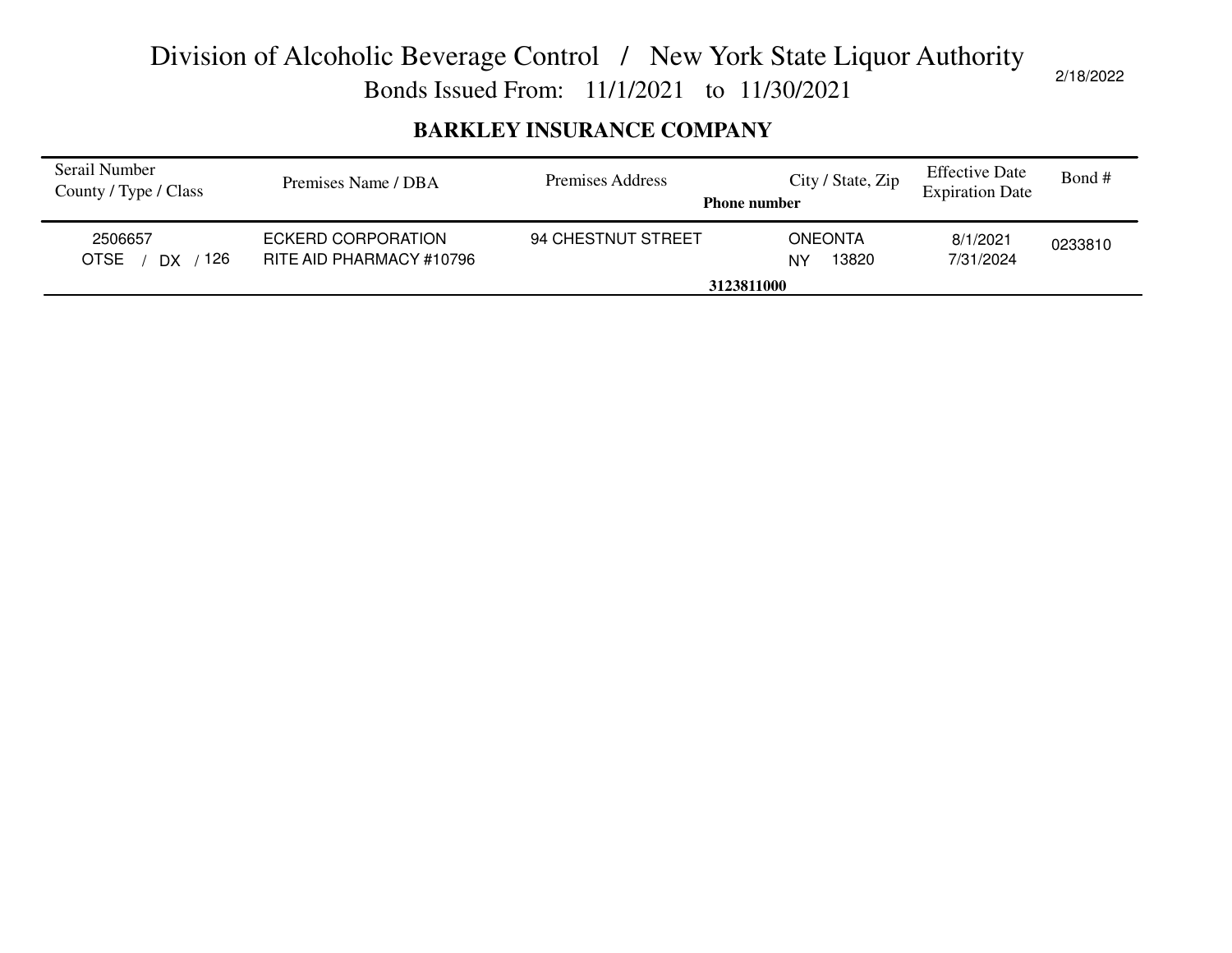Bonds Issued From: 11/1/2021 to 11/30/2021

#### **COLONIAL SURETY COMPANY**

| Serail Number<br>County / Type / Class    | Premises Name / DBA                           | Premises Address | City / State, Zip<br><b>Phone number</b> | <b>Effective Date</b><br><b>Expiration Date</b> | Bond #     |
|-------------------------------------------|-----------------------------------------------|------------------|------------------------------------------|-------------------------------------------------|------------|
| 1336383<br>341<br><b>NEW</b><br><b>RW</b> | DELISH BRANDS INC<br><b>FIRECRACKER WINGS</b> | 430 2ND AVE      | NEW YORK<br>10010<br>NY                  | 11/29/2021<br>10/31/2023                        | CSC-101292 |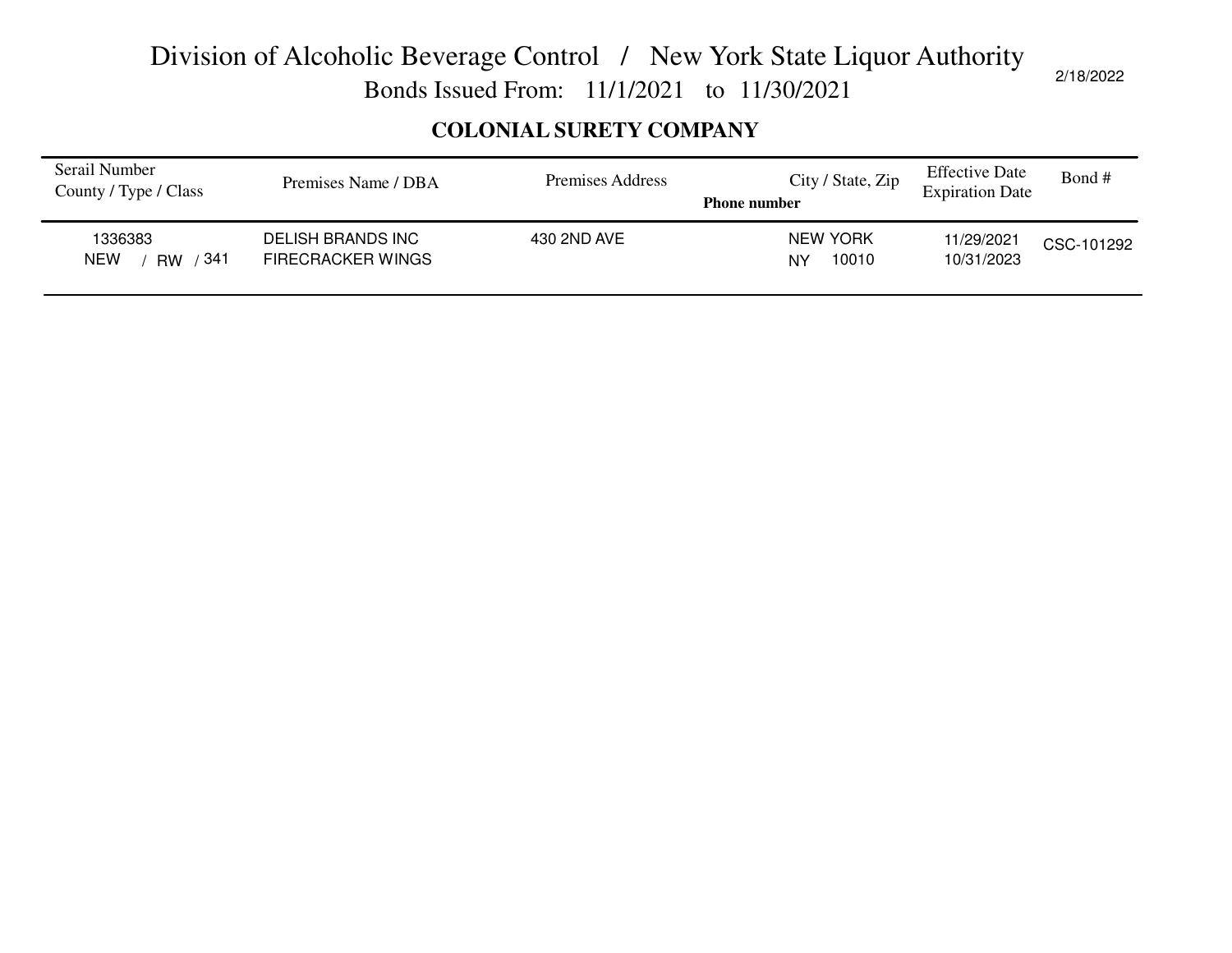Bonds Issued From: 11/1/2021 to 11/30/2021

#### **ERIE INSURANCE COMPANY**

| Serail Number<br>County / Type / Class     | Premises Name / DBA                               | Premises Address               | City / State, Zip<br><b>Phone number</b> | <b>Effective Date</b><br><b>Expiration Date</b> | Bond#      |
|--------------------------------------------|---------------------------------------------------|--------------------------------|------------------------------------------|-------------------------------------------------|------------|
| 2225438<br>252<br><b>OSWE</b><br><b>OP</b> | ROOFTOP AT LITATRO INC, THE<br>THE ROOFTOP LOUNGE | 189 W 1ST ST<br>5TH FL - STE 3 | OSWEGO<br>13126<br>NY                    | 11/22/2021<br>10/31/2023                        | Q877460082 |
| 2226150<br>252<br><b>ORAN</b><br>OΡ        | TOASTED NEWBURGH LLC                              | 45 LIBERTY ST                  | <b>NEWBURGH</b><br>12550<br>NY           | 11/10/2021<br>10/31/2023                        | Q915160493 |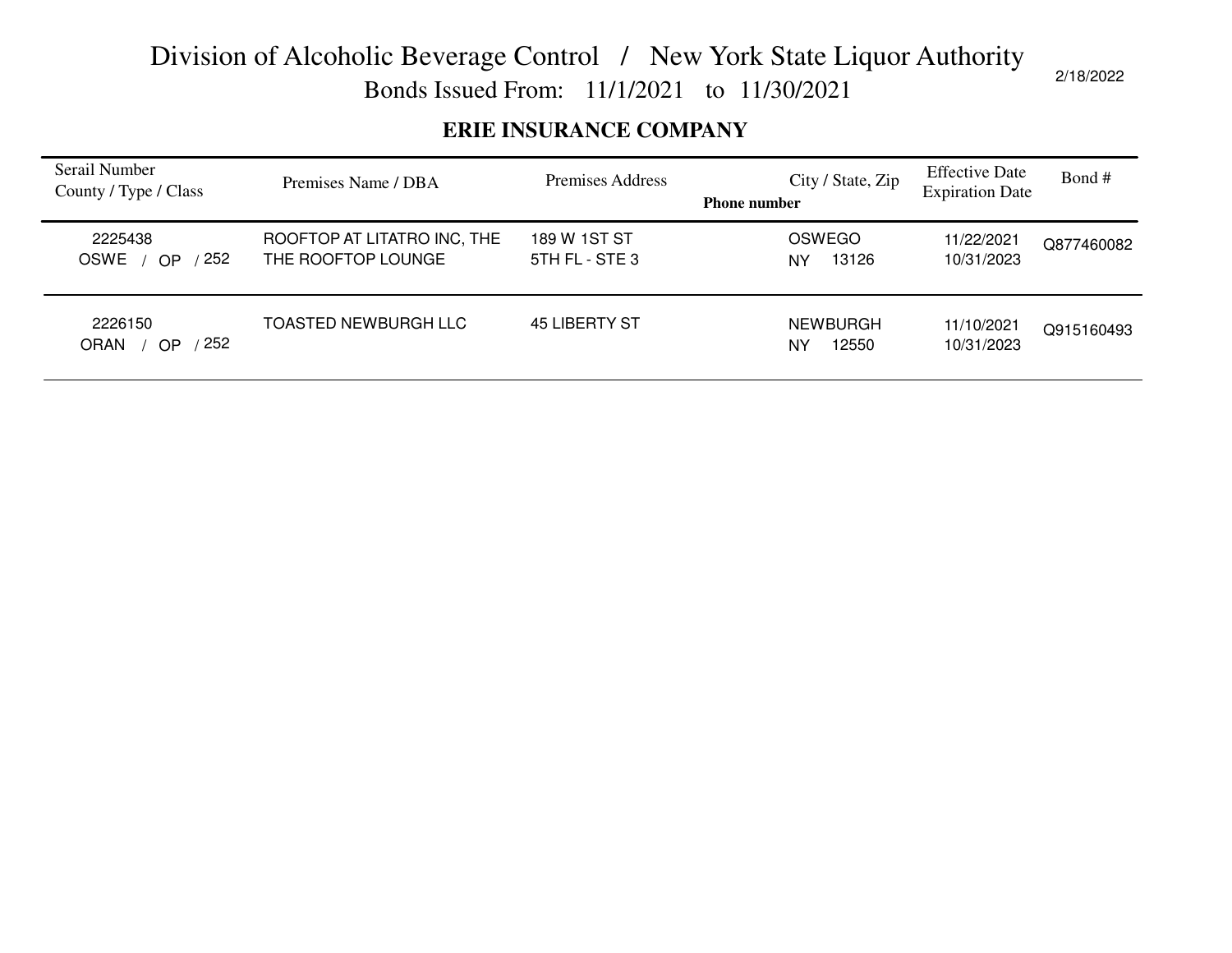Bonds Issued From: 11/1/2021 to 11/30/2021

#### **EXCISE BOND UNDERWRITERS**

| Serail Number<br>County / Type / Class     | Premises Name / DBA                                              | Premises Address                     | <b>Phone number</b> | City / State, Zip                      | <b>Effective Date</b><br><b>Expiration Date</b> | Bond#        |
|--------------------------------------------|------------------------------------------------------------------|--------------------------------------|---------------------|----------------------------------------|-------------------------------------------------|--------------|
| 1333685<br>252<br><b>NEW</b><br><b>OP</b>  | 480 AMSTERDAM RESTAURANT CC 480 AMSTERDAM AVE<br><b>BARNACHO</b> |                                      |                     | <b>NEW YORK</b><br>10024<br>NY         | 11/2/2021<br>10/31/2023                         | B76138       |
|                                            |                                                                  |                                      | 2123632950          |                                        |                                                 |              |
| 1328369<br>/344<br><b>SUFF</b><br>TW       | <b>BRAUN'S GRILL LLC</b>                                         | 30840 MAIN RD<br><b>T/O SOUTHOLD</b> |                     | <b>CUTCHOGUE</b><br>11935<br><b>NY</b> | 11/4/2021<br>10/31/2023                         | B75979       |
|                                            |                                                                  |                                      | 2123632950          |                                        |                                                 |              |
| 1334860<br>252<br><b>KING</b><br><b>OP</b> | CATALPANYC LLC<br><b>EL PINGUINO</b>                             | <b>25 GREENPOINT AVE</b>             |                     | <b>BROOKLYN</b><br>11222<br><b>NY</b>  | 11/16/2021<br>10/31/2023                        | B76331       |
|                                            |                                                                  |                                      | 2123632950          |                                        |                                                 |              |
| 1334269<br>/ 322<br><b>NEW</b><br>w        | VSV WINE SHOP UW LLC<br>LE FRENCH WINE SHOP BY VIN SL            | 145 W 67TH ST                        |                     | <b>NEW YORK</b><br>10023<br><b>NY</b>  | 11/18/2021<br>10/31/2024                        | 04-53-267665 |
|                                            |                                                                  |                                      | 2123632950          |                                        |                                                 |              |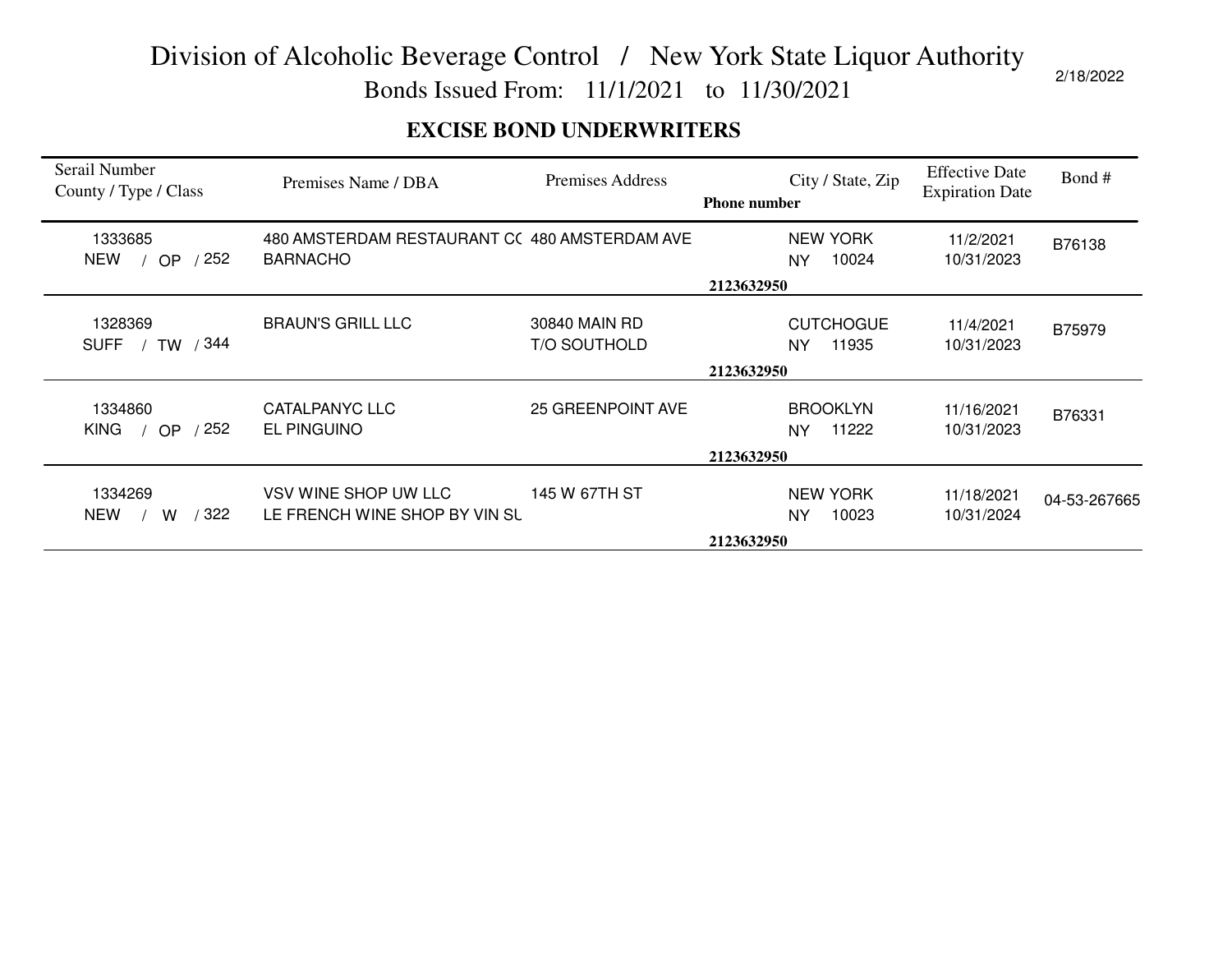Bonds Issued From: 11/1/2021 to 11/30/2021

#### **GREAT AMERICAN INSURANCE CO**

| Premises Name / DBA                                  | Premises Address  |                                                                                                                                                                                                                                                                     | City / State, Zip                                                              | <b>Effective Date</b><br><b>Expiration Date</b>                                                                                     | Bond #              |
|------------------------------------------------------|-------------------|---------------------------------------------------------------------------------------------------------------------------------------------------------------------------------------------------------------------------------------------------------------------|--------------------------------------------------------------------------------|-------------------------------------------------------------------------------------------------------------------------------------|---------------------|
|                                                      |                   |                                                                                                                                                                                                                                                                     | <b>RICHMOND HILL</b><br>NY 11419                                               | 11/1/2021<br>10/31/2024                                                                                                             | 874383              |
|                                                      |                   |                                                                                                                                                                                                                                                                     |                                                                                |                                                                                                                                     |                     |
|                                                      |                   |                                                                                                                                                                                                                                                                     | <b>BROOKLYN</b><br>11237<br><b>NY</b>                                          | 11/19/2021<br>10/31/2024                                                                                                            | 02-24-268145        |
|                                                      |                   |                                                                                                                                                                                                                                                                     |                                                                                |                                                                                                                                     |                     |
| <b>IRISH ARTS CENTER</b>                             | AKA 553 W 51ST ST |                                                                                                                                                                                                                                                                     | <b>NEW YORK</b><br>10019<br><b>NY</b>                                          | 11/2/2021<br>10/31/2023                                                                                                             | 04-50-266911        |
|                                                      |                   |                                                                                                                                                                                                                                                                     |                                                                                |                                                                                                                                     |                     |
|                                                      |                   |                                                                                                                                                                                                                                                                     | <b>MIDDLETOWN</b><br>10941<br><b>NY</b>                                        | 11/9/2021<br>10/31/2023                                                                                                             | b76300              |
|                                                      |                   |                                                                                                                                                                                                                                                                     |                                                                                |                                                                                                                                     |                     |
| <b>HUSH</b>                                          |                   |                                                                                                                                                                                                                                                                     | <b>NEW YORK</b><br>10019<br><b>NY</b>                                          | 11/15/2021<br>8/31/2022                                                                                                             | 04-50-264084        |
| CAJUN SEAFOOD HB LLC                                 | 133-40 79TH ST    |                                                                                                                                                                                                                                                                     | NY 11414                                                                       | 11/9/2021<br>10/31/2023                                                                                                             | 04-50-267887        |
|                                                      |                   |                                                                                                                                                                                                                                                                     |                                                                                |                                                                                                                                     |                     |
| CHAR BROIL CATERING INC<br>ORIGINAL CHAR BROIL HOUSE | T/O GREECE        |                                                                                                                                                                                                                                                                     | <b>ROCHESTER</b><br>14612<br><b>NY</b>                                         | 11/8/2021<br>10/31/2023                                                                                                             | B75574              |
|                                                      |                   |                                                                                                                                                                                                                                                                     |                                                                                |                                                                                                                                     |                     |
| <b>DEAD BEETS LLC</b><br><b>GOODNIGHT</b>            | 15 ROCK CITY RD   |                                                                                                                                                                                                                                                                     | <b>WOODSTOCK</b><br>12498<br><b>NY</b>                                         | 11/15/2021<br>10/31/2023                                                                                                            | B76290              |
|                                                      |                   | 109 03 LIBERTY AVE REALTY CORF 109-01 LIBERTY AVE<br>ALL AMERICAN ORGANIC SHOP IN 162 WYCKOFF AVE<br>ALL AMERICAN ORGANIC SHOP IN<br>AN CLAIDHEAMH SOLUIS INC & BR 726 11TH AVE<br>BOXERS WASHINGTON HEIGHTS I 348 W 52ND ST<br>HOOK & REEL CAJUN SEAFOOD & SUITE H | BARN AT VILLA VENEZIA LLC, THE 2276 2278 GOSHEN TPKE<br>1395 ISLAND COTTAGE RD | <b>Phone number</b><br>8005523715<br>8005523715<br>8005523715<br>8005523715<br>8005523715<br>8005523715<br>8005523715<br>8005523715 | <b>HOWARD BEACH</b> |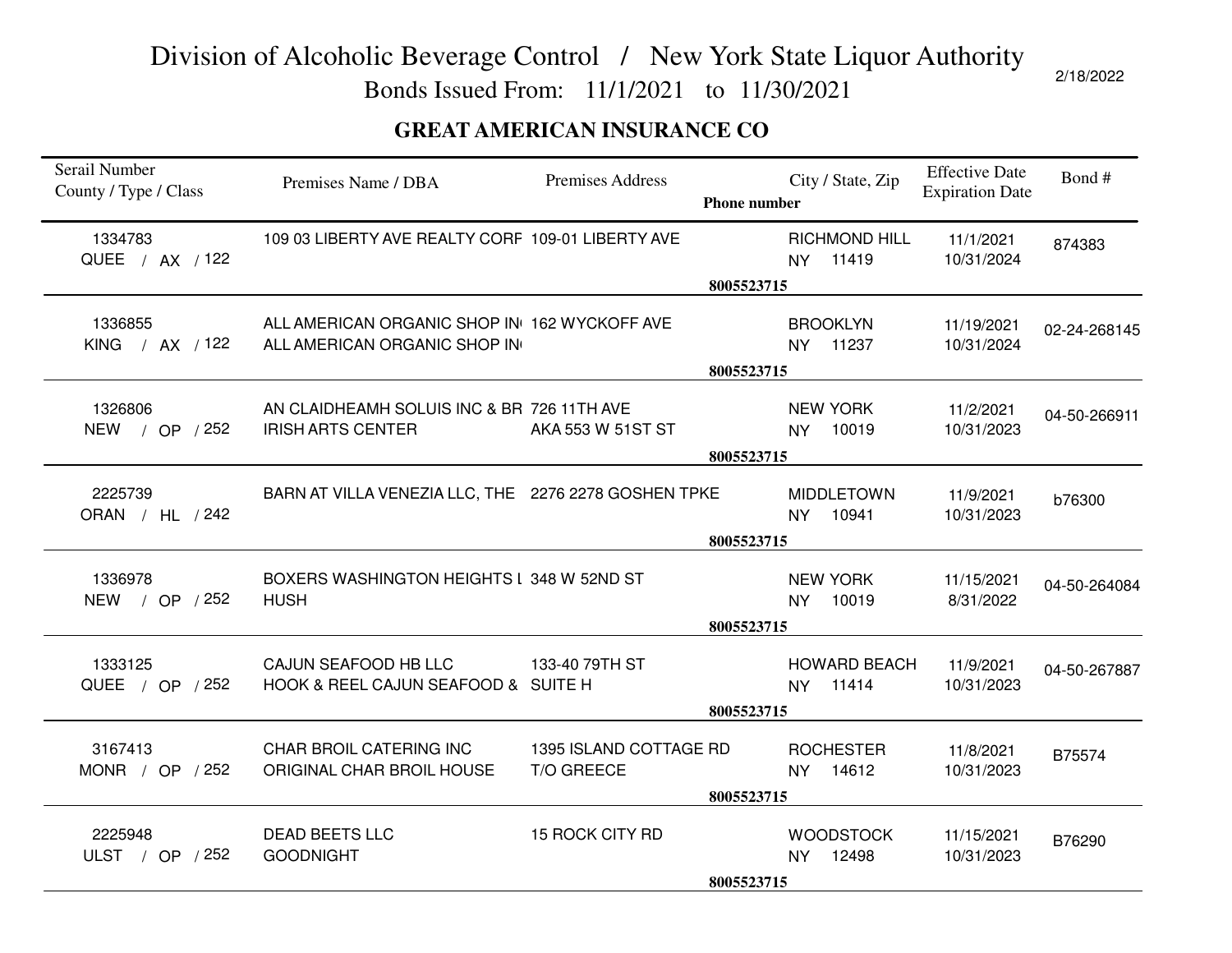Bonds Issued From: 11/1/2021 to 11/30/2021

#### **GREAT AMERICAN INSURANCE CO**

| Serail Number<br>County / Type / Class | Premises Name / DBA                                           | <b>Premises Address</b>            | <b>Phone number</b> |                            | City / State, Zip                 | <b>Effective Date</b><br><b>Expiration Date</b> | Bond#        |
|----------------------------------------|---------------------------------------------------------------|------------------------------------|---------------------|----------------------------|-----------------------------------|-------------------------------------------------|--------------|
| 1336399<br>NEW / TW / 344              | <b>DILLYT LLC</b><br>ELLA'S ESPRESSO & WINE BAR               | 1465 2ND AVE<br>STORE <sub>2</sub> |                     | <b>NY</b>                  | <b>NEW YORK</b><br>10075          | 11/10/2021<br>10/31/2023                        | 0459268090   |
|                                        |                                                               |                                    | 8005523715          |                            |                                   |                                                 |              |
| 3167407<br>MONR / OP / 252             | <b>EMPIRE PUB LLC</b><br><b>EMPIRE PUB</b>                    | 2014 EMPIRE BLVD<br>STEB&C         |                     | <b>NY</b>                  | <b>WEBSTER</b><br>14580           | 11/30/2021<br>10/31/2023                        | B75573       |
|                                        |                                                               |                                    | 8005523715          |                            |                                   |                                                 |              |
| 1335467<br>KING / AX / 122             | H&L 168 DELI GROCERY INC<br>H&L 168 DELI GROCERY              | 530 92ND ST                        |                     |                            | <b>BROOKLYN</b><br>NY 11209       | 11/24/2021<br>10/31/2024                        | 0229267951   |
|                                        |                                                               |                                    | 8005523715          |                            |                                   |                                                 |              |
| 1324659<br>RICH / OP / 252             | <b>HBTJ AK LLC</b><br><b>HO-BRAH</b>                          | 4895 ARTHUR KILL RD                |                     | <b>NY</b>                  | <b>STATEN ISLAND</b><br>10309     | 11/17/2021<br>10/31/2023                        | 0450266565   |
|                                        |                                                               |                                    | 8005523715          |                            |                                   |                                                 |              |
| 3167363<br>MONR / RW / 341             | J POWERS ORANGE GLORY CAFE 480 E MAIN ST<br>ORANGE GLORY CAFE |                                    | 8005523715          | <b>NY</b>                  | <b>ROCHESTER</b><br>14604         | 11/18/2021<br>10/31/2023                        | 875572       |
| 1335119<br>SUFF / RW / 341             | <b>JBBQ SHABU SHABU CORP</b><br><b>JBBQ</b>                   | 11 E MAIN ST<br><b>UNIT 11</b>     |                     |                            | <b>BAY SHORE</b><br>NY 11706      | 11/2/2021<br>10/31/2023                         | b76310       |
|                                        |                                                               |                                    | 8005523715          |                            |                                   |                                                 |              |
| 1335652<br>SUFF / OP / 252             | LT BURGER WEST LLC<br>LT BURGER                               | 115 MAIN ST                        |                     | <b>NY</b>                  | WESTHAMPTON BE 11/4/2021<br>11978 | 10/31/2023                                      | 04-50-367869 |
|                                        |                                                               |                                    | 8005523715          |                            |                                   |                                                 |              |
| 2225941<br>DUTC / OP / 252             | MAIN ST RETAIL LLC<br>KITCHEN & COFFEE                        | 418-420 MAIN ST                    | 8005523715          | <b>BEACON</b><br><b>NY</b> | 12508                             | 11/19/2021<br>10/31/2023                        | 04-50-267919 |
|                                        |                                                               |                                    |                     |                            |                                   |                                                 |              |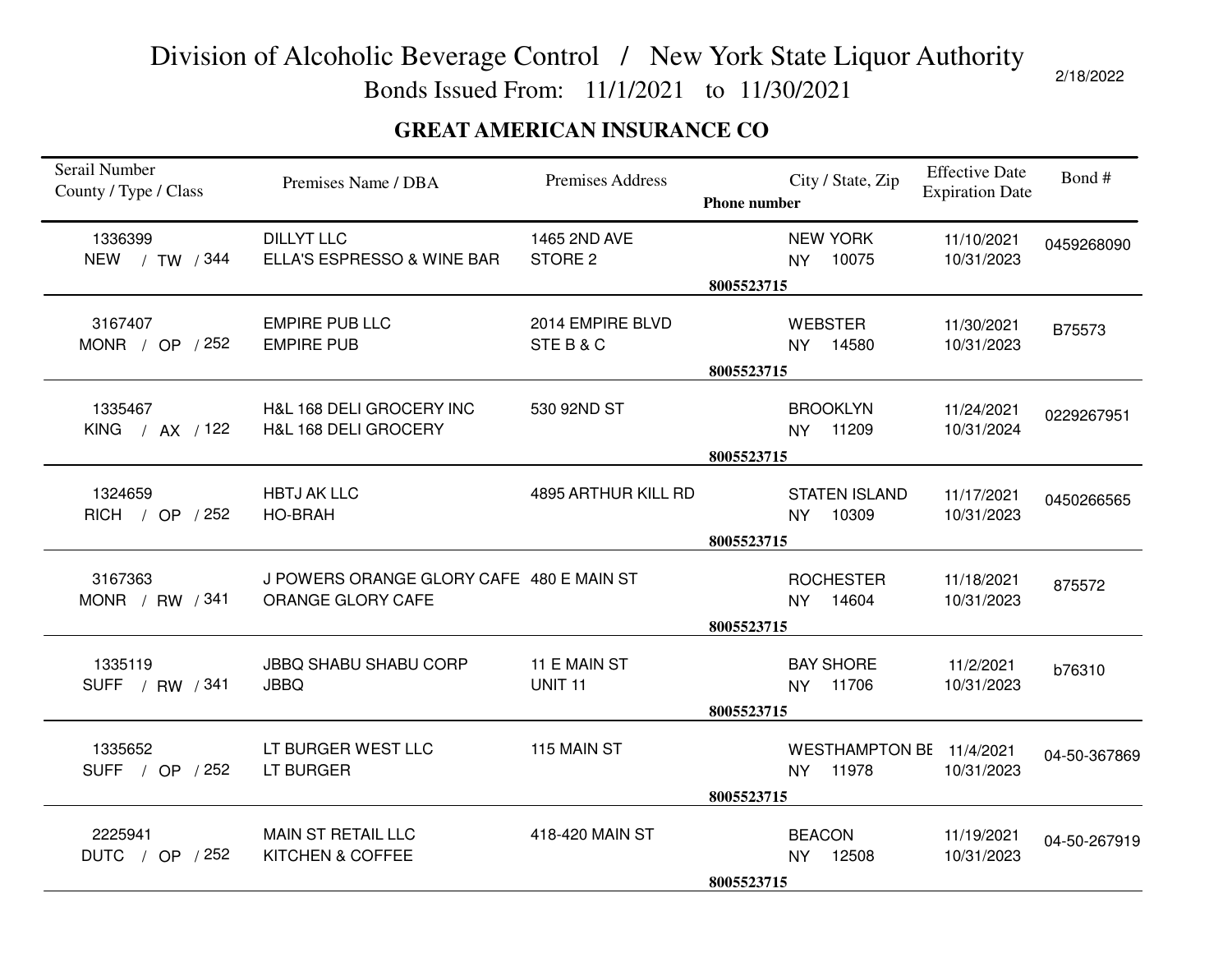Bonds Issued From: 11/1/2021 to 11/30/2021

#### **GREAT AMERICAN INSURANCE CO**

| Serail Number<br>County / Type / Class | Premises Name / DBA                                        | Premises Address    | <b>Phone number</b> |                             | City / State, Zip            | <b>Effective Date</b><br><b>Expiration Date</b> | Bond#        |
|----------------------------------------|------------------------------------------------------------|---------------------|---------------------|-----------------------------|------------------------------|-------------------------------------------------|--------------|
| 2224803<br>COLU / OP / 252             | QUINNIES NEW YORK LLC<br>QUINNIE'S                         | 834 RTE 66          |                     |                             | <b>CLAVERACK</b><br>NY 12513 | 11/15/2021<br>10/31/2023                        | xB1225640    |
|                                        |                                                            |                     | 8005523715          |                             |                              |                                                 |              |
| 1334393<br>NEW / OP / 252              | ROSA MEXICANO SECOND AVENUI 251 E 52ND ST<br>ROSA MEXICANO |                     |                     | <b>NY</b>                   | <b>NEW YORK</b><br>10022     | 11/26/2021<br>10/31/2023                        | 04-50-267762 |
|                                        |                                                            |                     | 8005523715          |                             |                              |                                                 |              |
| 1336814<br>WEST / OP / 252             | SERAFINA EASTCHESTER LLC<br><b>SERAFINA</b>                | 696 WHITE PLAINS RD |                     | <b>NY</b>                   | <b>SCARSDALE</b><br>10583    | 11/23/2021<br>10/31/2023                        | 04-50-268151 |
|                                        |                                                            |                     | 8005523715          |                             |                              |                                                 |              |
| 2225966<br>ULST / TW / 344             | <b>SHARKIE'S LLC</b>                                       | 43-45 TINKER ST     |                     | <b>NY</b>                   | <b>WOODSTOCK</b><br>12498    | 11/12/2021<br>10/31/2023                        | B76389       |
|                                        |                                                            |                     | 8005523715          |                             |                              |                                                 |              |
| 2225929<br>ALBA / AX / 122             | SHREE BHAVANI1 INC                                         | 218 COLUMBIA ST     |                     | <b>COHOES</b><br><b>NY</b>  | 12047                        | 11/16/2021<br>10/31/2024                        | B75938       |
|                                        |                                                            |                     | 8005523715          |                             |                              |                                                 |              |
| 1337840<br>QUEE / WW / 303             | SUNSHINE WINE DISTRIBUTION LL 4502 DITMARS BLVD STE 1037   |                     |                     | <b>ASTORIA</b><br><b>NY</b> | 11105                        | 12/1/2021<br>11/30/2024                         | 04-46-264876 |
|                                        |                                                            |                     | 8005523715          |                             |                              |                                                 |              |
| 2225733<br>ALBA / OP / 252             | SYCAMORE COUNTRY CLUB LLC, 38 TOMPKINS RD                  |                     |                     | <b>RAVENA</b>               | NY 12143                     | 11/9/2021<br>10/31/2023                         | B76295       |
|                                        |                                                            |                     | 8005523715          |                             |                              |                                                 |              |
| 1334861<br>NEW / OP / 252              | TRES HERMANOS NYC LLC<br><b>BUENA ONDA</b>                 | 1446 1ST AVE        |                     | <b>NY</b>                   | <b>NEW YORK</b><br>10021     | 11/24/2021<br>10/31/2023                        | 04-50-267800 |
|                                        |                                                            |                     | 8005523715          |                             |                              |                                                 |              |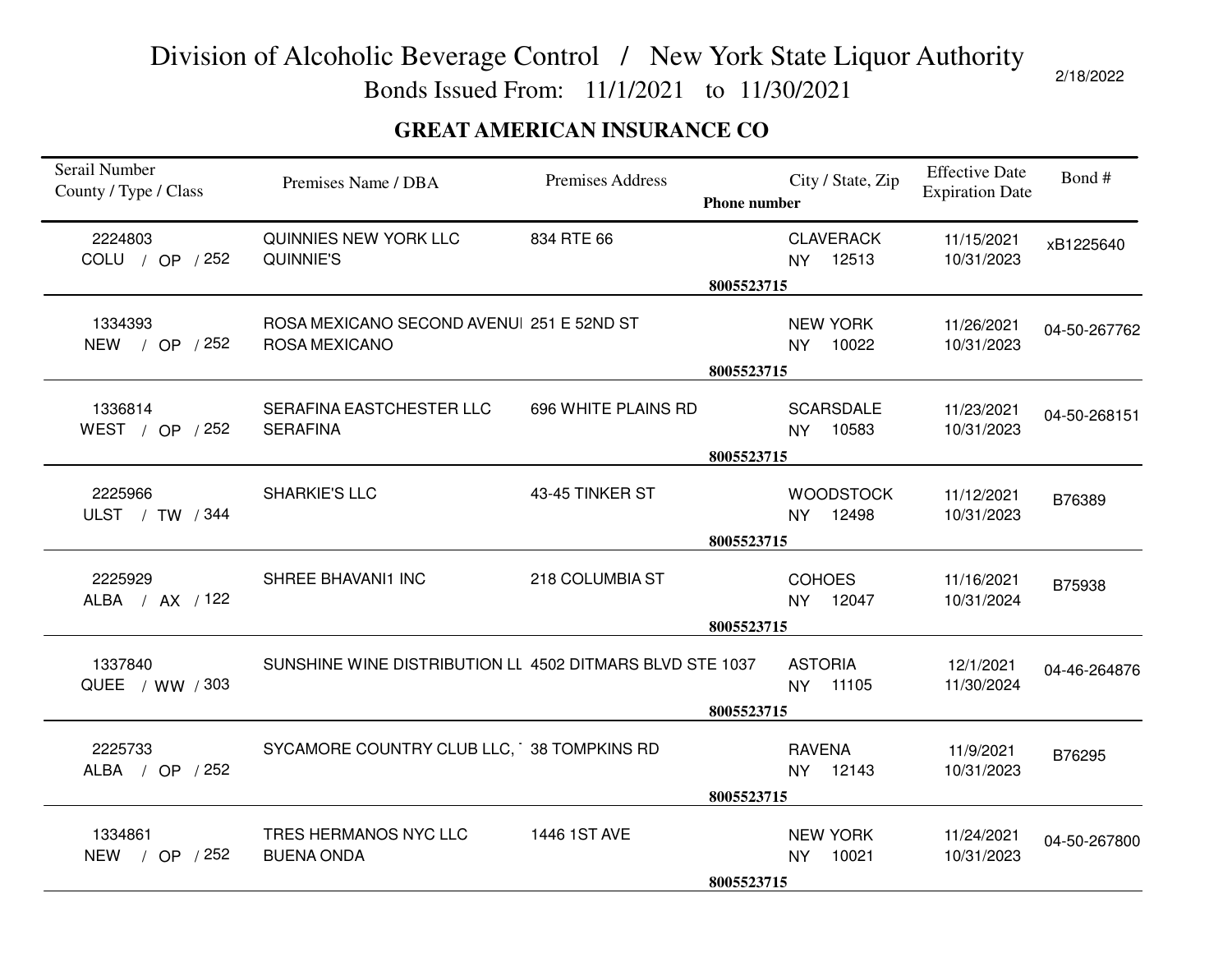Bonds Issued From: 11/1/2021 to 11/30/2021

#### **GREAT AMERICAN INSURANCE CO**

| Serail Number<br>County / Type / Class | Premises Name / DBA                                                         | Premises Address  | <b>Phone number</b> | City / State, Zip                         | <b>Effective Date</b><br><b>Expiration Date</b> | Bond #       |
|----------------------------------------|-----------------------------------------------------------------------------|-------------------|---------------------|-------------------------------------------|-------------------------------------------------|--------------|
| 1326453<br>WEST / OP / 252             | <b>TRIMTAB II LLC</b><br><b>TOWNHOUSE</b>                                   | 559 MAIN ST       |                     | <b>NEW ROCHELLE</b><br>10801<br><b>NY</b> | 11/10/2021<br>10/31/2023                        | 0450266865   |
|                                        |                                                                             |                   | 8005523715          |                                           |                                                 |              |
| 2225422<br>GREE / HL / 242             | VREHII MOUNTAIN BROOK LLC & V 57 RTE 23C<br><b>HOTEL MOUNTAIN BROOK</b>     | AKA 57 HILL ST    |                     | <b>TANNERSVILLE</b><br>12485<br><b>NY</b> | 11/5/2021<br>10/31/2023                         | B76293       |
|                                        |                                                                             |                   | 8005523715          |                                           |                                                 |              |
| 1316538<br>RICH / OP / 252             | WASABI NEW YORK LLC<br>WASABI JAPANESE STEAKHOUSE; BLDG D SPACE 422         | 55 RICHMOND TERR  |                     | <b>STATEN ISLAND</b><br>10301<br>NY       | 11/17/2021<br>10/31/2023                        | 04-50-265452 |
|                                        |                                                                             |                   | 8005523715          |                                           |                                                 |              |
| 1335681<br>NEW / OP / 252              | WESTGATE NEW YORK CITY LLC & 304 E 42ND ST<br><b>WESTGATE NEW YORK CITY</b> |                   |                     | <b>NEW YORK</b><br>10017<br><b>NY</b>     | 11/15/2021<br>10/31/2023                        | 0450267875   |
|                                        |                                                                             |                   | 8005523715          |                                           |                                                 |              |
| 1340234<br>NEW / CR / 256              | WOLLMAN PARK PARTNERS LLC & 830 5TH AVE<br>ARTISTS AS WAITRESSES INC AS I   |                   |                     | <b>NEW YORK</b><br>10065<br>NY.           | 11/24/2021<br>10/31/2023                        | 04-50-268693 |
|                                        |                                                                             |                   | 8005523715          |                                           |                                                 |              |
| 1336588<br>BRON / AX / 122             | YANKEE FOOD DELI INC<br>YANKEE SUPERMARKET                                  | 2304 SEDGWICK AVE |                     | <b>BRONX</b><br>10468<br><b>NY</b>        | 11/18/2021<br>10/31/2024                        | 02-29-268157 |
|                                        |                                                                             |                   | 8005523715          |                                           |                                                 |              |
| 1331315<br>NEW / HL / 242              | YYY ATLAS 48 LLC, CIVILIAN NYC L 305 W 48TH ST                              |                   |                     | <b>NEW YORK</b><br>10036<br>NY            | 11/24/2021<br>10/31/2023                        | 0450267154   |
|                                        |                                                                             |                   | 8005523715          |                                           |                                                 |              |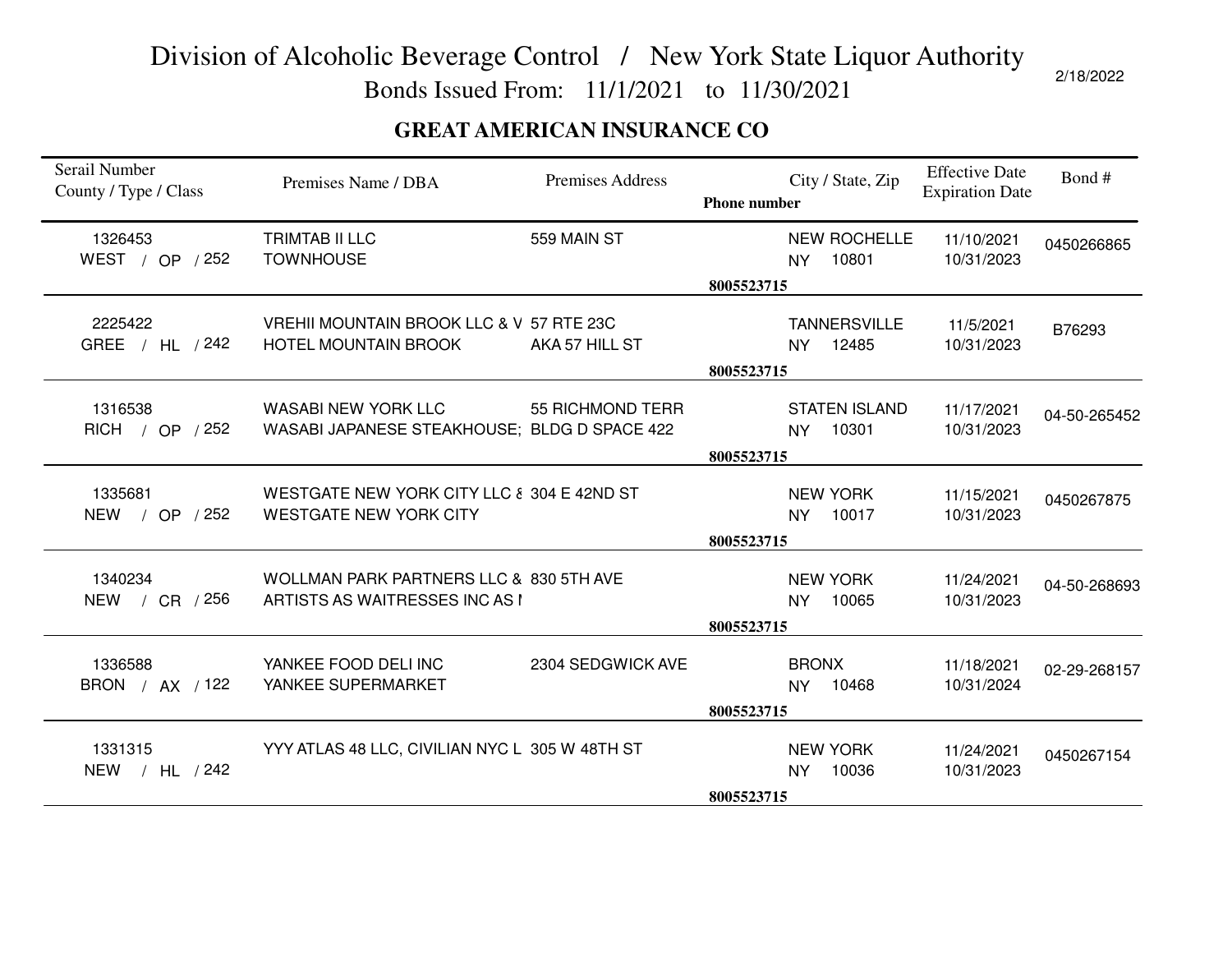Bonds Issued From: 11/1/2021 to 11/30/2021

2/18/2022

#### **GREAT MIDWEST INSURANCE COMPANY**

| Serail Number<br>County / Type / Class | Premises Name / DBA               | Premises Address | City / State, Zip<br><b>Phone number</b> | <b>Effective Date</b><br><b>Expiration Date</b> | Bond#      |
|----------------------------------------|-----------------------------------|------------------|------------------------------------------|-------------------------------------------------|------------|
| 1335162<br>252<br><b>SUFF</b><br>OP    | 752 PLAZA LLC<br>ALIMENTARI BEACH | 752 MONTAUK HWY  | <b>MONTAUK</b><br>11954<br>NY            | 11/1/2021<br>10/31/2023                         | 0450267894 |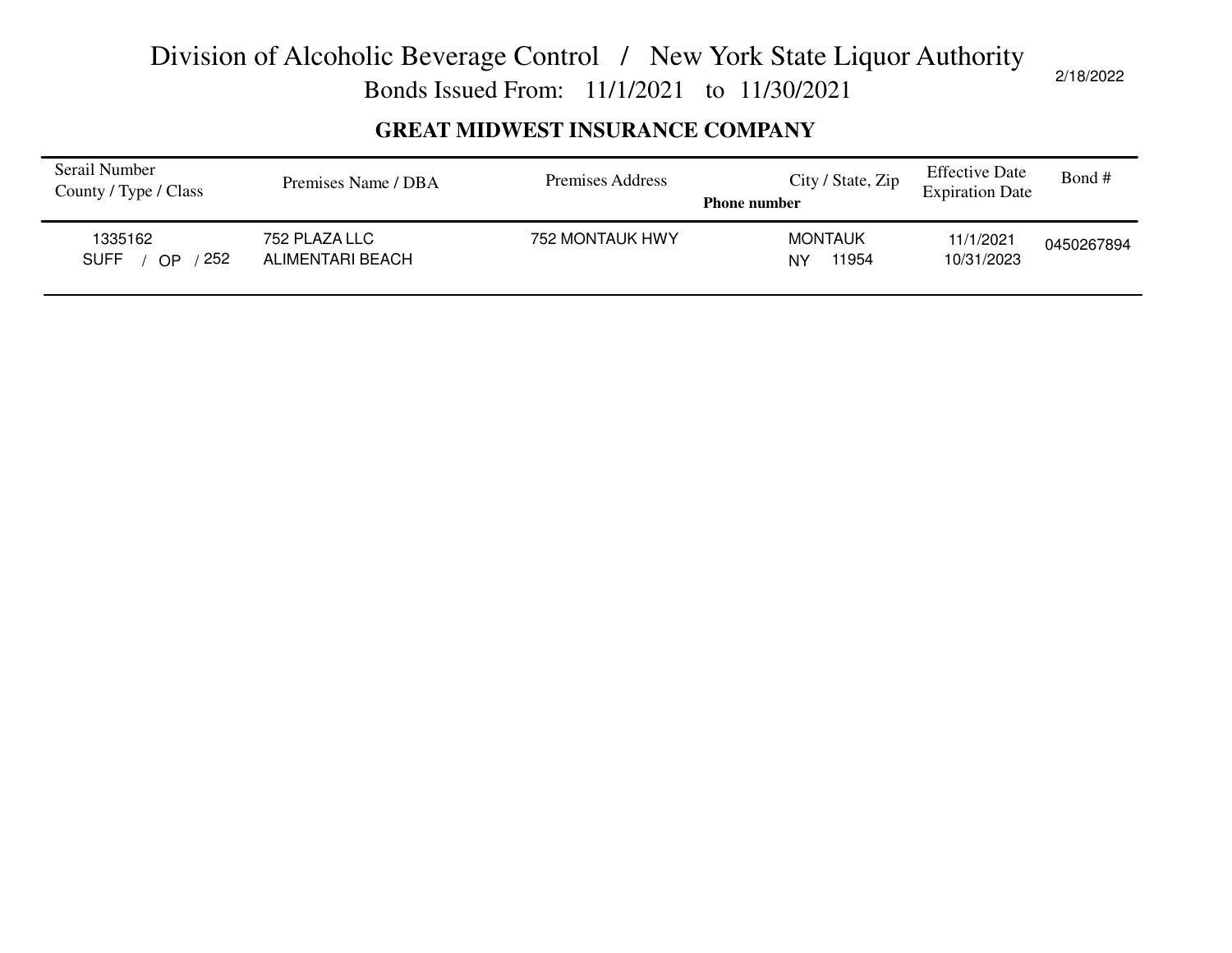Bonds Issued From: 11/1/2021 to 11/30/2021

#### **HARTFORD FIRE INSURANCE CO**

| Serail Number<br>County / Type / Class     | Premises Name / DBA                         | Premises Address | City / State, Zip<br><b>Phone number</b> | <b>Effective Date</b><br><b>Expiration Date</b> | Bond #      |
|--------------------------------------------|---------------------------------------------|------------------|------------------------------------------|-------------------------------------------------|-------------|
| 2226165<br>252<br><b>ORAN</b><br><b>OP</b> | <b>BAMD II LLC</b><br>ROSEMARY'S PUB & GRUB | 11 UNION ST      | <b>MONTGOMERY</b><br>12549<br>ΝY         | 11/23/2021<br>10/31/2023                        | 16BSBIQ9583 |
| 2223738<br>202<br><b>ONEI</b><br><b>DB</b> | LONKERO LLC<br>THE LONG DRINK COMPANY       | 811 EDWARD ST    | <b>ONEIDA</b><br>13502<br>NY             | 11/8/2021<br>10/31/2024                         | 31bsbiq5473 |
| 1336415<br>128<br><b>SUFF</b><br>AX.       | LUS LICENSING LLC<br>LIDL                   | 800 MONTAUK HWY  | <b>SHIRLEY</b><br>11967<br><b>NY</b>     | 11/23/2021<br>10/31/2024                        | 20MB1412542 |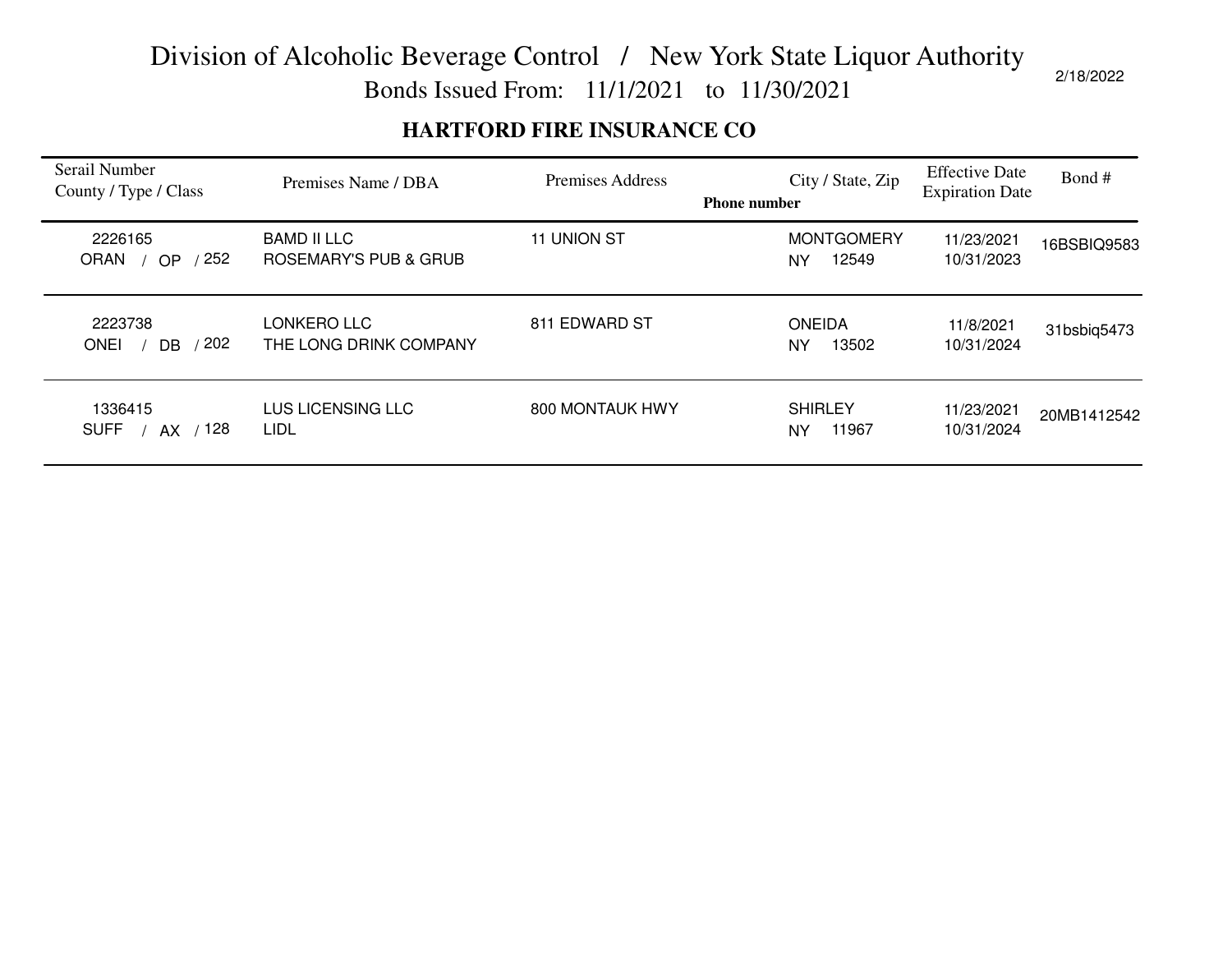Bonds Issued From: 11/1/2021 to 11/30/2021

#### **LIBERTY MUTUAL INSURANCE CO**

| Serail Number<br>County / Type / Class | Premises Name / DBA                          | Premises Address | City / State, Zip<br><b>Phone number</b> | <b>Effective Date</b><br><b>Expiration Date</b> | Bond #    |
|----------------------------------------|----------------------------------------------|------------------|------------------------------------------|-------------------------------------------------|-----------|
| 3167459<br>122<br><b>NIAG</b><br>AX    | CALS CONVENIENCE INC<br>A PLUS - STORE #9003 | 890 CENTER ST    | <b>LEWISTON</b><br>14092<br>NY           | 11/10/2021<br>10/31/2024                        | 019074652 |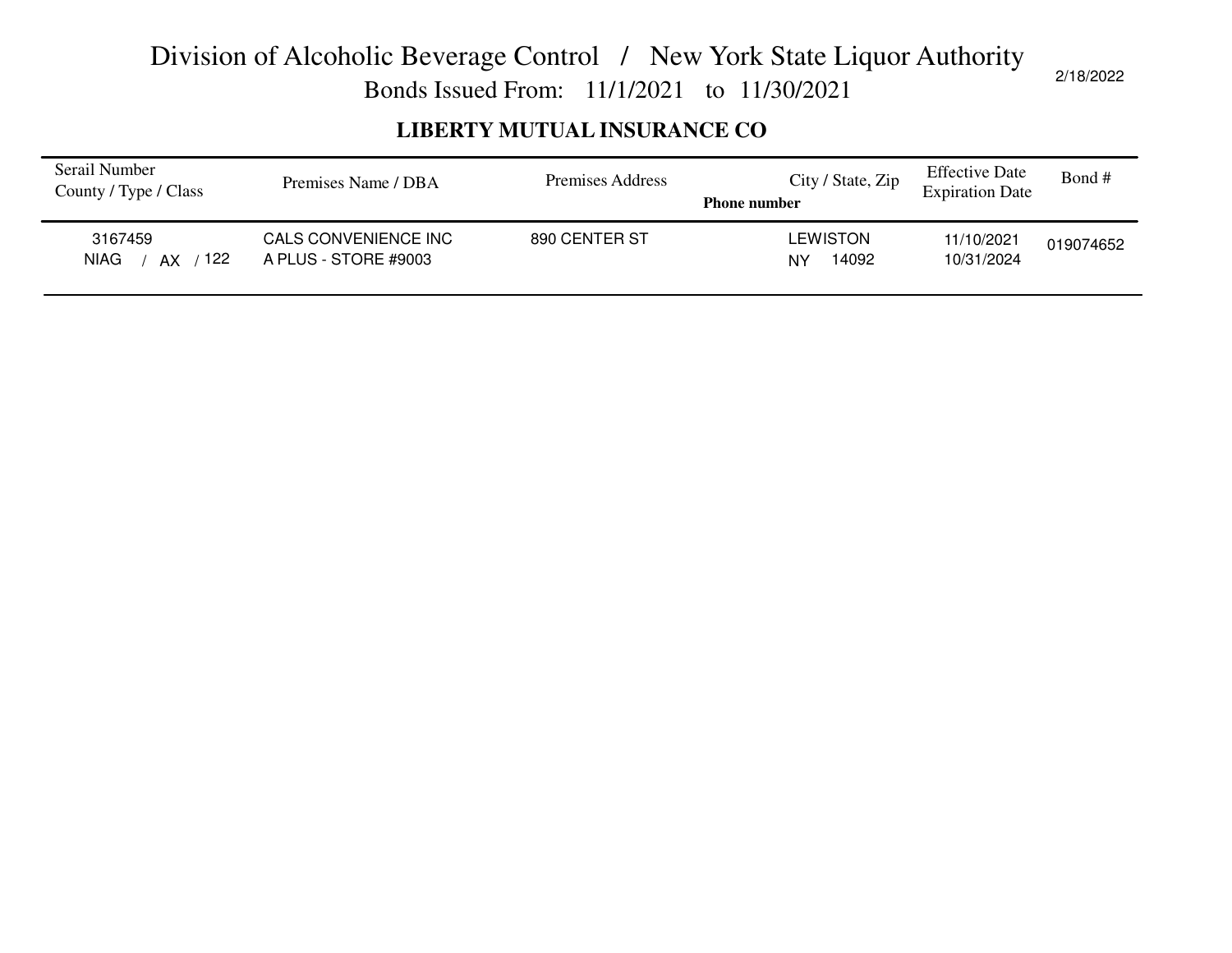Bonds Issued From: 11/1/2021 to 11/30/2021

#### **MERCHANTS BONDING COMPANY (MUTUA**

| Serail Number<br>County / Type / Class | Premises Name / DBA                               | Premises Address                 | <b>Phone number</b> |                              | City / State, Zip                 | <b>Effective Date</b><br><b>Expiration Date</b> | Bond#     |
|----------------------------------------|---------------------------------------------------|----------------------------------|---------------------|------------------------------|-----------------------------------|-------------------------------------------------|-----------|
| 1334849<br>BRON / AX / 122             | 1269 BRONX DELI GROCERY CORF 1269 GRAND CONCOURSE |                                  | 5152438171          | <b>BRONX</b><br>NY 10452     |                                   | 11/3/2021<br>10/31/2024                         | NY5592907 |
| 3167136<br>NIAG / OP / 252             | 26 DNTN NT LLC<br>FRANKIE PRIMO'S + 39            | 26 WEBSTER ST                    | 5152438171          | <b>NY</b>                    | NORTH TONAWANI 12/3/2021<br>14120 | 10/31/2023                                      | NY5516197 |
| 1336784<br>RICH / AX / 122             | A & S MORNINGSTAR CORP<br>ELM PARK DELI & GROCERY | 127 MORNINGSTAR RD               | 5152438171          | <b>NY</b>                    | <b>STATEN ISLAND</b><br>10303     | 11/1/2021<br>10/31/2024                         | NY5548473 |
| 1336290<br>NEW / OP / 252              | ADRIAN Y XIMENA CORP<br>OLLIN MEXICAN RESTAURANT  | 339 E 108TH ST                   | 5152438171          | <b>NEW YORK</b><br><b>NY</b> | 10029                             | 11/15/2021<br>10/31/2023                        | ny5550585 |
| 1335834<br>NEW / OP / 252              | AMA HOSPITALITY GROUP LLC<br>AMA ON DOWNING       | 39 DOWNING ST                    | 5152438171          | <b>NEW YORK</b><br>NY 10014  |                                   | 11/9/2021<br>10/31/2023                         | ny5530484 |
| 2225475<br>SULL / AX / 122             | ARROWHEAD RANCH PROPERTY   461 COOLEY RD          |                                  | 5152438171          | NY 12768                     | <b>PARKSVILLE</b>                 | 11/3/2021<br>10/31/2024                         | ny5694411 |
| 1325891<br>NEW / TW / 344              | BEER RUN 3604A INC<br><b>BEER RUN</b>             | 3604 BROADWAY<br>STORE 1N        | 5152438171          | <b>NEW YORK</b><br><b>NY</b> | 10031                             | 11/2/2021<br>10/31/2023                         | NY5191175 |
| 1333833<br>NEW / OP / 252              | BRO 36 CORP<br>CHEF YU; AZUKI                     | 520 8TH AVE<br>STORE #'S 1 AND 2 | 5152438171          | <b>NEW YORK</b><br><b>NY</b> | 10018                             | 11/19/2021<br>10/31/2023                        | ny5422868 |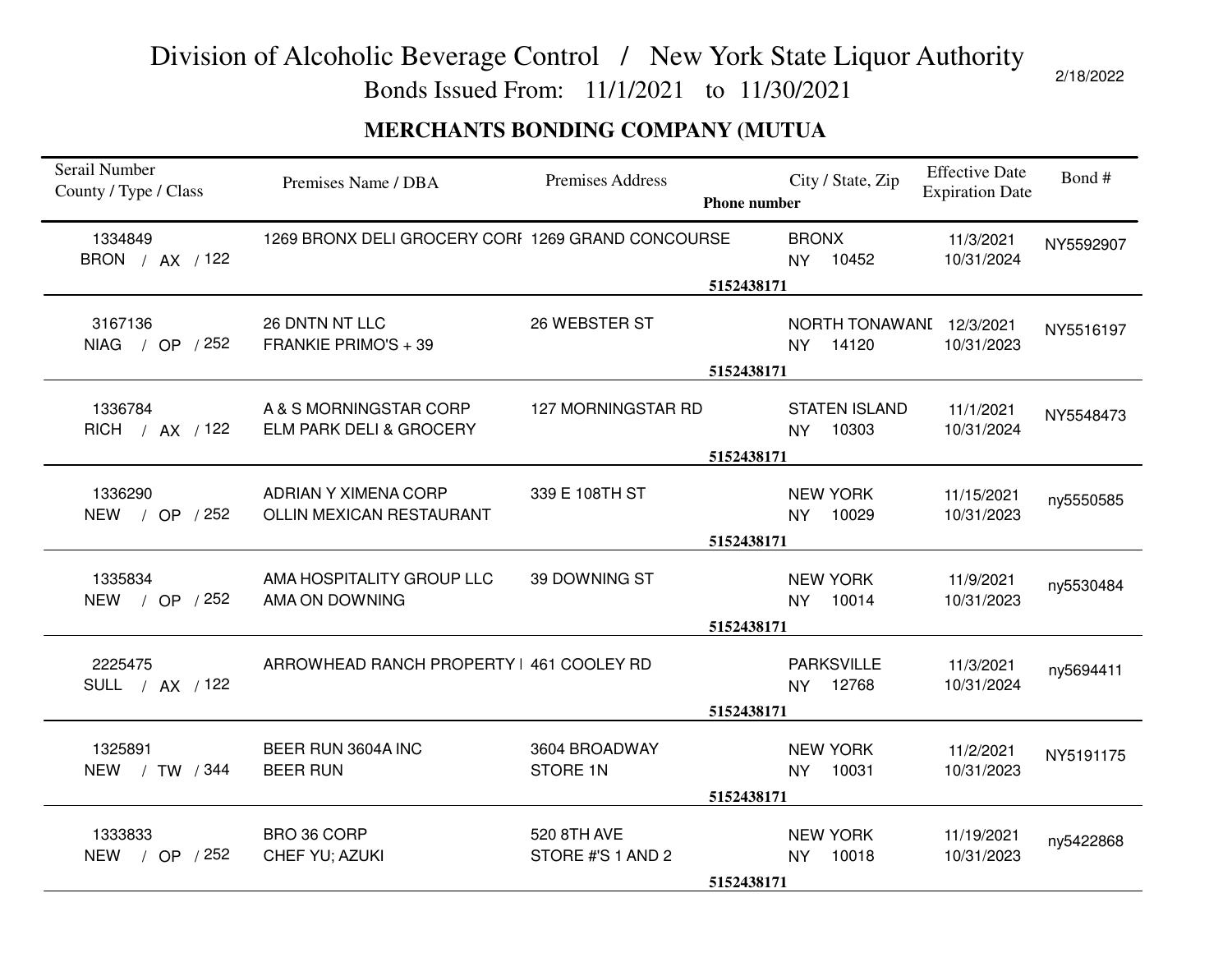Bonds Issued From: 11/1/2021 to 11/30/2021

#### **MERCHANTS BONDING COMPANY (MUTUA**

| Serail Number<br>County / Type / Class  | Premises Name / DBA                                               | Premises Address          | <b>Phone number</b> |              | City / State, Zip                      | <b>Effective Date</b><br><b>Expiration Date</b> | Bond#     |  |
|-----------------------------------------|-------------------------------------------------------------------|---------------------------|---------------------|--------------|----------------------------------------|-------------------------------------------------|-----------|--|
| 1336344<br>BRON / L /222                | CAO & 157 WINE & LIQUOR INC<br><b>NEW YARA WINES &amp; LIQUOR</b> | 122 126 E 157TH ST        |                     | <b>BRONX</b> | NY 10451                               | 12/3/2021<br>10/31/2024                         | ny5520901 |  |
|                                         |                                                                   |                           | 5152438171          |              |                                        |                                                 |           |  |
| 1336229<br><b>KING</b><br>$/$ L $/$ 222 | CHEERS WINE & LIQUORS INC<br><b>WINE &amp; LIQUOR</b>             | 1173 BEDFORD AVE          |                     |              | <b>BROOKLYN</b><br>NY 11216            | 11/3/2021<br>10/31/2024                         | NY5529415 |  |
|                                         |                                                                   |                           | 5152438171          |              |                                        |                                                 |           |  |
| 1337041<br>SUFF / AX / 122              | <b>CLUB HOUSE CAFE LLC</b><br><b>CLUB HOUSE CAFE</b>              | 1937 MIDDLE COUNTRY RD    |                     |              | <b>CENTEREACH</b><br>NY 11720          | 11/10/2021<br>10/31/2024                        | NY5582350 |  |
|                                         |                                                                   | 5152438171                |                     |              |                                        |                                                 |           |  |
| 1337007<br>QUEE / AX / 122              | COATZINGO GROCERY CORP                                            | 7611 ROOSEVELT AVE        |                     |              | JACKSON HEIGHTS 11/23/2021<br>NY 11372 | 10/31/2024                                      | NY5560326 |  |
|                                         |                                                                   |                           | 5152438171          |              |                                        |                                                 |           |  |
| 1331008<br>QUEE / RW / 341              | COOKING FOR YOU OF NY INC<br>LAO XI TA SHAO KAO                   | 160-13 NORTHERN BLVD      | 5152438171          |              | <b>FLUSHING</b><br>NY 11358            | 11/29/2021<br>10/31/2023                        | NY5306272 |  |
| 1335784<br>WEST / A / 122               | D C & J DELI CORP<br>G & A DELI                                   | 839 MILE SQUARE RD        |                     |              | <b>YONKERS</b><br>NY 10704             | 11/16/2021<br>10/31/2024                        | ny5430124 |  |
|                                         |                                                                   |                           | 5152438171          |              |                                        |                                                 |           |  |
| 1335239<br>SUFF / TW / 344              | EINSTEIN SQUARE HOLDINGS LLC 54180 MAIN RD<br>SOUTHOLD GENERAL    |                           |                     |              | <b>SOUTHOLD</b><br>NY 11971            | 11/19/2021<br>10/31/2023                        | ny5492806 |  |
|                                         |                                                                   |                           | 5152438171          |              |                                        |                                                 |           |  |
| 1336518<br>NEW / TW / 344               | EK FOOD SERVICES INC<br><b>MARUFUKU RAMEN</b>                     | 92 2ND AVE<br>SOUTH STORE | 5152438171          | <b>NY</b>    | <b>NEW YORK</b><br>10003               | 11/22/2021<br>10/31/2023                        | ny5555205 |  |
|                                         |                                                                   |                           |                     |              |                                        |                                                 |           |  |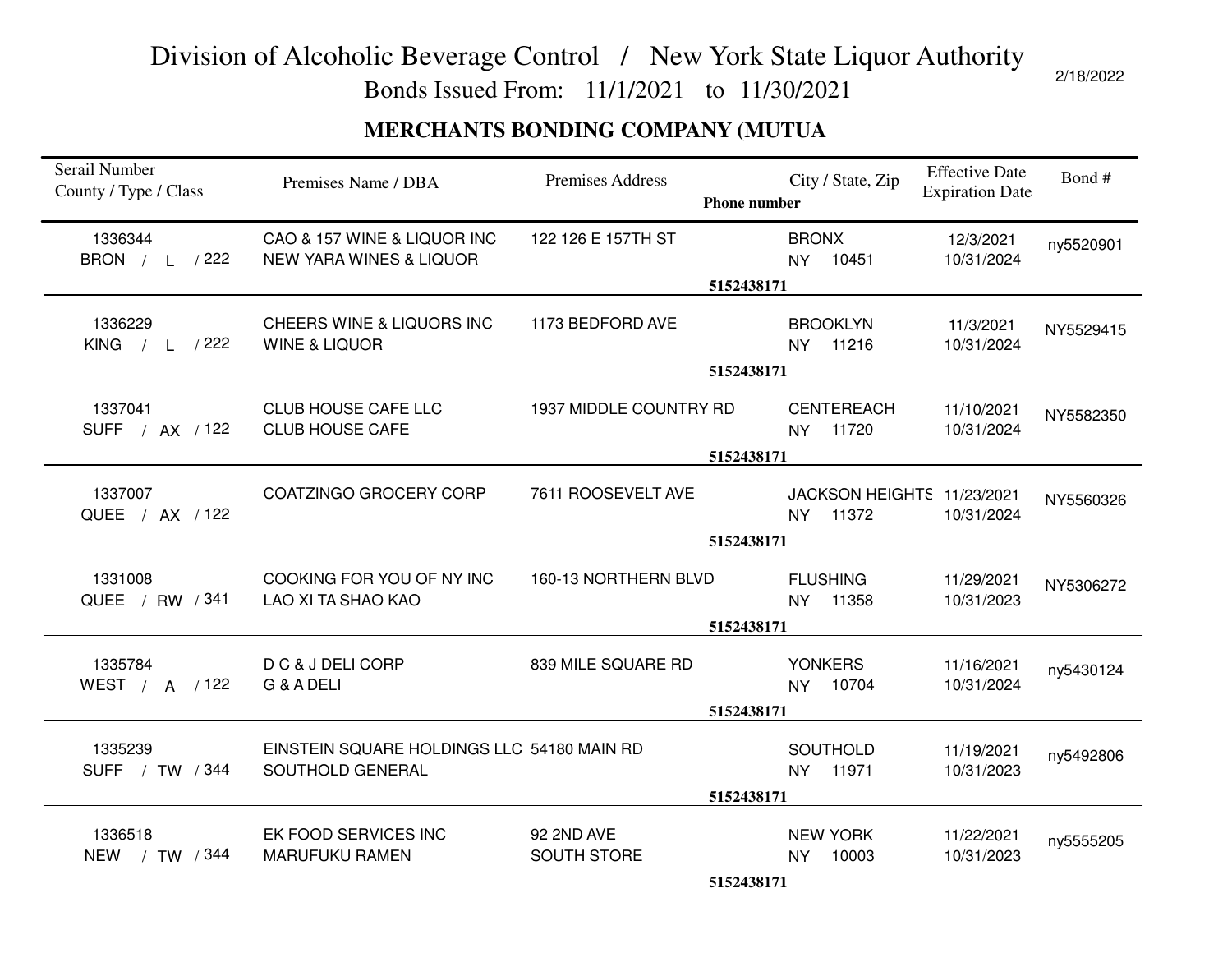Bonds Issued From: 11/1/2021 to 11/30/2021

#### **MERCHANTS BONDING COMPANY (MUTUA**

| Serail Number<br>County / Type / Class | Premises Name / DBA                                            | <b>Premises Address</b> | <b>Phone number</b> | City / State, Zip                | <b>Effective Date</b><br><b>Expiration Date</b> | Bond#     |  |
|----------------------------------------|----------------------------------------------------------------|-------------------------|---------------------|----------------------------------|-------------------------------------------------|-----------|--|
| 3167254<br>CATT / TW / 344             | <b>EVILLE FATTEY BEER LLC</b><br>FATTEY BEER COMPANY           | 6696 RTE 219 N          |                     | <b>ELLICOTTVILLE</b><br>NY 14731 | 11/2/2021<br>10/31/2023                         | NY5476372 |  |
|                                        |                                                                |                         | 5152438171          |                                  |                                                 |           |  |
| 3166854                                | <b>GEY CORP</b>                                                | 1460 FRENCH RD          |                     | <b>DEPEW</b>                     | 11/30/2021                                      | NY5464832 |  |
| ERIE<br>/ OP $/252$                    | <b>YINGS</b>                                                   | T/O CHEEKTOWAGA         |                     | 14043<br>NY ·                    | 10/31/2023                                      |           |  |
|                                        |                                                                |                         | 5152438171          |                                  |                                                 |           |  |
|                                        |                                                                |                         |                     |                                  |                                                 |           |  |
| 1024735<br>NEW / OP / 252              | <b>GIORGIOS OF GRAMERCY INC</b><br><b>GIORGIOS OF GRAMERCY</b> | 27 E 21 ST ST           |                     | <b>NEW YORK</b><br>10010         | 12/1/2021<br>11/30/2023                         | NY5680762 |  |
|                                        |                                                                |                         |                     | <b>NY</b>                        |                                                 |           |  |
|                                        |                                                                |                         | 5152438171          |                                  |                                                 |           |  |
| 1336369                                | <b>GOLDEN EARTH CANDY INC</b>                                  | 3635 BROADWAY           |                     | <b>NEW YORK</b>                  | 11/1/2021                                       | NY5551714 |  |
| NEW / AX / 122                         |                                                                |                         |                     | 10031<br><b>NY</b>               | 10/31/2024                                      |           |  |
|                                        |                                                                |                         | 5152438171          |                                  |                                                 |           |  |
|                                        |                                                                |                         |                     |                                  |                                                 |           |  |
| 1336791                                | GOURMET FAMOUS MARKET INC 184 PARKSIDE AVE                     |                         |                     | <b>BROOKLYN</b>                  | 11/10/2021                                      | NY5567124 |  |
| KING / AX / 122                        |                                                                |                         |                     | NY 11226                         | 10/31/2024                                      |           |  |
|                                        |                                                                |                         | 5152438171          |                                  |                                                 |           |  |
| 1335633                                | HUDSON WINE AND LIQUOR INC                                     | 449 BOSTON POST RD      |                     | PORT CHESTER                     | 11/1/2021                                       | ny5507253 |  |
| WEST / L /222                          | <b>WINES &amp; LIQUORS</b>                                     |                         |                     | 10572<br><b>NY</b>               | 10/31/2024                                      |           |  |
|                                        |                                                                |                         | 5152438171          |                                  |                                                 |           |  |
|                                        |                                                                |                         |                     |                                  |                                                 |           |  |
| 3167113                                | IN THE WOODS BREWING LLC                                       | 4393 STATE RTE 414      |                     | <b>BURDETT</b>                   | 11/1/2021                                       | NY5511227 |  |
| SCHU / OP / 252                        | <b>SOLERA TAP HOUSE</b>                                        |                         |                     | 14818<br>NY ·                    | 10/31/2023                                      |           |  |
|                                        |                                                                |                         | 5152438171          |                                  |                                                 |           |  |
| 1336801                                | J & C CHATEAU INC                                              | 446 S BROADWAY          |                     | <b>YONKERS</b>                   | 11/15/2021                                      |           |  |
| WEST / L /222                          | <b>LIQUORS</b>                                                 |                         |                     | NY 10705                         | 10/31/2024                                      | NY5570007 |  |
|                                        |                                                                |                         | 5152438171          |                                  |                                                 |           |  |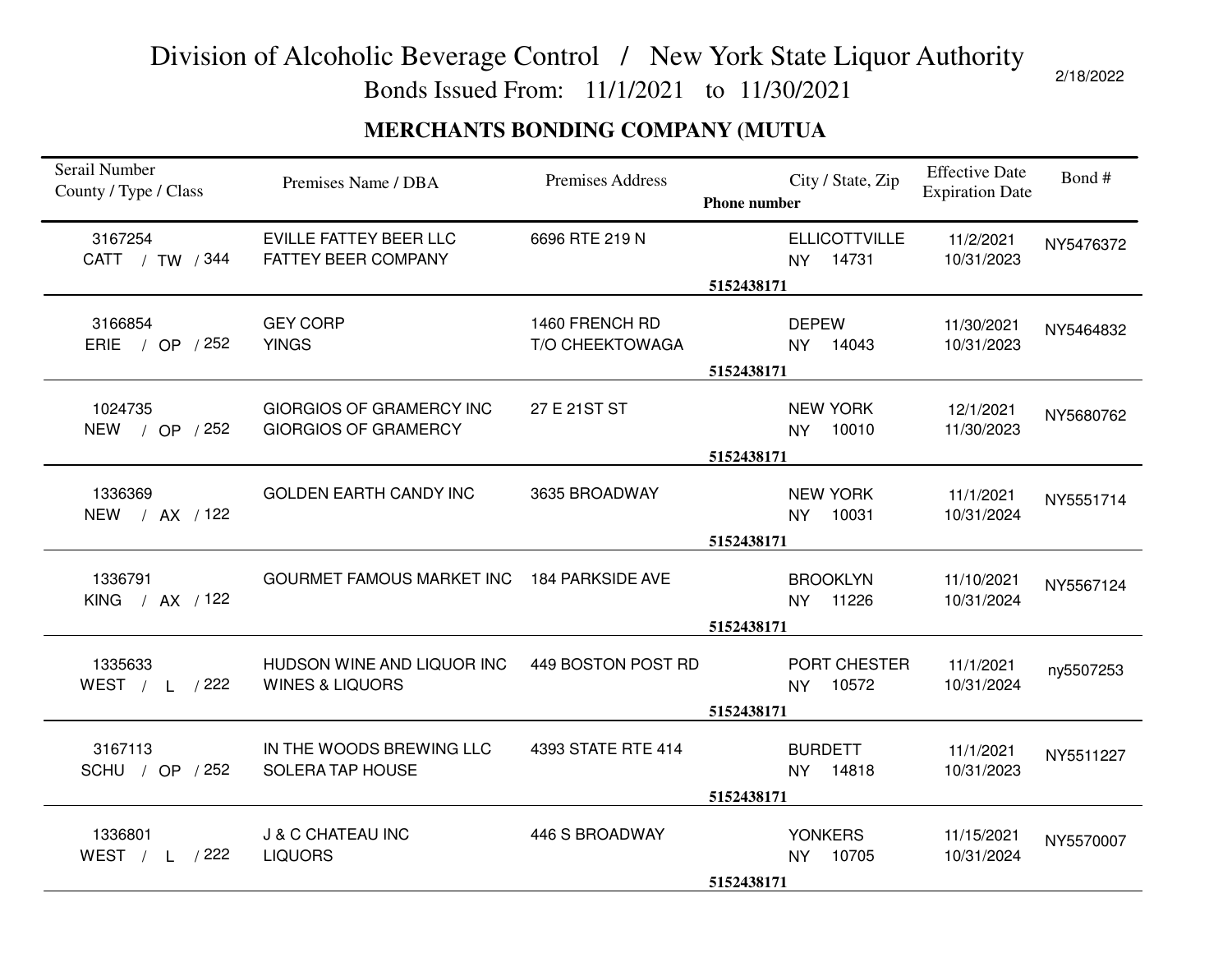Bonds Issued From: 11/1/2021 to 11/30/2021

### **MERCHANTS BONDING COMPANY (MUTUA**

| Serail Number<br>County / Type / Class | Premises Name / DBA                                          | Premises Address          | <b>Phone number</b> | City / State, Zip                        | <b>Effective Date</b><br><b>Expiration Date</b> | Bond#     |  |
|----------------------------------------|--------------------------------------------------------------|---------------------------|---------------------|------------------------------------------|-------------------------------------------------|-----------|--|
| 1335714<br>BRON / AX / 122             | J D INTERNATIONAL AFRICAN MAR 3465 BOSTON RD                 |                           |                     | <b>BRONX</b><br>10469<br><b>NY</b>       | 11/2/2021<br>10/31/2024                         | NY5334985 |  |
|                                        |                                                              |                           | 5152438171          |                                          |                                                 |           |  |
| 1335529<br>NEW / RW / 341              | <b>JW LEMSMARK CORP</b><br><b>GRANDPA'S BRICK OVEN PIZZA</b> | 4973 BROADWAY<br>STORE #4 |                     | <b>NEW YORK</b><br>10034<br><b>NY</b>    | 11/12/2021<br>10/31/2023                        | NY5410845 |  |
|                                        |                                                              |                           | 5152438171          |                                          |                                                 |           |  |
| 3167196<br>ERIE / RW / 341             | KIRILS ENTERPRISES INC<br>KIRIL'S RESTAURANT                 | 248 W MAIN ST             |                     | <b>SPRINGVILLE</b><br>NY 14141           | 11/18/2021<br>10/31/2023                        | NY5460385 |  |
|                                        |                                                              | 5152438171                |                     |                                          |                                                 |           |  |
| 1336782<br>BRON / AX / 122             | LA ROMANA DELI GROCERY INC                                   | 212 W KINGSBRIDGE RD      |                     | <b>BRONX</b><br>10463<br><b>NY</b>       | 11/8/2021<br>10/31/2024                         | NY5571095 |  |
|                                        |                                                              |                           | 5152438171          |                                          |                                                 |           |  |
| 3168265<br>ERIE / OP / 252             | <b>LADYBIRDS RESTAURANTS LLC</b><br>THE BAYOU                | 1500 CLEVELAND DR         |                     | <b>CHEEKTOWAGA</b><br>14225<br><b>NY</b> | 11/24/2021<br>10/31/2023                        | NY5192636 |  |
|                                        |                                                              |                           | 5152438171          |                                          |                                                 |           |  |
| 1331634<br>KING / RW / 341             | LJ BK INC<br>LAO JIE HOT POT & BBQ                           | 2314 86TH ST              |                     | <b>BROOKLYN</b><br>NY 11214              | 11/19/2021<br>10/31/2023                        | NY5335128 |  |
|                                        |                                                              |                           | 5152438171          |                                          |                                                 |           |  |
| 1336407<br>BRON / A / 122              | MAXX GROCERY MARKET LLC                                      | 759 GERARD AVE            |                     | <b>BRONX</b><br>10451<br>NY              | 11/12/2021<br>10/31/2024                        | ny5533151 |  |
|                                        |                                                              |                           | 5152438171          |                                          |                                                 |           |  |
| 3167405<br>MONR / RW $/341$            | NEW TSINGTAO HOUSE INC<br><b>TSINGTAO</b>                    | 2831 W HENRIETTA RD ST B  |                     | <b>ROCHESTER</b><br>14623<br><b>NY</b>   | 11/5/2021<br>10/31/2023                         | ny5548478 |  |
|                                        |                                                              |                           | 5152438171          |                                          |                                                 |           |  |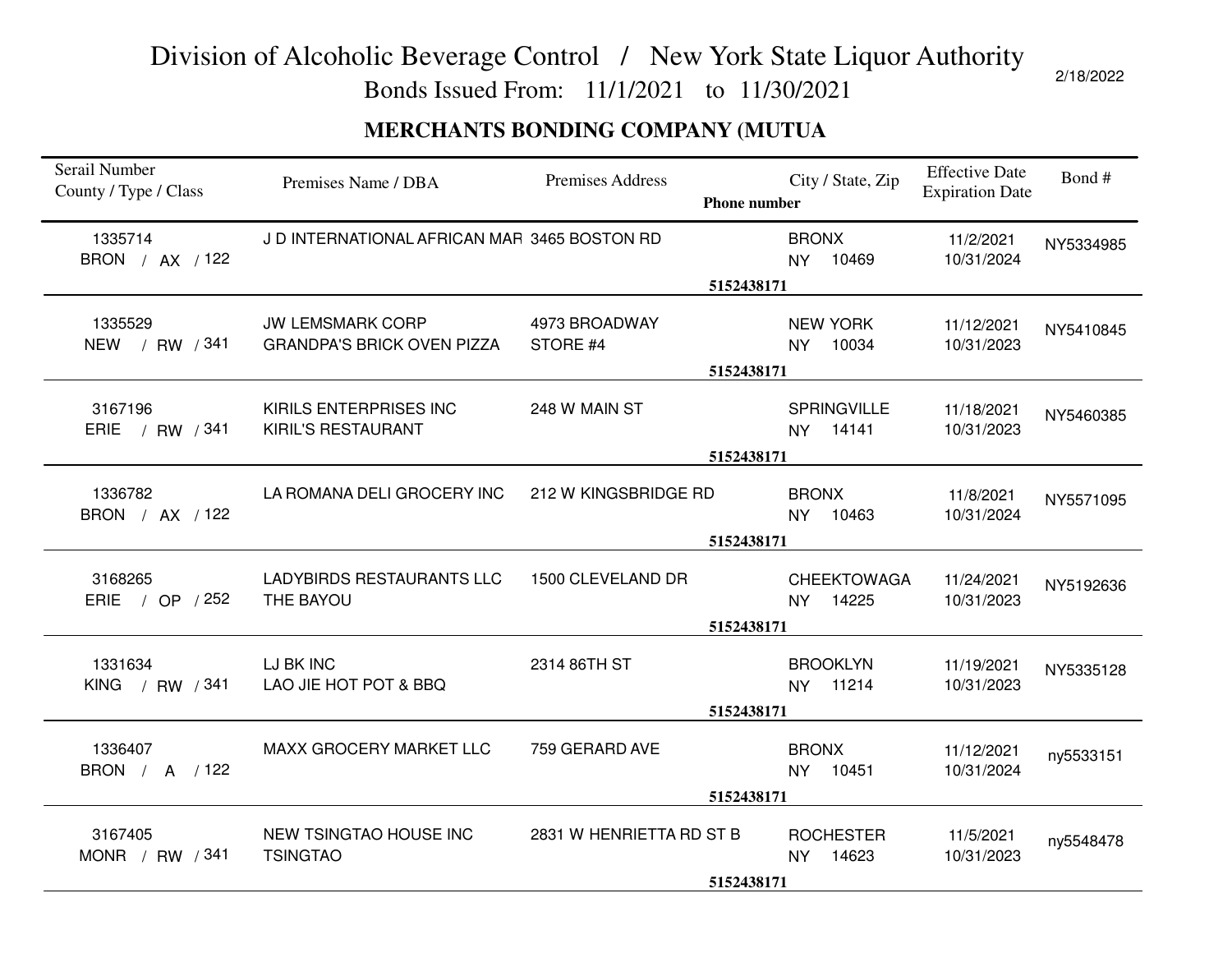Bonds Issued From: 11/1/2021 to 11/30/2021

#### **MERCHANTS BONDING COMPANY (MUTUA**

| Serail Number<br>County / Type / Class | Premises Name / DBA                                                    | Premises Address   | <b>Phone number</b> | City / State, Zip                     | <b>Effective Date</b><br><b>Expiration Date</b> | Bond#     |
|----------------------------------------|------------------------------------------------------------------------|--------------------|---------------------|---------------------------------------|-------------------------------------------------|-----------|
| 1337137<br>SUFF / AX / 122             | NORTH LINDENHURST CONVIENCI 648 RTE 109                                |                    | 5152438171          | <b>LINDENHURST</b><br>NY 11757        | 11/10/2021<br>10/31/2024                        | NY5572340 |
| 3167532<br>ERIE / CL / 243             | NORTH TONAWANDA LDGE NO 86(55 MAIN ST<br>ORDER OF ELKS OF USA INC, DBA |                    | 5152438171          | <b>TONAWANDA</b><br>NY 14150          | 11/10/2021<br>10/31/2023                        | NY5548581 |
| 1336756<br>NEW / OP / 252              | ORCHARD 17 RESTAURANT CORP 17 ORCHARD ST<br><b>MICTLAN MEXICO</b>      |                    | 5152438171          | <b>NEW YORK</b><br>NY 10002           | 11/12/2021<br>10/31/2023                        | ny5531510 |
| 1336517<br>KING / OP $/252$            | RESTAURANT 737 LLC<br><b>LILLY'S PIZZA BAR</b>                         | 737 FULTON ST      | 5152438171          | <b>BROOKLYN</b><br>NY 11217           | 11/24/2021<br>10/31/2023                        | NY5553297 |
| 3167303<br>MONR / $AX$ / 122           | <b>RIVER MINI MARKET INC</b><br><b>RIVER MINI MARKET</b>               | 4660 DEWEY AVE     | 5152438171          | <b>ROCHESTER</b><br>NY 14612          | 11/29/2021<br>10/31/2024                        | NY5508355 |
| 1336429<br>NEW / EB / 141              | <b>RRCTG INC</b><br><b>GUY &amp; GALLARD</b>                           | 120 E 34TH ST      | 5152438171          | <b>NEW YORK</b><br>10016<br><b>NY</b> | 11/22/2021<br>10/31/2024                        | NY5508550 |
| 1319343<br>NEW / OP / 252              | <b>S&amp;F SZECHUAN INC</b><br><b>CHAI</b>                             | 353 WEST 46TH ST   | 5152438171          | <b>NEW YORK</b><br>10036<br>NY        | 11/26/2021<br>10/31/2023                        | ny5164063 |
| 1336534<br>NEW / AX / 122              | SEBASTIAN'S NEWS INC<br>SEBASTIAN'S                                    | 1394 LEXINGTON AVE | 5152438171          | <b>NEW YORK</b><br>NY 10128           | 11/15/2021<br>10/31/2024                        | NY5556606 |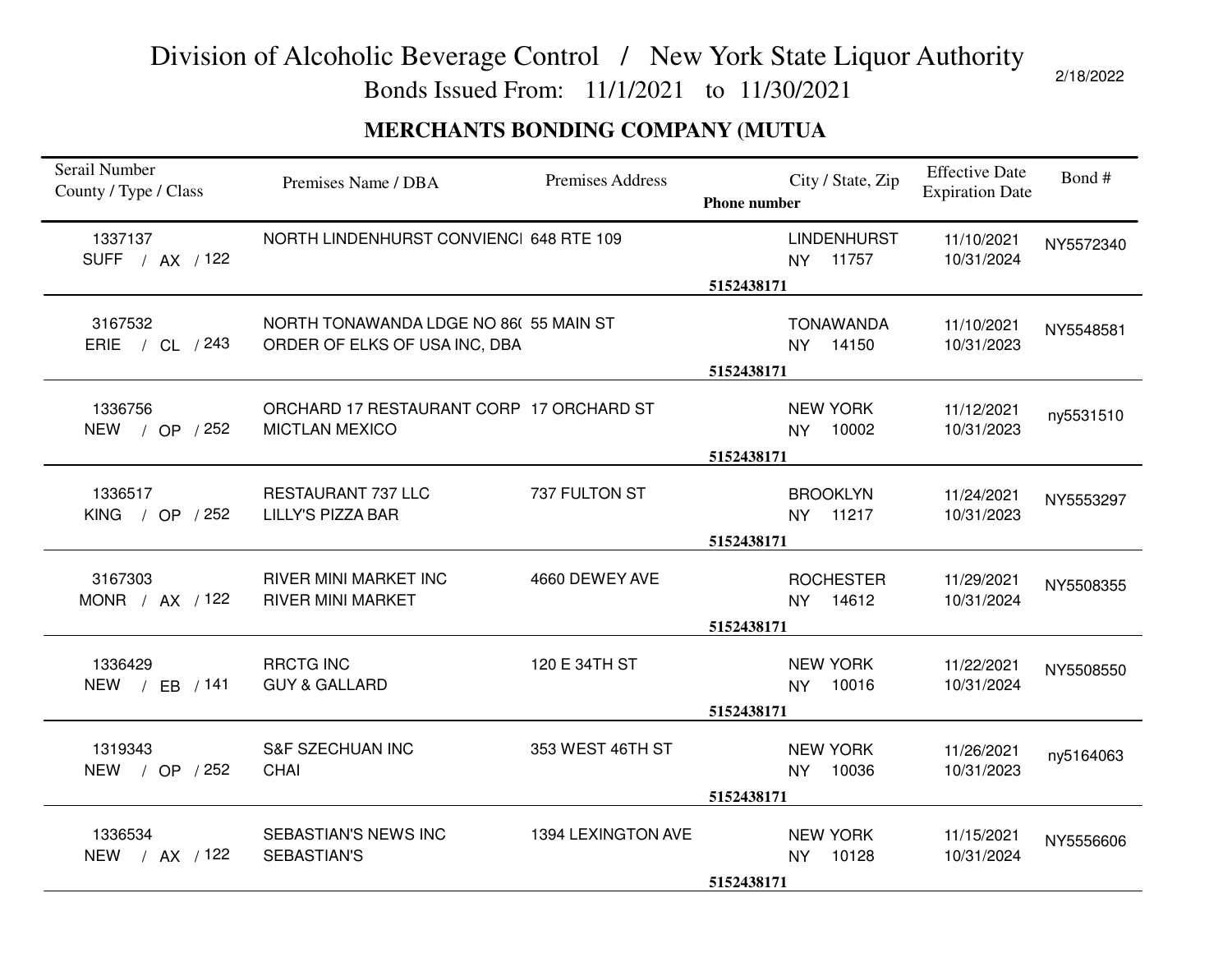Bonds Issued From: 11/1/2021 to 11/30/2021

2/18/2022

#### **MERCHANTS BONDING COMPANY (MUTUA**

| Serail Number<br>County / Type / Class | Premises Name / DBA                                                          | <b>Premises Address</b> | <b>Phone number</b> | City / State, Zip                     | <b>Effective Date</b><br><b>Expiration Date</b> | Bond#     |
|----------------------------------------|------------------------------------------------------------------------------|-------------------------|---------------------|---------------------------------------|-------------------------------------------------|-----------|
| 1334388<br>NEW / AX / 122              | SECOND AVENUE FOOD MARKET (384 2ND AVE<br><b>HEAVENLY MARKET</b>             |                         |                     | <b>NEW YORK</b><br>10010<br>NY.       | 11/29/2021<br>10/31/2024                        | NY5445863 |
|                                        |                                                                              |                         | 5152438171          |                                       |                                                 |           |
| 1336065<br>KING / RW / 341             | SHAM 525 INC<br><b>DAR 525</b>                                               | 525 GRAND ST            |                     | <b>BROOKLYN</b><br>11211<br><b>NY</b> | 11/3/2021<br>10/31/2023                         | NY5487755 |
|                                        |                                                                              |                         | 5152438171          |                                       |                                                 |           |
| 1336640<br>QUEE / AX / 122             | SHAMBHU 7902 INC<br><b>EXPRESS DELI</b>                                      | 79-02 PARSONS BLVD      |                     | <b>FLUSHING</b><br>NY 11366           | 11/29/2021<br>10/31/2024                        | NY5559163 |
|                                        |                                                                              |                         | 5152438171          |                                       |                                                 |           |
| 1334681<br>NASS / L /222               | SINGH & SONS WINE & LIQUOR IN(761 FOXHURST RD)                               |                         |                     | <b>BALDWIN</b><br>NY 11510            | 11/19/2021<br>10/31/2024                        | ny5458714 |
|                                        |                                                                              |                         | 5152438171          |                                       |                                                 |           |
| 3167194<br>CHAU / TW / 344             | SPEELBERG ENTERPRISES INC<br>THE BACON RANCH, OLD SARGES RT 20; T/O PORTLAND | 7031 E MAIN RD          | 5152438171          | <b>WESTFIELD</b><br>NY 14787          | 11/18/2021<br>10/31/2023                        | NY5523610 |
| 1335532<br>WEST / RW / 341             | SUMO SUSHI JAPAN INC                                                         | 28 COLUMBUS AVE         |                     | <b>TUCKAHOE</b><br>NY 10707           | 11/26/2021<br>10/31/2023                        | NY5635024 |
|                                        |                                                                              |                         | 5152438171          |                                       |                                                 |           |
| 3167248<br>ERIE / HL / 252             | TWO SMOKIN CHICKS INC<br>O'BRIEN'S FARM FRESH KITCHEN                        | 340 UNION ST            |                     | <b>HAMBURG</b><br>NY 14075            | 11/10/2021<br>10/31/2023                        | ny5517728 |
|                                        |                                                                              |                         | 5152438171          |                                       |                                                 |           |
| 1335358<br><b>NEW</b><br>$/$ L $/$ 222 | WORLD WINE GROUP INC                                                         | 90 BOWERY ST            |                     | <b>NEW YORK</b><br>10013<br><b>NY</b> | 11/15/2021<br>7/31/2024                         | NY5512429 |
|                                        |                                                                              |                         | 5152438171          |                                       |                                                 |           |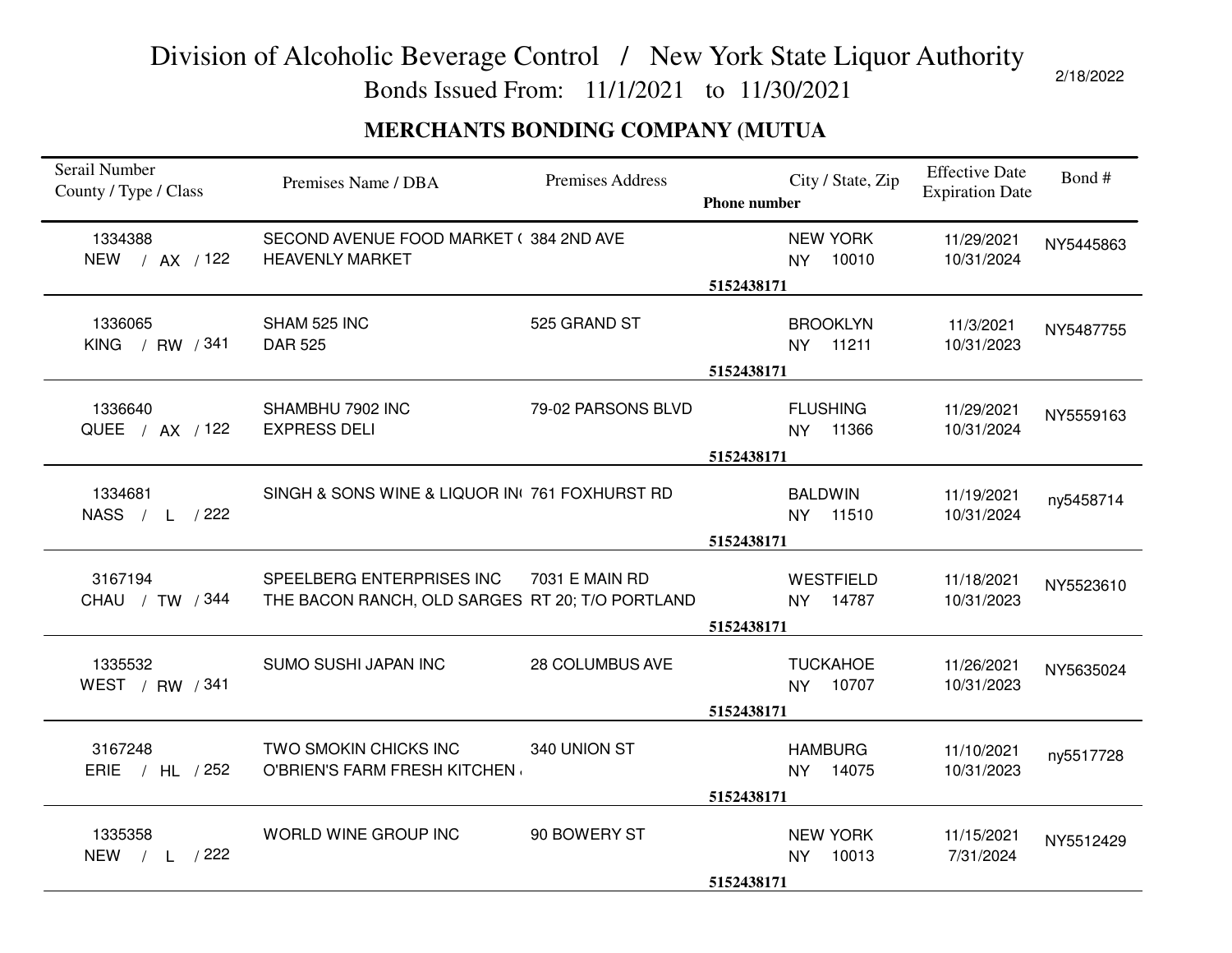Bonds Issued From: 11/1/2021 to 11/30/2021

#### **MERCHANTS BONDING COMPANY (MUTUA**

| Serail Number<br>County / Type / Class       | Premises Name / DBA                    | Premises Address<br><b>Phone number</b>      | City / State, Zip       | <b>Effective Date</b><br><b>Expiration Date</b> | Bond #    |
|----------------------------------------------|----------------------------------------|----------------------------------------------|-------------------------|-------------------------------------------------|-----------|
| 1328035<br>252<br><b>SUFF</b><br>$\bigcap P$ | YAAAS MELVILLE LLC<br>TOA ASIAN FUSION | 834 WALT WHITMAN RD<br>STORE C MELVILLE MALL | MELVILLE<br>11747<br>NY | 11/17/2021<br>10/31/2023                        | NY5195510 |
|                                              |                                        | 5152438171                                   |                         |                                                 |           |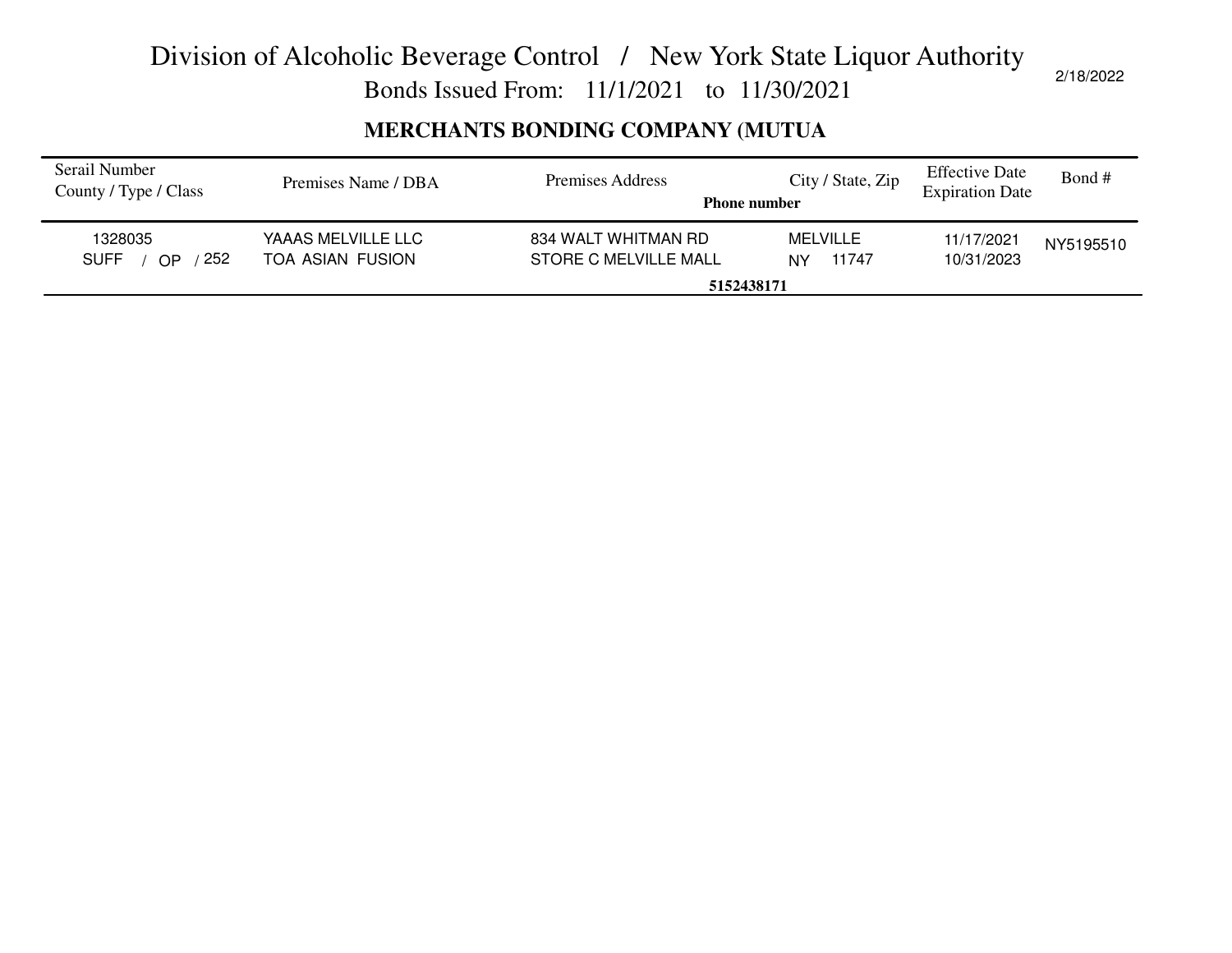Bonds Issued From: 11/1/2021 to 11/30/2021

#### **NGM INSURANCE COMPANY**

| Serail Number<br>County / Type / Class | Premises Name / DBA                                         | <b>Premises Address</b>   | <b>Phone number</b> | City / State, Zip                     | <b>Effective Date</b><br><b>Expiration Date</b> | Bond #   |
|----------------------------------------|-------------------------------------------------------------|---------------------------|---------------------|---------------------------------------|-------------------------------------------------|----------|
| 2221077<br>CORT / OP<br>/ 252          | <b>CLOCKTOWER COURT LLC</b><br>THE ROCK SPORTS GRILL        | 120 MAIN ST               |                     | <b>CORTLAND</b><br>13045<br>NY        | 11/12/2021<br>10/31/2023                        | S890487  |
| 1335570<br>/ AX / 122<br><b>NASS</b>   | <b>DGNJ 144 GASSTATION INC</b><br>BP TO GO                  | <b>144 HEMPSTEAD TPKE</b> | 8002585310          | <b>WEST HEMPSTEAD</b><br>11552<br>NY  | 11/1/2021<br>10/31/2024                         | s-901837 |
| 2225896<br>/122<br><b>DUTC</b><br>A    | JOYSAL ENTERPRISES INC<br><b>QUATTRO'S FARM STORE</b>       | 2251 RTE 44               | 8002585310          | PLEASANT VALLEY<br>12569<br><b>NY</b> | 11/5/2021<br>10/31/2024                         | S-900832 |
| 2225762<br>/252<br>WARR / OP           | MTM OCEAN ENTERPRISES LLC<br><b>CRABBY JOE'S RESTAURANT</b> | 325 CANADA ST             | 8002585310          | <b>LAKE GEORGE</b><br>12845<br>NY     | 11/15/2021<br>10/31/2023                        | S-903658 |
| 1336323<br>SUFF / AX / 122             | ROYAL SMOKE N CONVENIENCE IN 3316 RTE 112                   | <b>UNIT A</b>             | 8002585310          | <b>MEDFORD</b><br>11763<br><b>NY</b>  | 11/15/2021<br>10/31/2024                        | s904209  |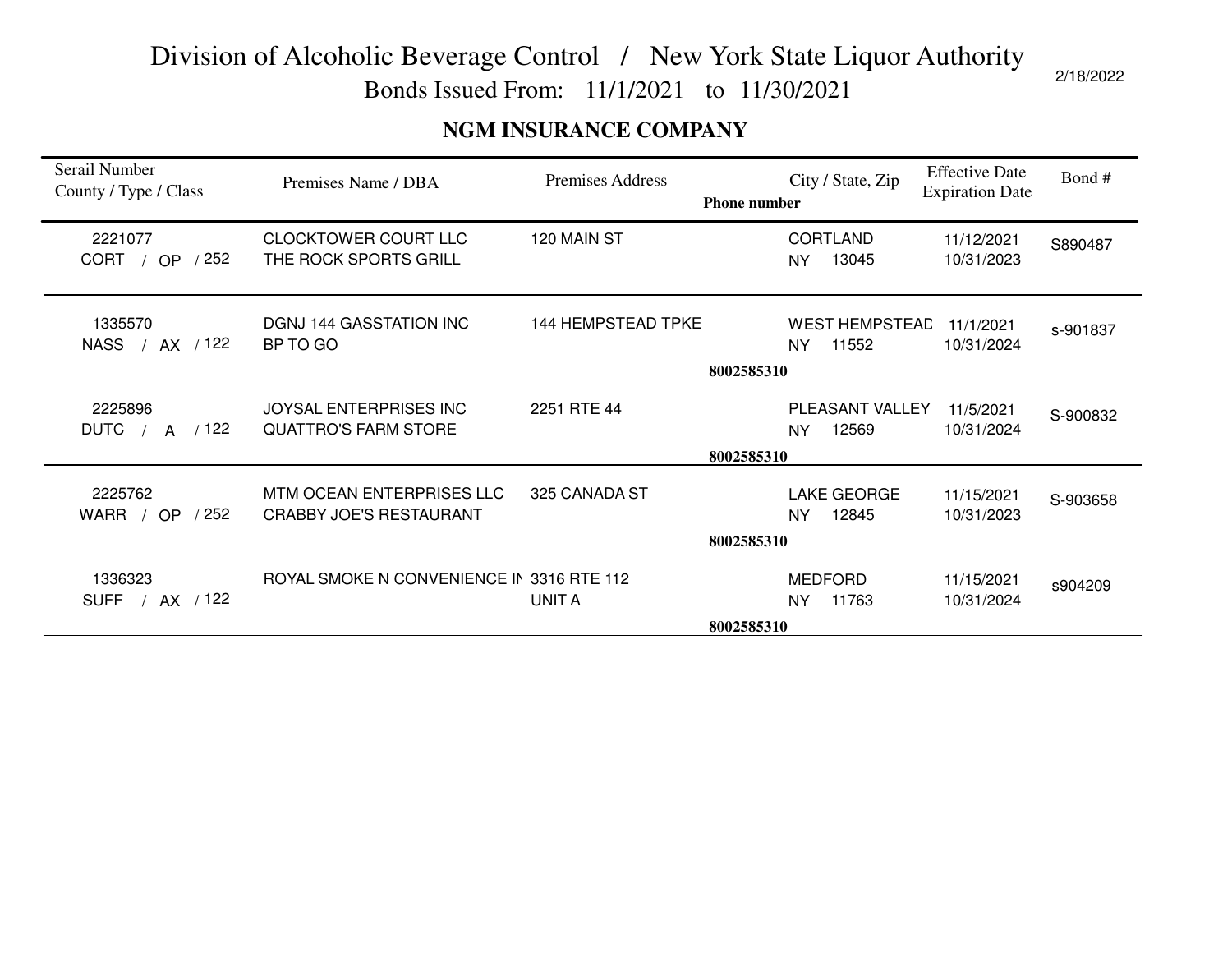Bonds Issued From: 11/1/2021 to 11/30/2021

#### **NOT APPLICABLE**

| Serail Number<br>County / Type / Class | Premises Name / DBA                                           | Premises Address                 | <b>Phone number</b> |               | City / State, Zip              | <b>Effective Date</b><br><b>Expiration Date</b> | Bond# |
|----------------------------------------|---------------------------------------------------------------|----------------------------------|---------------------|---------------|--------------------------------|-------------------------------------------------|-------|
| 3167409<br>MONR / FW / 302             | 20 DEEP WINERY LLC                                            | 187 MENDON IONIA RD              |                     |               | HONEOYE FALLS<br>NY 14472      | 11/22/2021<br>10/31/2024                        |       |
|                                        |                                                               |                                  | 9999999999          |               |                                |                                                 |       |
| 1336349<br>NEW / IL / 208              | 505 VENTURES LLC<br><b>HUMMY</b>                              | 1115 BROADWAY<br>FL 12 ROOM 1243 |                     | <b>NY</b>     | <b>NEW YORK</b><br>10010       | 11/15/2021<br>10/31/2024                        |       |
|                                        |                                                               |                                  | 9999999999          |               |                                |                                                 |       |
| 2226938<br>ALBA / DD / 207             | ALBANY DISTILLING COMPANY INC 718 3RD ST                      |                                  |                     | <b>ALBANY</b> | NY 12207                       | 11/1/2021<br>10/31/2024                         |       |
|                                        |                                                               |                                  | 9999999999          |               |                                |                                                 |       |
| 2226939<br>ALBA / DA / 206             | ALBANY DISTILLING COMPANY INC 718 3RD ST                      |                                  |                     | <b>ALBANY</b> | NY 12207                       | 11/1/2021<br>10/31/2024                         |       |
|                                        |                                                               |                                  | 9999999999          |               |                                |                                                 |       |
| 2226940<br>ALBA / CM / 110             | ALBANY DISTILLING COMPANY INC 718 3RD ST                      |                                  | 9999999999          | <b>ALBANY</b> | NY 12207                       | 11/1/2021<br>10/31/2024                         |       |
|                                        |                                                               |                                  |                     |               |                                |                                                 |       |
| 1336763<br>WEST / IL / 208             | <b>BGLK BEVERAGE LLC</b><br><b>GROSSBERG KOPMAN SELECTION</b> | 369 ASHFORD AVENUE SUITE D1      |                     | <b>NY</b>     | <b>DOBBS FERRY</b><br>10522    | 11/1/2021<br>10/31/2024                         |       |
|                                        |                                                               |                                  | 9999999999          |               |                                |                                                 |       |
| 2227889<br>ALBA / WS / 308             | CALWD, INC<br>JEREMY WINE COMPANY                             | 16750 E HIGHWAY 88               |                     |               | <b>LOCKEFORD</b><br>CA 95237   | 11/18/2021<br>10/31/2024                        |       |
|                                        |                                                               |                                  | 9999999999          |               |                                |                                                 |       |
| 2227521<br>ALBA / WS / 308             | <b>CASA CARMEN INC</b><br><b>CASA CARMEN</b>                  | 312 CANNON ST                    |                     |               | <b>CHESTERTOWN</b><br>MD 21620 | 11/15/2021<br>10/31/2024                        |       |
|                                        |                                                               |                                  | 9999999999          |               |                                |                                                 |       |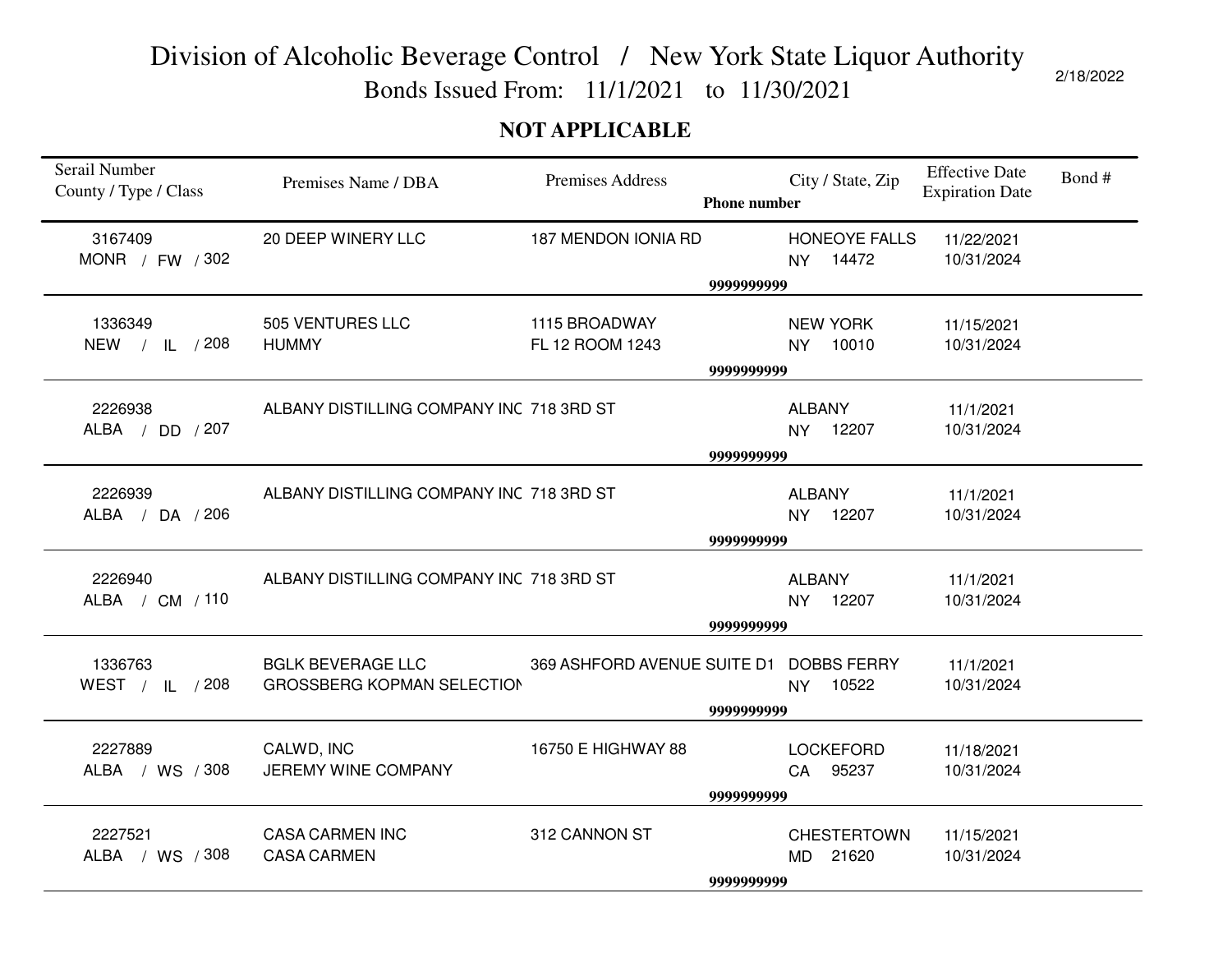Bonds Issued From: 11/1/2021 to 11/30/2021

#### **NOT APPLICABLE**

| Serail Number<br>County / Type / Class | Premises Name / DBA                                                     | <b>Premises Address</b>  | <b>Phone number</b> |                | City / State, Zip         | <b>Effective Date</b><br><b>Expiration Date</b> | Bond# |  |  |
|----------------------------------------|-------------------------------------------------------------------------|--------------------------|---------------------|----------------|---------------------------|-------------------------------------------------|-------|--|--|
| 2227869                                | <b>CV WINE LLC</b>                                                      | 831 LATOUR CT            |                     | <b>NAPA</b>    |                           | 11/10/2021                                      |       |  |  |
| ALBA / WS / 308                        | FE WINES                                                                | STE B, C & D             |                     |                | CA 94558                  | 10/31/2024                                      |       |  |  |
|                                        |                                                                         |                          | 9999999999          |                |                           |                                                 |       |  |  |
| 2226230                                | FULTON CHAIN CRAFT BREWERY   127 NORTH ST                               |                          |                     |                | <b>OLD FORGE</b>          | 11/12/2021                                      |       |  |  |
| HERK / CM / 110                        |                                                                         |                          |                     | <b>NY</b>      | 13420                     | 5/31/2022                                       |       |  |  |
|                                        |                                                                         |                          | 9999999999          |                |                           |                                                 |       |  |  |
|                                        |                                                                         |                          |                     |                |                           |                                                 |       |  |  |
| 2226231                                | FULTON CHAIN CRAFT BREWERY   127 NORTH ST                               |                          |                     |                | <b>OLD FORGE</b>          | 11/12/2021                                      |       |  |  |
| HERK / MI $/101$                       |                                                                         |                          |                     | NY.            | 13420                     | 5/31/2022                                       |       |  |  |
|                                        |                                                                         | 9999999999               |                     |                |                           |                                                 |       |  |  |
|                                        |                                                                         |                          |                     |                |                           |                                                 |       |  |  |
| 1337181<br>KING / DW / 301             | <b>GRIMM ALES LLC</b><br><b>GRIMM</b>                                   | 990 METROPOLITAN AVE     |                     | <b>NY</b>      | <b>BROOKLYN</b><br>11211  | 11/23/2021<br>10/31/2024                        |       |  |  |
|                                        |                                                                         |                          |                     |                |                           |                                                 |       |  |  |
|                                        |                                                                         |                          | 9999999999          |                |                           |                                                 |       |  |  |
| 1334666                                | LONG IRELAND BREWING COMPAI 817 PULASKI ST                              |                          |                     |                | <b>RIVERHEAD</b>          | 11/5/2021                                       |       |  |  |
| SUFF / CM / 110                        | LONG IRELAND BEER COMPANY                                               |                          |                     | <b>NY</b>      | 11901                     | 3/31/2022                                       |       |  |  |
|                                        |                                                                         |                          | 9999999999          |                |                           |                                                 |       |  |  |
|                                        |                                                                         |                          |                     |                |                           |                                                 |       |  |  |
| 1334665<br>SUFF / FD / 106             | LONG IRELAND BREWING COMPAI 817 PULASKI ST<br>LONG IRELAND BEER COMPANY |                          |                     | <b>NY</b>      | <b>RIVERHEAD</b><br>11901 | 11/5/2021<br>3/31/2022                          |       |  |  |
|                                        |                                                                         |                          |                     |                |                           |                                                 |       |  |  |
|                                        |                                                                         |                          | 9999999999          |                |                           |                                                 |       |  |  |
| 2227828                                | MAKER WINE COMPANY                                                      | 1200 AMERICAN WAY        |                     | <b>WINDSOR</b> |                           | 11/4/2021                                       |       |  |  |
| ALBA / WS / 308                        | <b>MAKER WINE</b>                                                       |                          |                     |                | CA 95492                  | 10/31/2024                                      |       |  |  |
|                                        |                                                                         |                          | 9999999999          |                |                           |                                                 |       |  |  |
|                                        |                                                                         |                          |                     |                |                           |                                                 |       |  |  |
| 2227139                                | NASHOBA VALLEY SPIRITS LTD                                              | 100 WATTAQUADOCK HILL RD |                     | <b>BOLTON</b>  |                           | 11/4/2021                                       |       |  |  |
| ALBA / WS / 308                        | NASHOBA VALLEY WINERY                                                   |                          |                     |                | MA 01740                  | 10/31/2024                                      |       |  |  |
|                                        |                                                                         |                          | 9999999999          |                |                           |                                                 |       |  |  |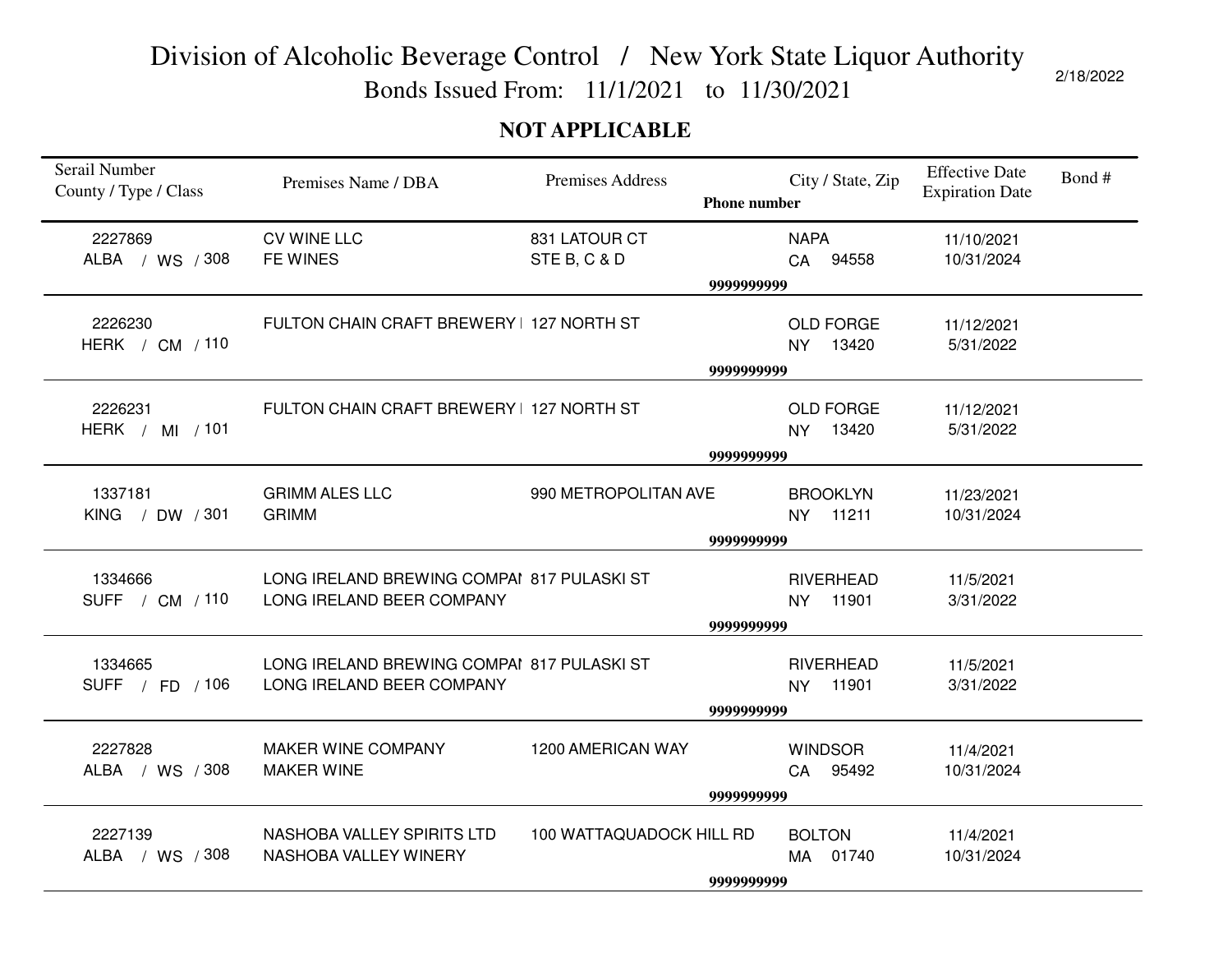Bonds Issued From: 11/1/2021 to 11/30/2021

#### **NOT APPLICABLE**

| Serail Number<br>County / Type / Class | Premises Name / DBA                                                            | <b>Premises Address</b> | <b>Phone number</b> | City / State, Zip                   | <b>Effective Date</b><br><b>Expiration Date</b> | Bond# |
|----------------------------------------|--------------------------------------------------------------------------------|-------------------------|---------------------|-------------------------------------|-------------------------------------------------|-------|
| 3166062<br>MONR / FW / 302             | PAYNE BEACH FARM LLC<br><b>HEN HOUSE WINES</b>                                 | 64 PAYNE BEACH RD       |                     | <b>HILTON</b><br>14468<br><b>NY</b> | 11/17/2021<br>10/31/2024                        |       |
|                                        |                                                                                |                         | 9999999999          |                                     |                                                 |       |
| 2227215<br>ALBA / WS / 308             | PROMONTORY LLC<br><b>PROMONTORY</b>                                            | 1601 OAKVILLE GRADE RD  |                     | <b>OAKVILLE</b><br>94562<br>CA      | 11/2/2021<br>10/31/2024                         |       |
|                                        |                                                                                |                         | 9999999999          |                                     |                                                 |       |
| 3166682<br>YATE / FD / 106             | SENECA STAG BREWING CO AT TH 1720 STATE RTE 14<br>SENECA STAG BREWING CO AT TH |                         | 9999999999          | <b>DRESDEN</b><br>NY 14441          | 11/29/2021<br>10/31/2022                        |       |
| 2227230<br>ALBA / WS / 308             | SHARE A SPLASH WINE CO LLC<br>SHARE A SPLASH WINE CO                           | 499 MOORE LN            |                     | <b>HEALDSBURG</b><br>95448<br>CA    | 11/3/2021<br>10/31/2024                         |       |
|                                        |                                                                                |                         | 9999999999          |                                     |                                                 |       |
| 2227870<br>ALBA / WS / 308             | SHERIDAN VINEYARD INC<br>SHERIDAN VINEYARD                                     | 2231 ROZA DR            | 9999999999          | <b>ZILLAH</b><br>WA 98953           | 11/10/2021<br>10/31/2024                        |       |
| 2227691<br>ALBA / WS / 308             | <b>SIMON FAMILY WINES LLC</b><br><b>SIMON FAMILY ESTATE</b>                    | 620 TRANCAS ST          | 9999999999          | <b>NAPA</b><br>94558<br><b>NY</b>   | 11/10/2021<br>10/31/2024                        |       |
| 2227827<br>ALBA / WS / 308             | SPADE & SPARROWS WINE LTD<br><b>SPADE &amp; SPARROWS</b>                       | 520 AIRPARK RD          | 9999999999          | <b>NAPA</b><br>94558<br>CA          | 11/4/2021<br>10/31/2024                         |       |
| 2227837<br>ALBA / WS / 308             | <b>TAYLORED WINE LLC</b>                                                       | 5055 SOLANO AVE         | 9999999999          | <b>NAPA</b><br>CA 94558             | 11/4/2021<br>10/31/2024                         |       |
|                                        |                                                                                |                         |                     |                                     |                                                 |       |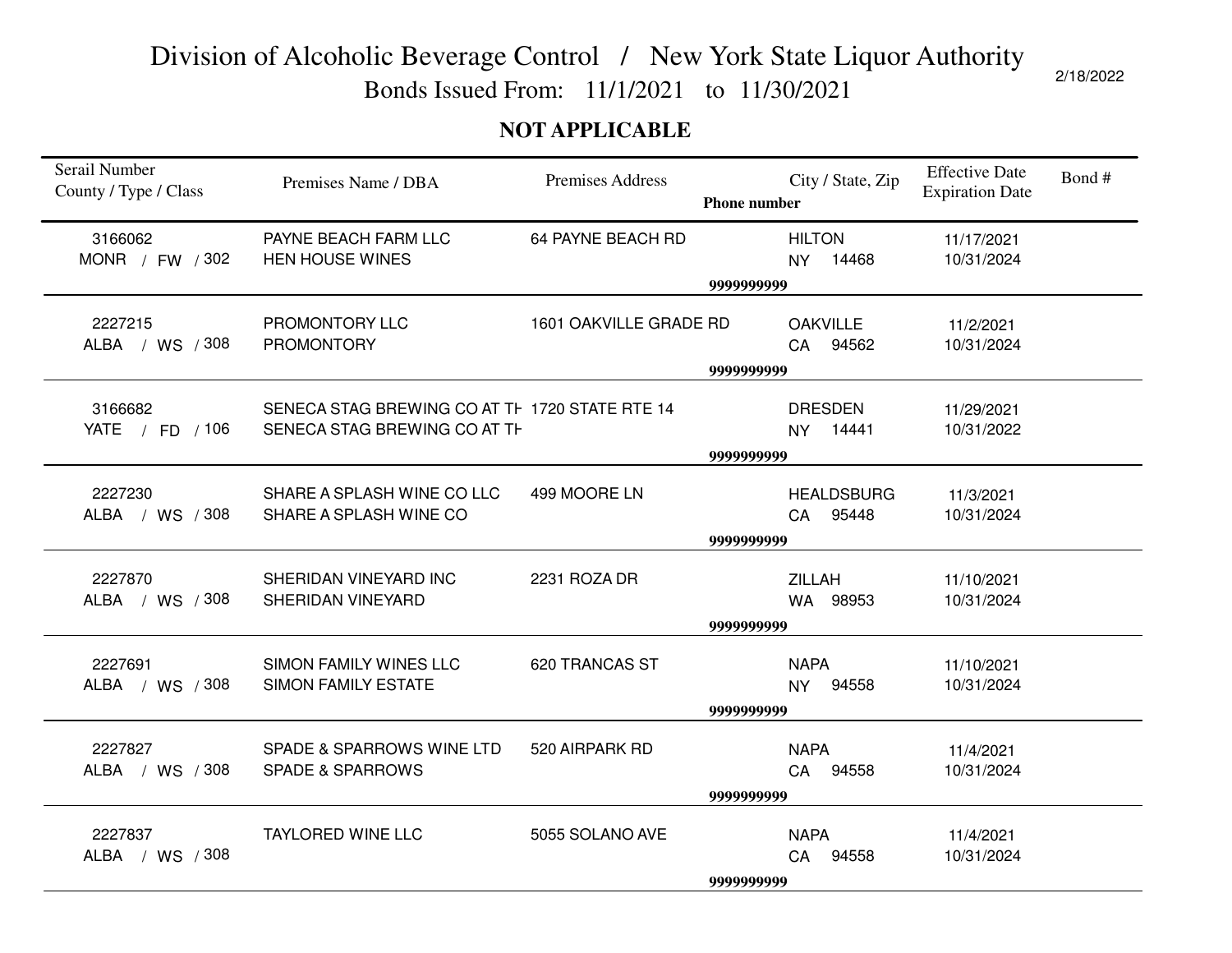Bonds Issued From: 11/1/2021 to 11/30/2021

#### **NOT APPLICABLE**

| Serail Number<br>County / Type / Class | Premises Name / DBA     | <b>Premises Address</b><br><b>Phone number</b> | City / State, Zip    | <b>Effective Date</b><br><b>Expiration Date</b> | Bond# |
|----------------------------------------|-------------------------|------------------------------------------------|----------------------|-------------------------------------------------|-------|
| 2225880                                | UNCOMMON KIN CIDERY LLC | 677 COUNTY HWY 49                              | <b>NEW BERLIN</b>    | 11/16/2021                                      |       |
| OTSE / CF / 309                        |                         |                                                | 13411<br>NY.         | 10/31/2024                                      |       |
|                                        |                         | 9999999999                                     |                      |                                                 |       |
| 2227876                                | <b>VESO INC</b>         | 995 9TH ST                                     | <b>SAN FRANCISCO</b> | 11/23/2021                                      |       |
| ALBA / WS / 308                        |                         | BLDG 201, RM 104, TREASURE IS CA               | 94130                | 10/31/2024                                      |       |
|                                        |                         | 9999999999                                     |                      |                                                 |       |
|                                        |                         |                                                |                      |                                                 |       |
| 2227946                                | <b>VINESSE LLC</b>      | 499 MOORE LN                                   | <b>HEALDSBURG</b>    | 11/19/2021                                      |       |
| / WS / 308<br>ALBA                     | <b>VINESSE</b>          |                                                | CA 95448             | 10/31/2024                                      |       |
|                                        |                         | 9999999999                                     |                      |                                                 |       |
| 2226770                                | VINOVIDA WINES LLC      | 757 109TH ST                                   | <b>ARLINGTON</b>     | 11/23/2021                                      |       |
| ALBA / WS / 308                        | <b>VINOVIDA</b>         |                                                | 76011<br><b>TX</b>   | 10/31/2024                                      |       |
|                                        |                         | 9999999999                                     |                      |                                                 |       |
|                                        |                         |                                                |                      |                                                 |       |
| 2227865                                | WINE BOSS LLC           | 4230 BUENA VISTA DR                            | PASO ROBLES          | 11/12/2021                                      |       |
| ALBA<br>/ WS / 308                     | <b>WINE BOSS</b>        |                                                | 93446<br>CA          | 10/31/2024                                      |       |
|                                        |                         | 9999999999                                     |                      |                                                 |       |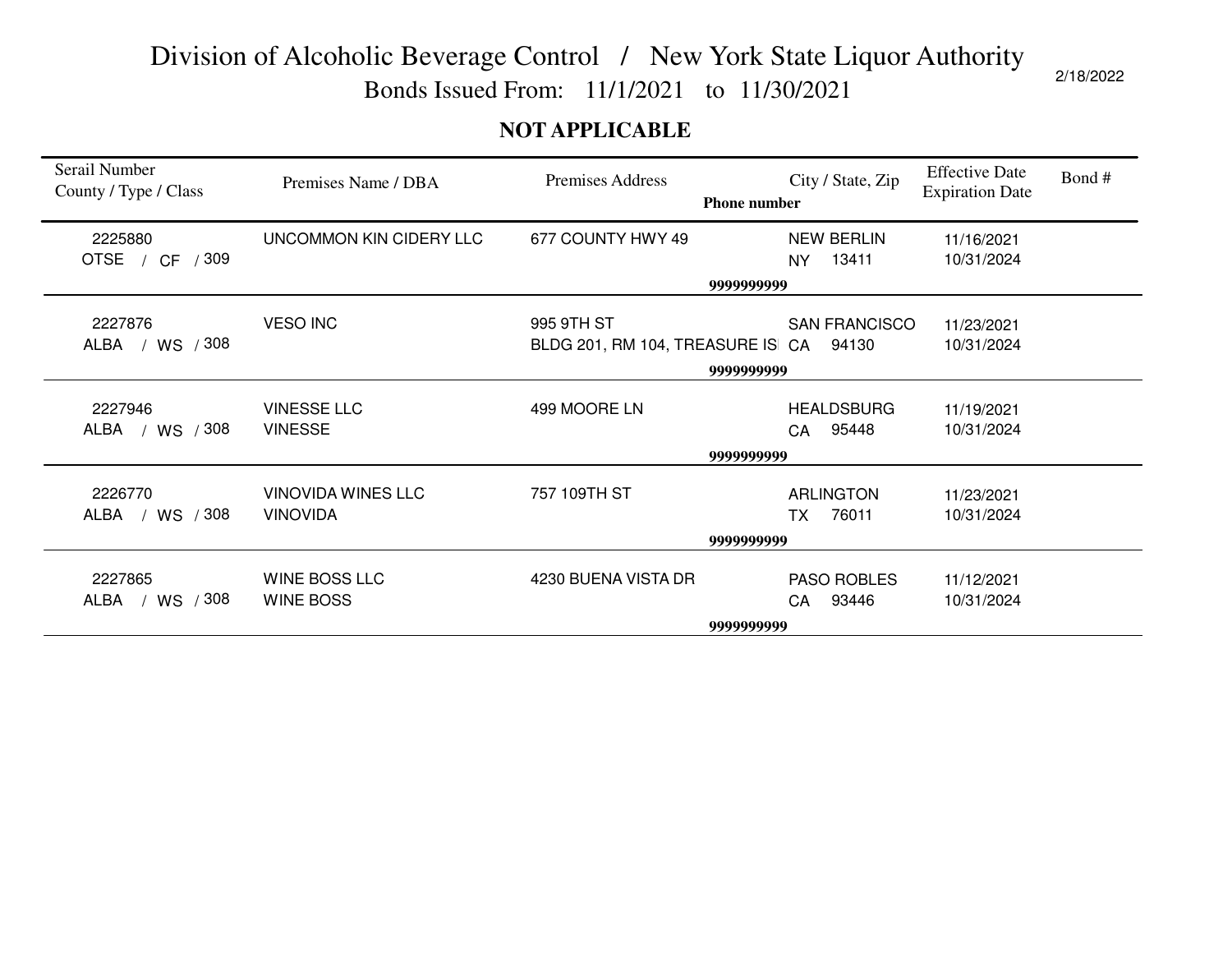Bonds Issued From: 11/1/2021 to 11/30/2021

#### **OLD REPUBLIC**

| Serail Number<br>County / Type / Class     | Premises Name / DBA                           | Premises Address | City / State, Zip<br><b>Phone number</b> | <b>Effective Date</b><br><b>Expiration Date</b> | Bond #     |
|--------------------------------------------|-----------------------------------------------|------------------|------------------------------------------|-------------------------------------------------|------------|
| 1331275<br>252<br><b>QUEE</b><br><b>OP</b> | <b>REGAL CINEMAS INC</b><br>REGAL TANGRAM 4DX | 133-36 37TH AVE  | <b>FLUSHING</b><br>11354<br>NY           | 11/17/2021<br>10/31/2023                        | W170034996 |
|                                            |                                               |                  | 8002730002                               |                                                 |            |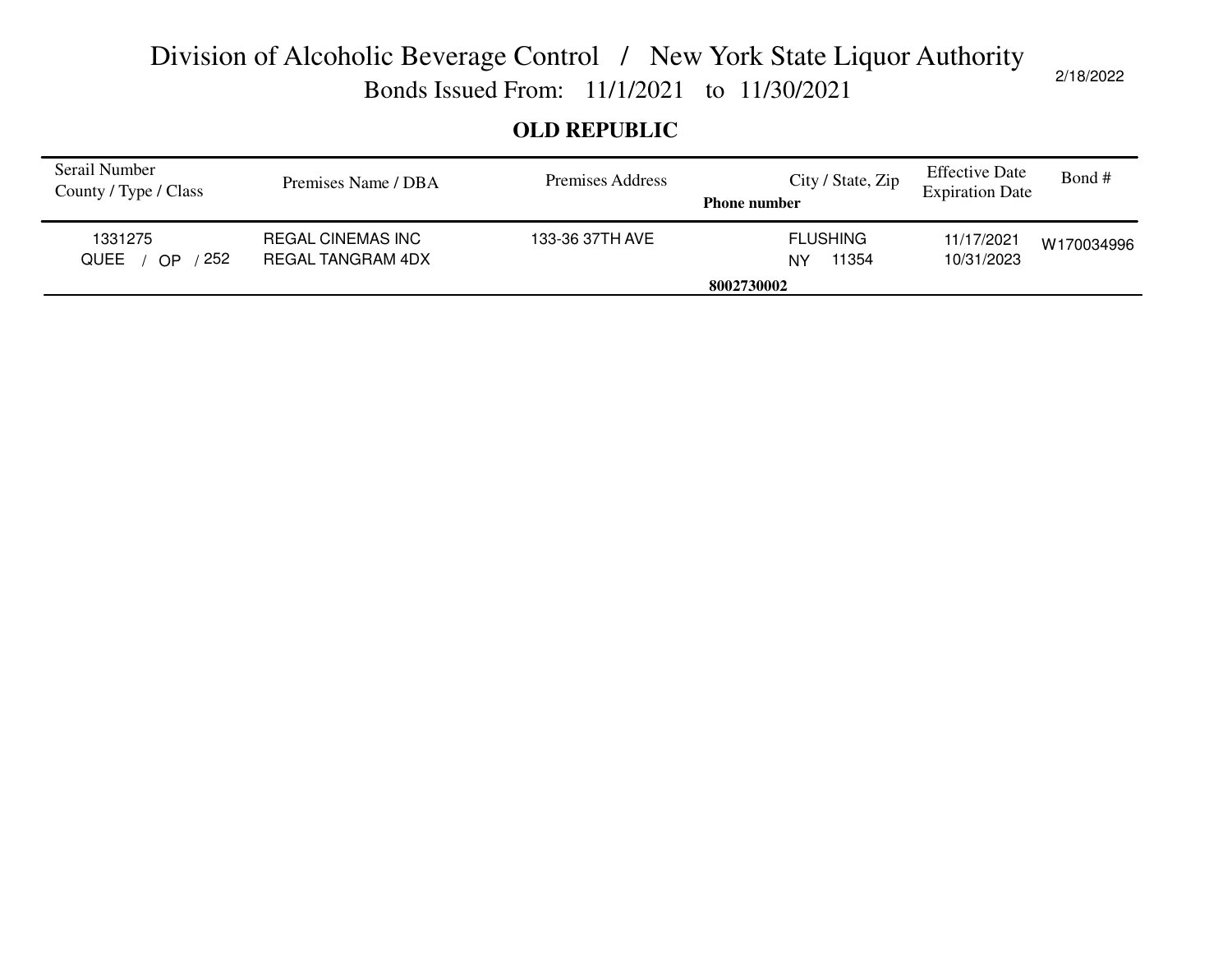Bonds Issued From: 11/1/2021 to 11/30/2021

#### **OLD REPUBLIC INSURANCE COMPANY**

| Serail Number<br>County / Type / Class | Premises Name / DBA | Premises Address               | City / State, Zip<br><b>Phone number</b> | <b>Effective Date</b><br><b>Expiration Date</b> | Bond#      |
|----------------------------------------|---------------------|--------------------------------|------------------------------------------|-------------------------------------------------|------------|
| 1337161<br>105<br><b>NEW</b><br>CO     | DE MAISON EAST LLC  | 160 BROADWAY<br><b>STE 702</b> | <b>NEW YORK</b><br>10038<br>NY           | 11/10/2021<br>10/31/2022                        | W170036925 |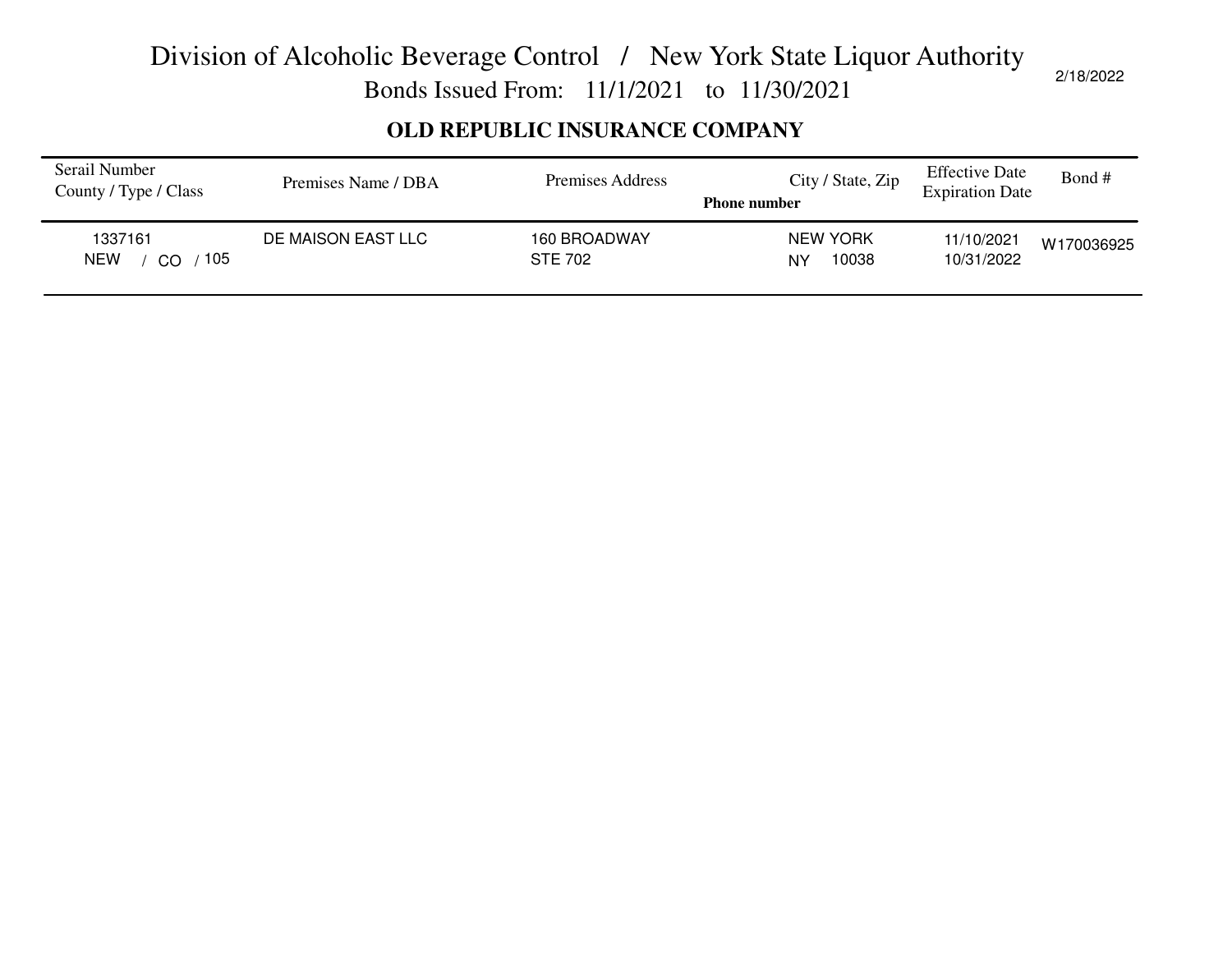Bonds Issued From: 11/1/2021 to 11/30/2021

#### **PLATTE RIVER INSURANCE COMPANY**

| Serail Number<br>County / Type / Class | Premises Name / DBA                          | Premises Address | City / State, Zip<br><b>Phone number</b> | <b>Effective Date</b><br><b>Expiration Date</b> | Bond#      |
|----------------------------------------|----------------------------------------------|------------------|------------------------------------------|-------------------------------------------------|------------|
| 1335594<br>128<br>WEST<br>AX           | CHESTNUT MARTS INC<br><b>CHESTNUT MARKET</b> | 142 TUCKAHOE RD  | <b>YONKERS</b><br>10710<br>NY            | 11/12/2021<br>4/30/2022                         | a270067690 |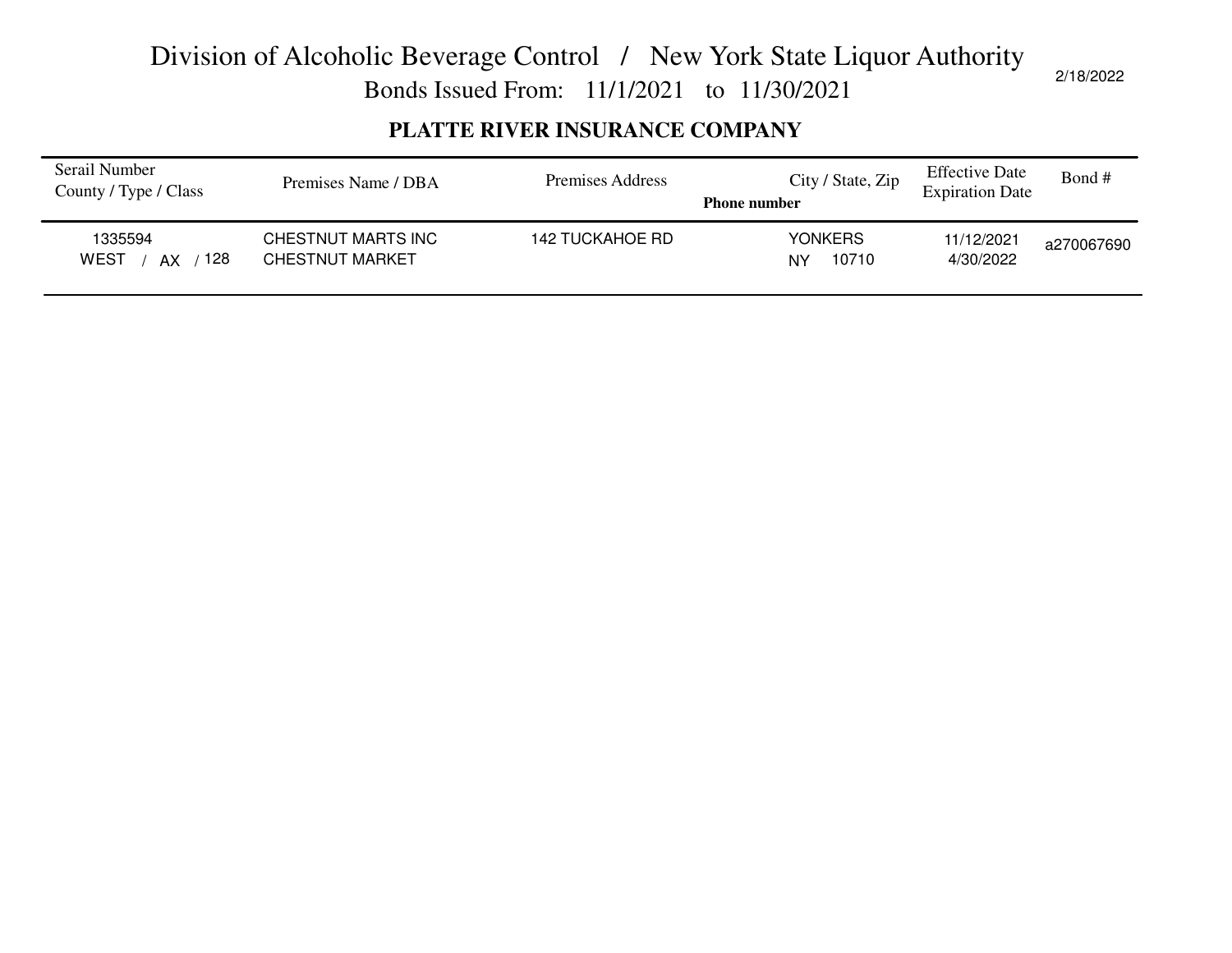Bonds Issued From: 11/1/2021 to 11/30/2021

#### **RLI INSURANCE COMPANY**

| Serail Number<br>County / Type / Class | Premises Name / DBA                                                                 | Premises Address            | <b>Phone number</b> |              | City / State, Zip            | <b>Effective Date</b><br><b>Expiration Date</b> | Bond#      |
|----------------------------------------|-------------------------------------------------------------------------------------|-----------------------------|---------------------|--------------|------------------------------|-------------------------------------------------|------------|
| 1331194<br>NEW / CL / 243              | 107 GREENWICH INC<br><b>HAMILTON LOUNGE</b>                                         | 107 GREENWICH ST<br>18TH FL |                     | <b>NY</b>    | <b>NEW YORK</b><br>10006     | 11/17/2021<br>10/31/2023                        | 886209     |
| 1334125<br>BRON / AX / 122             | 1183 PUGSLEY DELI GROCERY CO 1183 PUGSLEY AVE                                       |                             |                     | <b>BRONX</b> | NY 10472                     | 11/17/2021<br>10/31/2024                        | LSM1430076 |
| 1324125<br>/ $HL$ / 242<br><b>NEW</b>  | 16 EAST 39TH ST LLC & DEVIN EAS 16 E 39TH ST<br><b>HYATT CENTRIC MIDTOWN EAST 3</b> |                             |                     | <b>NY</b>    | <b>NEW YORK</b><br>10016     | 11/4/2021<br>10/31/2023                         | Ism1309519 |
| 1336522<br>NEW / RW / 341              | 2621BWAY LLC<br>AU JUS UPPER WEST SIDE                                              | 2621 BROADWAY               |                     | NY           | <b>NEW YORK</b><br>10024     | 11/5/2021<br>10/31/2023                         | LSm1479730 |
| 1336800<br><b>KING</b><br>/ OP $/252$  | 360 CONCEPTS GROUP 1 LLC<br>BOWL 360 BROOKLYN                                       | 1-25 BOUCK CT               |                     | <b>NY</b>    | <b>BROOKLYN</b><br>11223     | 11/9/2021<br>10/31/2023                         | LSM1433261 |
| 1335408<br>WEST / C / 103              | 439 SON'S BEVERAGE CORP<br><b>SHANNON BEVERAGES</b>                                 | 437 NORTH AVE               |                     | <b>NY</b>    | <b>NEW ROCHELLE</b><br>10801 | 11/29/2021<br>10/31/2022                        | LSM1474626 |
| 1334502<br>NEW / OP / 252              | <b>488 RL INC</b><br>PANDA RESTAURANT & LOUNGE                                      | 2331 12TH AVE               |                     | <b>NY</b>    | <b>NEW YORK</b><br>10027     | 11/19/2021<br>10/31/2023                        | Ism1421797 |
| 1336060<br>/ OP $/252$<br><b>NEW</b>   | 949 GRAND BAR LLC<br>THE LONG POUR                                                  | 155 2ND AVE                 |                     | <b>NY</b>    | <b>NEW YORK</b><br>10003     | 11/5/2021<br>10/31/2023                         | 887864     |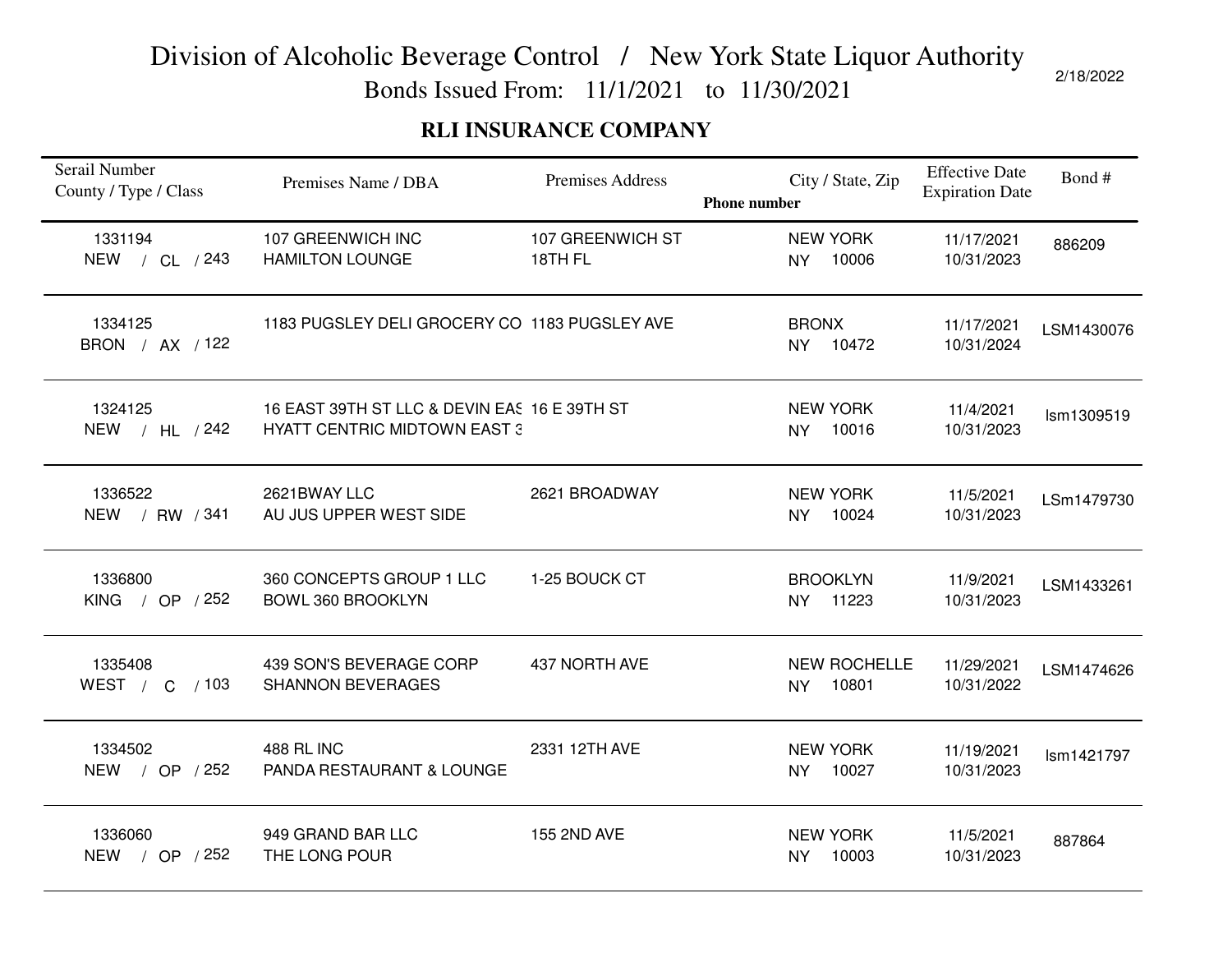Bonds Issued From: 11/1/2021 to 11/30/2021

#### **RLI INSURANCE COMPANY**

| Serail Number<br>County / Type / Class | Premises Name / DBA                                                             | <b>Premises Address</b>               | <b>Phone number</b> |                        | City / State, Zip           | <b>Effective Date</b><br><b>Expiration Date</b> | Bond#      |
|----------------------------------------|---------------------------------------------------------------------------------|---------------------------------------|---------------------|------------------------|-----------------------------|-------------------------------------------------|------------|
| 1336846<br>QUEE / AX / 122             | AMAA CONVENIENCE INC                                                            | 126-10 101ST AVE                      |                     | <b>NY</b>              | S RICHMOND HILL<br>11419    | 11/10/2021<br>10/31/2024                        | LSM1569166 |
| 1336078<br>SUFF / L /222               | AND HAO FAN LTD<br><b>TEQUILA SUNRISE WINE &amp; LIQUOF</b>                     | 1752 SUNRISE HWY                      |                     |                        | <b>BAYSHORE</b><br>NY 11706 | 1/1/2022<br>12/31/2024                          | LSM1572979 |
| 1315742<br>/ OP / 252<br><b>KING</b>   | <b>ANITA FOREVER LLC</b><br><b>SARAGHINA CAFFE</b>                              | 195 DEKALB AVE                        |                     | NY.                    | <b>BROOKLYN</b><br>11205    | 11/10/2021<br>10/31/2023                        | LSM1217095 |
| 3167386<br>ERIE / AX / 122             | <b>ANWAR S KHULAQI</b><br><b>CLINTON MINI MART</b>                              | 1880 CLINTON ST                       |                     |                        | <b>BUFFALO</b><br>NY 14206  | 11/4/2021<br>10/31/2024                         | LSM1481290 |
| 2226257<br>DUTC / OP / 252             | <b>ARNB LLC</b><br><b>HUDSON'S RIBS &amp; FISH</b>                              | 1099 RTE 9                            |                     | <b>FISHKILL</b><br>NY. | 12524                       | 11/10/2021<br>10/31/2023                        | LSM1489471 |
| 2226326<br>DELA / RW / 341             | AS YOU WISH DESIGNS & GIFTS LI 38 WEST ST STE 5<br>AS YOU WISH WEST STREET EATS |                                       |                     | <b>WALTON</b>          | NY 13856                    | 11/24/2021<br>10/31/2023                        | 888231     |
| 2226086<br>ONON / TW / 344             | <b>BAD AXE THROWING USA INC</b><br><b>BAD AXE THROWING</b>                      | 170 TOWNSHIP BLVD<br><b>STE 30</b>    |                     | NY                     | <b>CAMILLUS</b><br>13031    | 11/16/2021<br>10/31/2023                        | LSM1484886 |
| 1335981<br>SUFF / OP / 252             | <b>BARANDA ITALIAN CUISINE INC</b><br><b>BARANDA ITALIAN CUISINE</b>            | 850 COUNTY RD 39<br>UNIT <sub>1</sub> |                     | NY                     | <b>SOUTHAMPTON</b><br>11968 | 11/22/2021<br>10/31/2023                        | 887483     |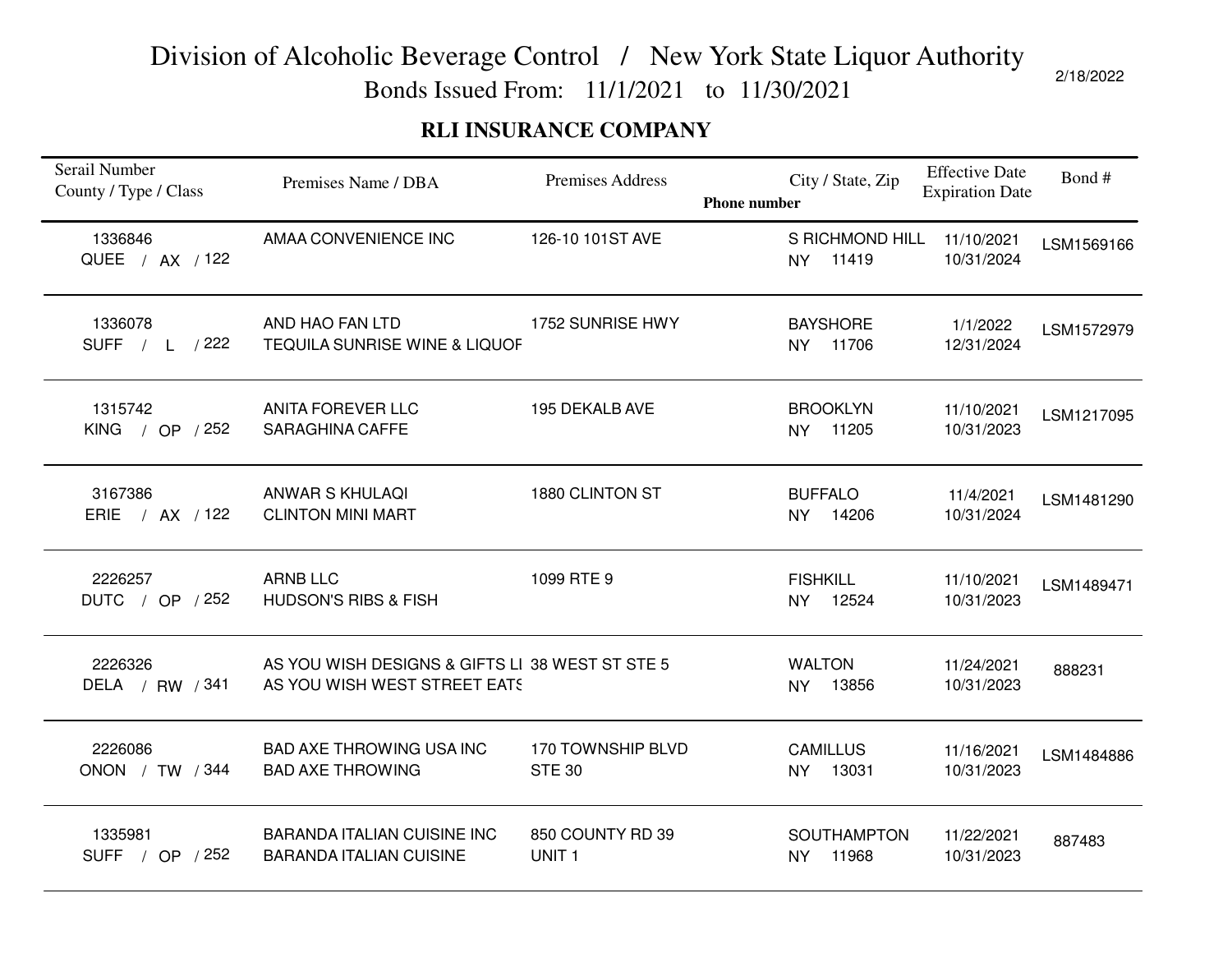Bonds Issued From: 11/1/2021 to 11/30/2021

#### **RLI INSURANCE COMPANY**

| Serail Number<br>County / Type / Class | Premises Name / DBA                                       | Premises Address<br><b>Phone number</b> | City / State, Zip                         | <b>Effective Date</b><br><b>Expiration Date</b> | Bond#      |
|----------------------------------------|-----------------------------------------------------------|-----------------------------------------|-------------------------------------------|-------------------------------------------------|------------|
| 2226160<br>WARR / RW / 341             | <b>BARVINO OF NORTH CREEK LLC</b><br><b>BARVINO</b>       | 272 MAIN ST                             | <b>JOHNSBURG</b><br>12853<br><b>NY</b>    | 11/23/2021<br>10/31/2023                        | 888064     |
| 1334011<br>KING / EB $/141$            | <b>BEERCOM INC</b><br><b>OKTOBERFEST</b>                  | 3087 BRIGHTON 4TH ST                    | <b>BROOKLYN</b><br>NY 11235               | 11/30/2021<br>10/31/2024                        | LSM1326991 |
| 2225933<br>JEFF / OP / 252             | BEESE'S DEPOT CAFE, LLC<br><b>BEESE'S DEPOT CAFE</b>      | 13449 DEPOT ST                          | <b>ADAMS CENTER</b><br>13606<br><b>NY</b> | 11/10/2021<br>10/31/2023                        | 887930     |
| 2226088<br>OTSE / OP / 252             | <b>BRICKHOUSE PIZZERIA R S LLC</b><br>THE PARK INN TAVERN | 137 MAIN ST<br>STE <sub>1</sub>         | RICHFIELD SPRING 11/18/2021<br>NY 13439   | 10/31/2023                                      | 888074     |
| 1336487<br>NEW / AX / 122              | CP MINI MARKET CORP                                       | 101 AUDUBON AVE                         | <b>NEW YORK</b><br>10032<br><b>NY</b>     | 11/1/2021<br>10/31/2024                         | LSM1484474 |
| 1335743<br>NASS / OP / 252             | <b>CULINARY ART LLC</b><br><b>SEASON</b>                  | 133 GLEN HEAD RD                        | <b>GLEN HEAD</b><br>NY 11545              | 11/23/2021<br>10/31/2023                        | Ism1478630 |
| 1336483<br>NEW / AX / 122              | DIAZ MINI DELI GROCERY LLC                                | 601A W 144TH ST                         | <b>NEW YORK</b><br>10031<br>NY            | 11/8/2021<br>10/31/2024                         | LSM1565359 |
| 1337171<br>QUEE / AX / 122             | EJ MEAT MARKET CORP<br><b>MANGO HILLS</b>                 | 290 BEACH 14TH ST                       | <b>FAR ROCKAWAY</b><br>11691<br><b>NY</b> | 11/22/2021<br>10/31/2024                        | 888253     |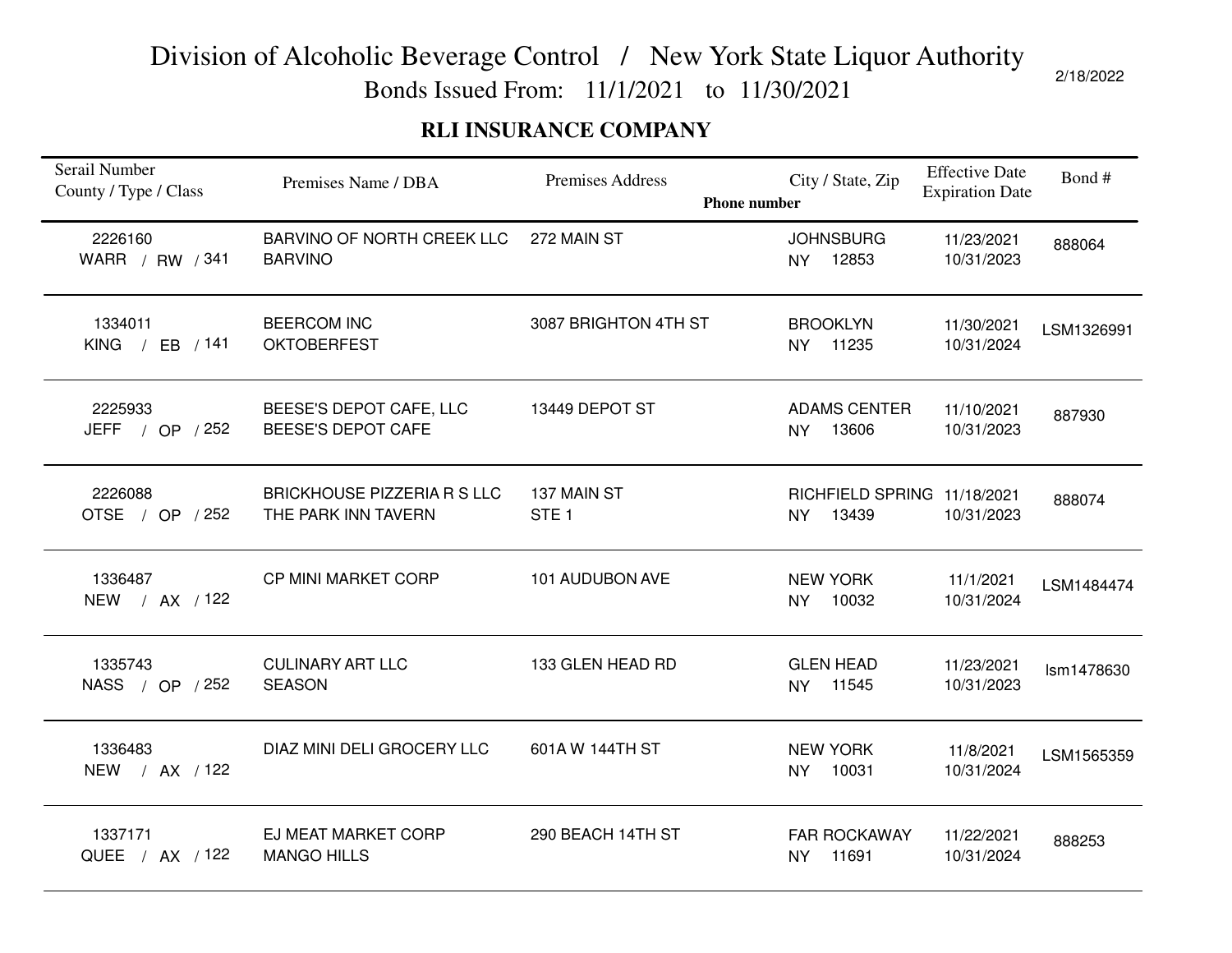Bonds Issued From: 11/1/2021 to 11/30/2021

#### **RLI INSURANCE COMPANY**

| Serail Number<br>County / Type / Class | Premises Name / DBA                                | Premises Address<br><b>Phone number</b>                  | City / State, Zip                         | <b>Effective Date</b><br><b>Expiration Date</b> | Bond#      |
|----------------------------------------|----------------------------------------------------|----------------------------------------------------------|-------------------------------------------|-------------------------------------------------|------------|
| 2226239<br>ORAN / OP / 252             | EL GALLO DE ORO INC                                | 86 90 NORTH ST<br>1ST FL, UNIT D AND E                   | <b>MIDDLETOWN</b><br>10940<br><b>NY</b>   | 11/23/2021<br>10/31/2023                        | 888208     |
| 1334621<br>NEW / AX / 122              | ELITE 800 LLC<br>7 ELEVEN STORE #39516A            | 800 6TH AVE                                              | <b>NEW YORK</b><br>NY 10001               | 11/23/2021<br>10/31/2024                        | Ism1434539 |
| 1336792<br>KING / OP $/252$            | <b>EM DUMBO CORP</b><br><b>EM VIETNAMESE</b>       | 57 FRONT ST                                              | <b>BROOKLYN</b><br>11201<br><b>NY</b>     | 11/16/2021<br>10/31/2023                        | LSM1437838 |
| 1333960<br>NEW / L /222                | <b>EMPIRE WINE &amp; LIQUORS INC</b>               | 2845 FREDERICK DOUGLASS BLV NEW YORK<br>STE <sub>1</sub> | 10039<br><b>NY</b>                        | 11/15/2021<br>10/31/2024                        | 886855     |
| 2226072<br>WASH / OP / 252             | <b>ENDLESS PASTABILITIES LLC</b>                   | 214 MAIN ST                                              | <b>HUDSON FALLS</b><br>12839<br><b>NY</b> | 11/19/2021<br>10/31/2023                        | 887982     |
| 2225444<br>ALBA / TW / 344             | <b>FAR SHOT USA CORP</b><br><b>FAR SHOT ALBANY</b> | 69 N PEARL ST                                            | <b>ALBANY</b><br>NY 12207                 | 11/23/2021<br>10/31/2023                        | 887552     |
| 3167547<br>ERIE / AX / 122             | FERRY FOOD & DELI INC                              | 1021 E FERRY ST                                          | <b>BUFFALO</b><br>NY 14211                | 11/19/2021<br>10/31/2024                        | LSM1435670 |
| 2225328<br>ULST / CT / 246             | FORTUNE VALLEY MANOR LLC                           | 248 OLD STAGE RD                                         | <b>SAUGERTIES</b><br>NY 12477             | 11/19/2021<br>10/31/2023                        | Ism1477829 |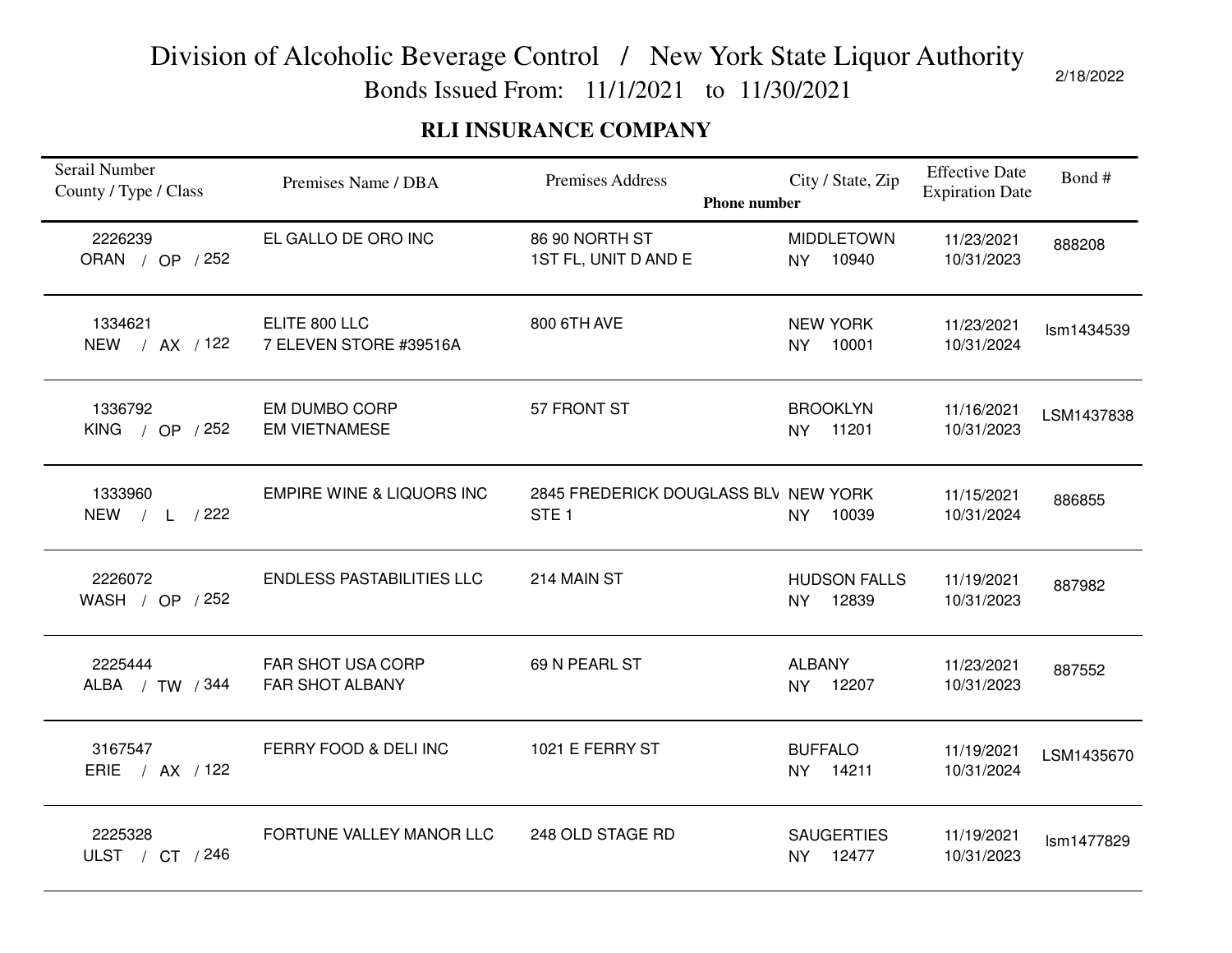Bonds Issued From: 11/1/2021 to 11/30/2021

#### **RLI INSURANCE COMPANY**

| Serail Number<br>County / Type / Class | Premises Name / DBA                                                     | Premises Address<br><b>Phone number</b>  | City / State, Zip                                 | <b>Effective Date</b><br><b>Expiration Date</b> | Bond#      |
|----------------------------------------|-------------------------------------------------------------------------|------------------------------------------|---------------------------------------------------|-------------------------------------------------|------------|
| 1336061<br><b>NEW</b><br>/ OP / 252    | <b>FOX HARLEM LLC</b><br>THE FOX                                        | 2222 2224 8TH AVE                        | <b>NEW YORK</b><br>10026<br><b>NY</b>             | 11/16/2021<br>10/31/2023                        | 887932     |
| 1335821<br>NEW / OP / 252              | <b>GET BACK LLC</b><br><b>SIXTY THREE CLINTON</b>                       | 63 CLINTON ST                            | <b>NEW YORK</b><br>NY 10002                       | 11/5/2021<br>10/31/2023                         | Ism1474413 |
| 1336890<br>KING / AX / 122             | GOOD LUCK GROCERY STORE IN( 1102 AVENUE U                               |                                          | <b>BROOKLYN</b><br>11229<br>NY I                  | 11/18/2021<br>10/31/2024                        | LSM1489310 |
| 3166902<br>MONR / OP $/252$            | <b>GOOD SMOKE BBQ LLC</b><br><b>GOOD SMOKE BBQ</b>                      | 133 135 W COMMERCIAL ST                  | <b>EAST ROCHESTER</b><br>14445<br><b>NY</b>       | 11/4/2021<br>10/31/2023                         | 887012     |
| 2225963<br>OTSE / RW / 341             | <b>GRAVELDING POINT ENTERPRISE: 43 LAKE ST</b><br>ROUND TOP BAR N GRILL |                                          | RICHFIELD SPRING 11/19/2021<br>13439<br><b>NY</b> | 10/31/2023                                      | 888073     |
| 1325756<br>NASS / OP / 252             | GREEN GROTTO RESTAURANT AN 273 SUNRISE HWY<br><b>GROTTO</b>             |                                          | ROCKVILLE CENTE 11/15/2021<br>NY 11570            | 10/31/2023                                      | Ism1331484 |
| 1331343<br>SUFF / OP / 252             | <b>HAZE HOSPITALITY LLC</b><br>1653 PIZZA COMPANY                       | 345 MAIN ST<br>STORE D; AKA 50 GERARD ST | <b>HUNTINGTON</b><br>NY 11743                     | 11/23/2021<br>10/31/2023                        | 886291     |
| 1337553<br>SUFF / TW / 344             | <b>IBERICO JAMON INC</b><br><b>BASSO</b>                                | 10200 MAIN RD UNIT 5                     | <b>MATTITUCK</b><br>11952<br><b>NY</b>            | 11/17/2021<br>1/31/2023                         | LSM1413962 |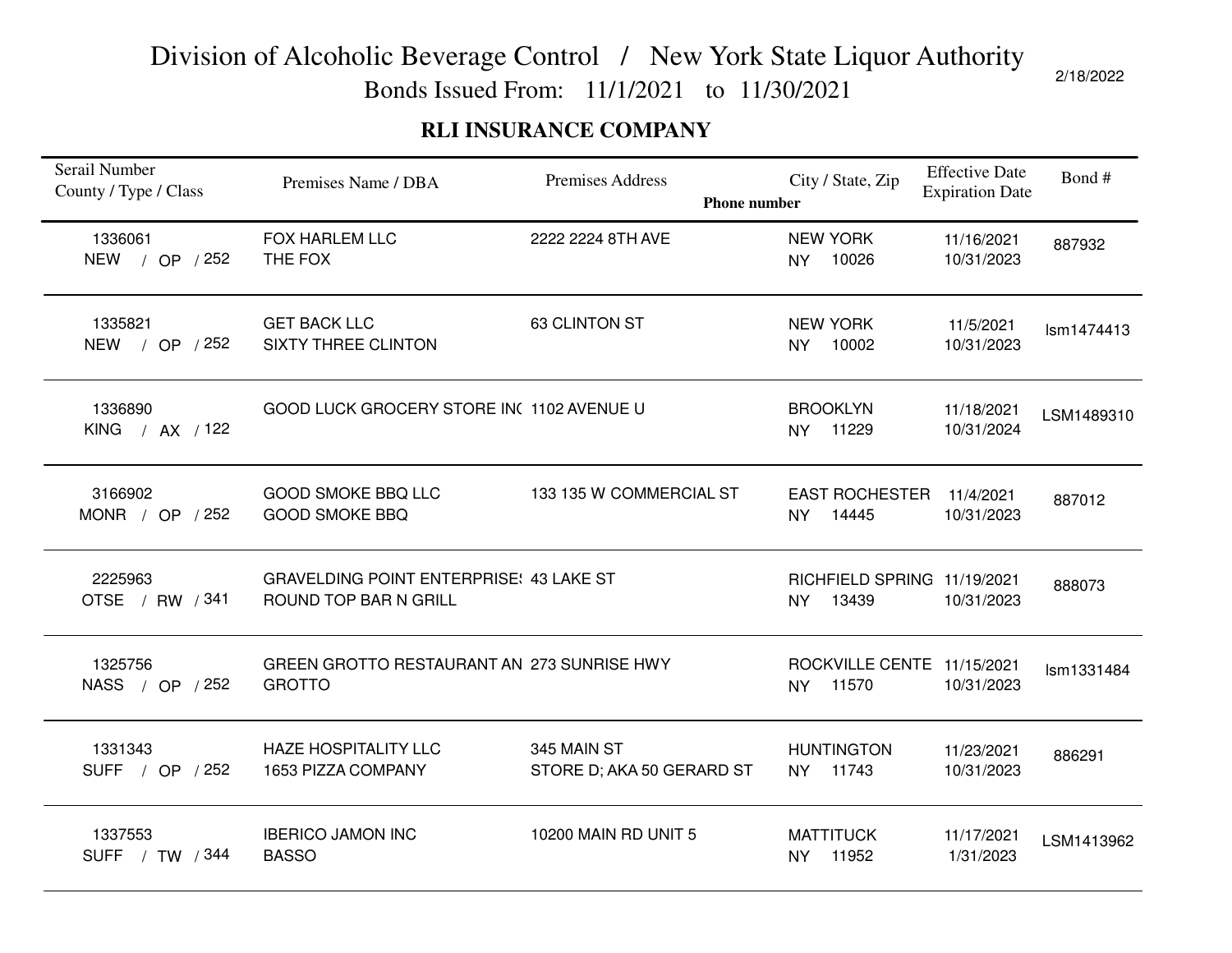Bonds Issued From: 11/1/2021 to 11/30/2021

#### **RLI INSURANCE COMPANY**

| Serail Number<br>County / Type / Class | Premises Name / DBA                            | Premises Address<br><b>Phone number</b> | City / State, Zip                                | <b>Effective Date</b><br><b>Expiration Date</b> | Bond#      |
|----------------------------------------|------------------------------------------------|-----------------------------------------|--------------------------------------------------|-------------------------------------------------|------------|
| 1335513<br><b>NEW</b><br>/ OP / 252    | <b>JAPP BUSINESS INC</b><br>PICK & EAT         | 4179 BROADWAY<br>CORNER OF 177TH STREET | <b>NEW YORK</b><br>10033<br><b>NY</b>            | 11/19/2021<br>10/31/2023                        | 887617     |
| 1335988<br>NEW / OP / 252              | <b>JOEY ROSES LLC</b><br><b>JOEY ROSES</b>     | 174 RIVINGTON ST                        | <b>NEW YORK</b><br>10002<br><b>NY</b>            | 11/10/2021<br>10/31/2023                        | LSM1480191 |
| 1334988<br><b>NEW</b><br>/ $HL$ / 242  | JPO CONCEPTS INC                               | 338 W 39TH ST                           | <b>NEW YORK</b><br>10018<br><b>NY</b>            | 11/8/2021<br>10/31/2023                         | LSM1430211 |
| 1336586<br>QUEE / RW / 341             | <b>KESS CORP</b><br><b>SELO</b>                | 33-05 BROADWAY                          | <b>ASTORIA</b><br>11106<br>NY                    | 11/12/2021<br>10/31/2023                        | LSM1484313 |
| 1334437<br>QUEE / AX / 122             | KHYER AND RAHMAN INC<br>7 ELEVEN STORE# 34023D | 107-24 CORONA AVE                       | <b>CORONA</b><br>11368<br><b>NY</b>              | 11/23/2021<br>10/31/2024                        | LSM1429531 |
| 1336293<br>KING / AX / 122             | KNAE HOLDING CORP                              | 40 LEWIS AVE                            | <b>BROOKLYN</b><br>11206<br><b>NY</b>            | 11/3/2021<br>10/31/2024                         | Ism1477936 |
| 1336787<br>BRON / AX / 122             | LA POTENCIA 2 DELI GROCERY CC 1291 CLAY AVE    |                                         | <b>BRONX</b><br>10456<br>NY                      | 11/17/2021<br>10/31/2024                        | LSM1483323 |
| 2226124<br>ORAN / OP / 252             | LAS MARGARITAS MX INC                          | 181 HUDSON ST                           | CORNWALL ON HUI 11/24/2021<br>12520<br><b>NY</b> | 10/31/2023                                      | Ism1481578 |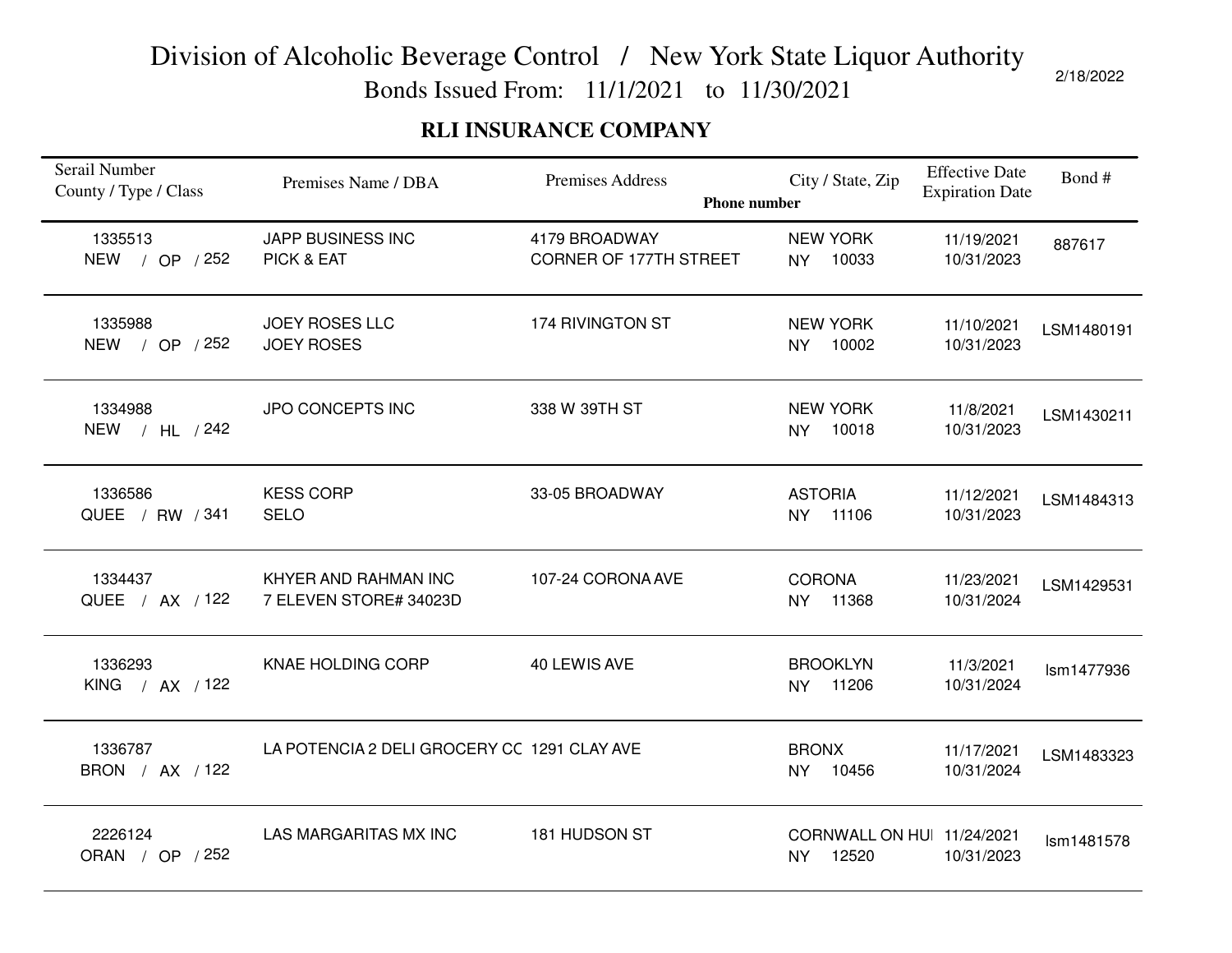Bonds Issued From: 11/1/2021 to 11/30/2021

#### **RLI INSURANCE COMPANY**

| Serail Number<br>County / Type / Class | Premises Name / DBA                                                               | <b>Premises Address</b>              | <b>Phone number</b> |                           | City / State, Zip               | <b>Effective Date</b><br><b>Expiration Date</b> | Bond#      |
|----------------------------------------|-----------------------------------------------------------------------------------|--------------------------------------|---------------------|---------------------------|---------------------------------|-------------------------------------------------|------------|
| 1335909<br>NASS / RW / 341             | <b>LATIN GREEK TASTE LLC</b><br>YUMMY GYRO                                        | 579 WILLIS AVE<br>STORE <sub>3</sub> |                     | <b>NY</b>                 | <b>WILLISTON PARK</b><br>11596  | 11/5/2021<br>10/31/2023                         | 887912     |
| 1335078<br>NASS / OP / 252             | LI SPICE ROUTE INC                                                                | 61 1/2 GLEN ST                       |                     |                           | <b>GLEN COVE</b><br>NY 11542    | 11/23/2021<br>10/31/2023                        | 887497     |
| 1336317<br>NEW / SL / 548              | LIGHTHOUSE IMMERSIVE USA INC 299 SOUTH ST<br><b>IMMERSIVE VAN GOGH EXHIBIT NE</b> |                                      |                     | NY                        | <b>NEW YORK</b><br>10002        | 11/18/2021<br>11/30/2021                        | LSM1483270 |
| 1336450<br>WEST / RW / 341             | LISSITAS DELI RESTAURANT CORF 232 N HIGHLAND AVE                                  |                                      |                     |                           | <b>OSSINING</b><br>NY 10562     | 11/16/2021<br>10/31/2023                        | 887581     |
| 2226082<br>BROO / RW / 341             | LOVERS SUSHI INC<br><b>LOVER'S SUSHI &amp; HIBACHI</b>                            | <b>13 WASHINGTON AVE</b>             |                     | <b>NY</b>                 | <b>ENDICOTT</b><br>13760        | 11/12/2021<br>10/31/2023                        | LSM1488216 |
| 2223992<br>ULST / OP $/252$            | MILL STREAM TAVERN LLC                                                            | 114 MILL HILL RD                     |                     | <b>NY</b>                 | <b>WOODSTOCK</b><br>12498       | 11/16/2021<br>10/31/2023                        | Ism1413387 |
| 1336837<br>BRON / AX / 122             | MOEBUCKS FOOD CORP                                                                | 2444 E TREMONT AVE                   |                     | <b>BRONX</b><br><b>NY</b> | 10461                           | 11/30/2021<br>10/31/2024                        | Ism1483501 |
| 1333604<br>WEST / OP / 252             | MOHEGAN DOG LLC                                                                   | 3137 E MAIN ST<br>T/O CORTLANDT      |                     |                           | <b>MOHEGAN LAKE</b><br>NY 10547 | 11/17/2021<br>10/31/2023                        | 886793     |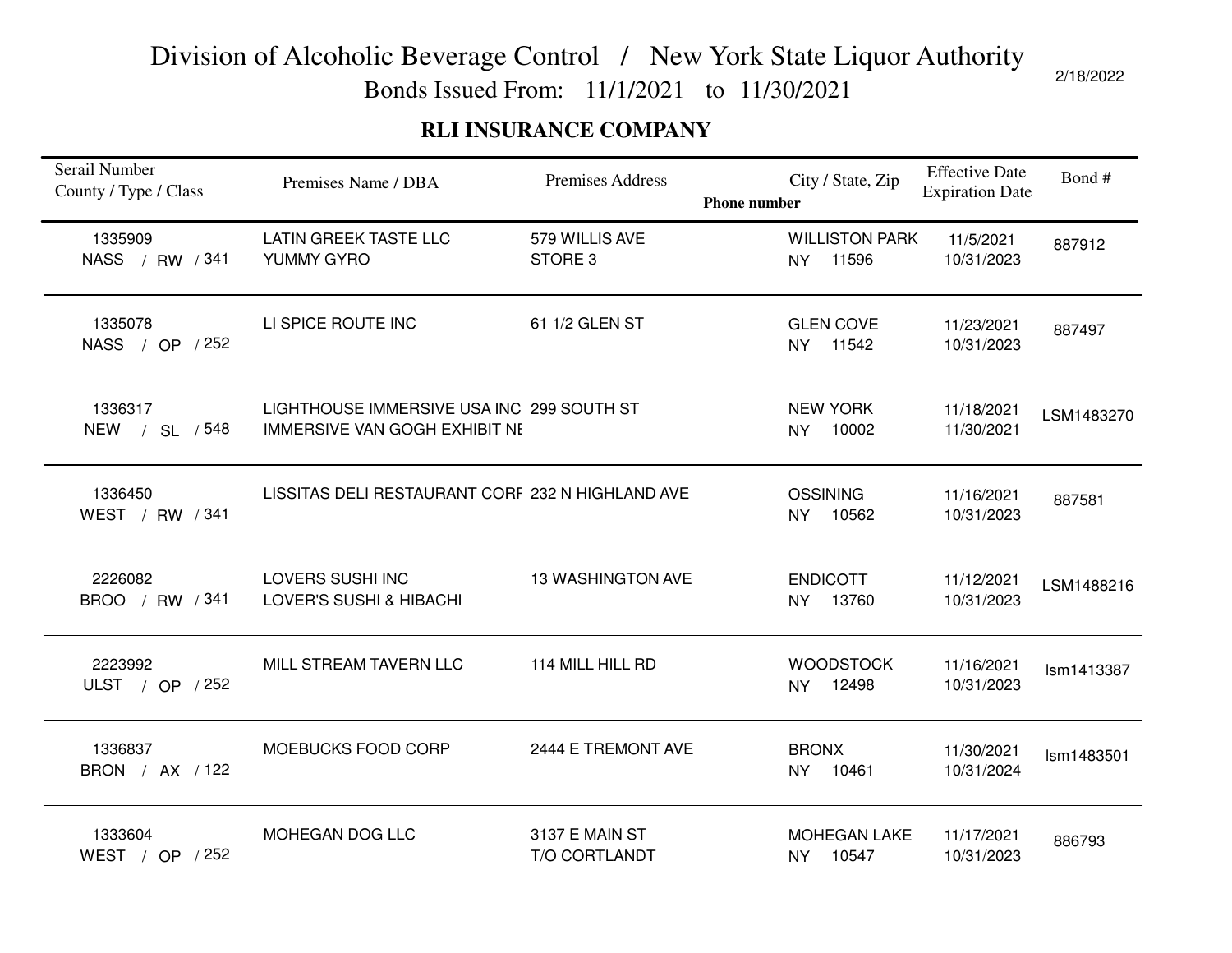Bonds Issued From: 11/1/2021 to 11/30/2021

#### **RLI INSURANCE COMPANY**

| Serail Number<br>County / Type / Class | Premises Name / DBA                                                | Premises Address                  | City / State, Zip<br><b>Phone number</b>   | <b>Effective Date</b><br><b>Expiration Date</b> | Bond#      |
|----------------------------------------|--------------------------------------------------------------------|-----------------------------------|--------------------------------------------|-------------------------------------------------|------------|
| 1336398<br><b>NEW</b><br>/ OP / 252    | NEW ZOE 21 INC                                                     | 244 MULBERRY ST<br>SOUTH STORE    | <b>NEW YORK</b><br>10012<br><b>NY</b>      | 11/1/2021<br>10/31/2023                         | LSM1482755 |
| 3167438<br>NIAG / AX / 122             | NIAGARAS CONVENIENCE MART II 8628 NIAGARA FALLS BLVD               |                                   | <b>NIAGARA FALLS</b><br>14304<br><b>NY</b> | 11/12/2021<br>10/31/2024                        | 888107     |
| 1335341<br>SUFF / OP / 252             | NOAH'S ON THE ROAD LLC<br><b>MATTITACO</b>                         | 10560 MAIN RD<br><b>LEFT SIDE</b> | <b>MATTITUCK</b><br>11952<br><b>NY</b>     | 11/19/2021<br>10/31/2023                        | 887586     |
| 1335901<br>NEW / RW / 341              | OEC INTERNATIONAL INC<br>YOPPARAI RONIN                            | 69A CLINTON ST                    | <b>NEW YORK</b><br>10002<br>NY             | 11/5/2021<br>10/31/2023                         | LSM1428986 |
| 2226950<br>CORT / CL / 243             | OSCO ROBINSON POST NO 617 IN 1034 US RTE 11<br>THE AMERICAN LEGION |                                   | <b>MARATHON</b><br>13803<br><b>NY</b>      | 11/30/2021<br>10/31/2023                        | LSM1551675 |
| 1333186<br>KING / CT / 246             | PACIFIC BK NYC LLC                                                 | 1065 PACIFIC ST                   | <b>BROOKLYN</b><br>11238<br><b>NY</b>      | 11/24/2021<br>10/31/2023                        | Ism1320179 |
| 1337350<br>WEST $/ L$ / 222            | PARKWAY WINE & LIQUOR LLC                                          | 50 HAMILTON ST                    | <b>DOBBS FERRY</b><br>10522<br><b>NY</b>   | 11/30/2021<br>10/31/2024                        | 888104     |
| 1336817<br>NEW / OP / 252              | PEAKY BARISTA LLC<br><b>PEAKY BARISTA</b>                          | 667 COLUMBUS AVE                  | <b>NEW YORK</b><br>10025<br><b>NY</b>      | 11/29/2021<br>10/31/2023                        | 888112     |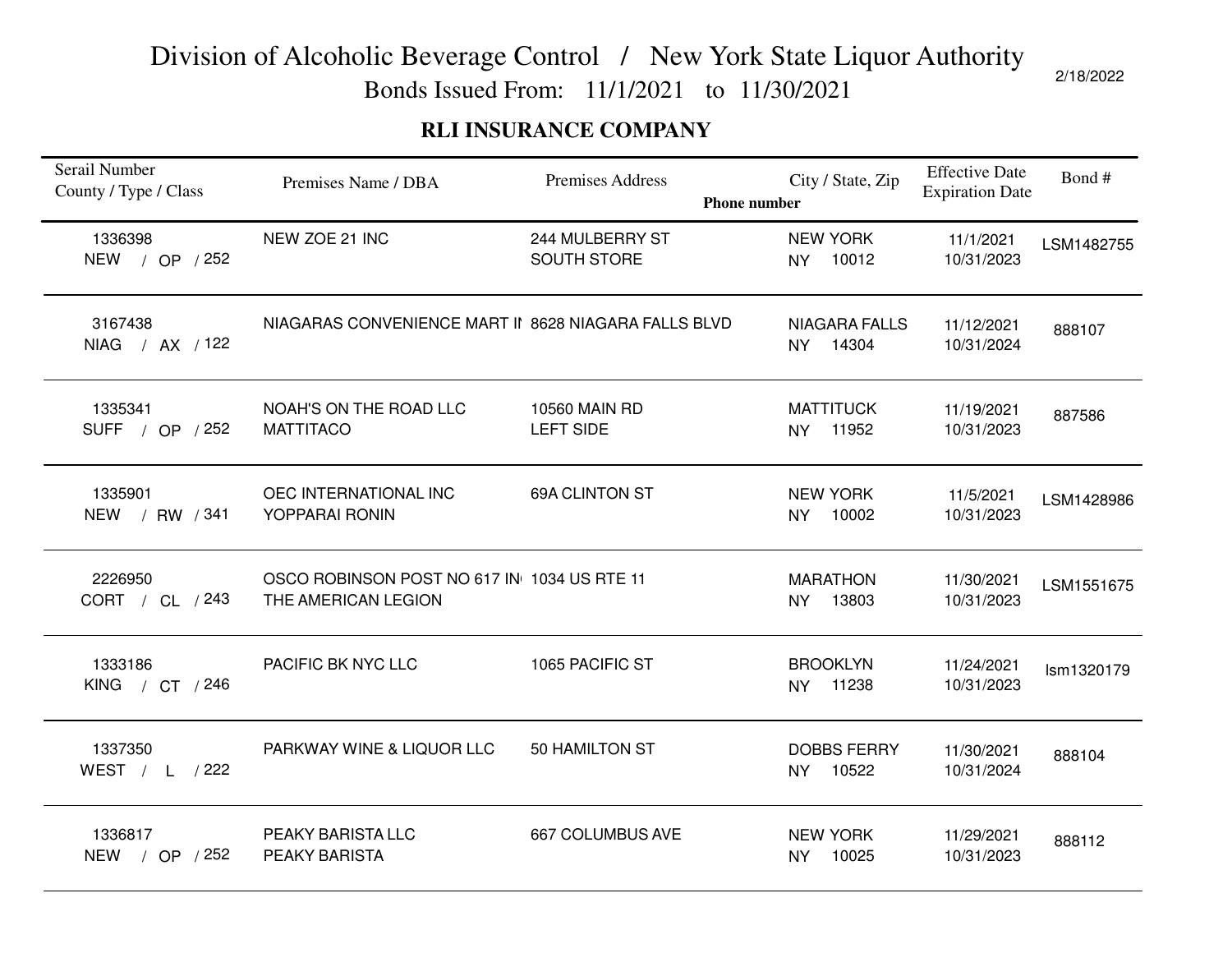Bonds Issued From: 11/1/2021 to 11/30/2021

#### **RLI INSURANCE COMPANY**

| Serail Number<br>County / Type / Class | Premises Name / DBA                                                         | Premises Address<br><b>Phone number</b> | City / State, Zip                                | <b>Effective Date</b><br><b>Expiration Date</b> | Bond#      |
|----------------------------------------|-----------------------------------------------------------------------------|-----------------------------------------|--------------------------------------------------|-------------------------------------------------|------------|
| 1332826<br>NASS / OP / 252             | PERNICE ENTERPRISES INC<br><b>GALLERIA PIZZA</b>                            | 1339 1341 MERRICK AVE                   | <b>NORTH MERRICK</b><br>11566<br><b>NY</b>       | 11/22/2021<br>10/31/2023                        | 886656     |
| 1335112<br>NASS / OP / 252             | PUERTO PLATA SEAFOOD ON THE 43 WOODCLEFT AVE<br>PUERTO PLATA SEAFOOD ON THE |                                         | <b>FREEPORT</b><br>NY 11520                      | 11/1/2021<br>10/31/2023                         | 887451     |
| 1335976<br>WEST / AX / 122             | QUICK STOP DELI AND CONVENIEI 266 CENTRAL AVE<br>TO GO                      |                                         | <b>WHITE PLAINS</b><br>10606<br><b>NY</b>        | 11/4/2021<br>10/31/2024                         | LSM258323  |
| 1336112<br>KING / RW / 341             | QUINTO 1212 INC<br><b>WINDSOR TAVERN</b>                                    | 256 PROSPECT PARK WEST                  | <b>BROOKLYN</b><br>NY 11215                      | 11/19/2021<br>10/31/2023                        | LSM1566713 |
| 1320136<br>QUEE / OP / 252             | RAICES COLOMBIANAS CORP<br><b>RAICES COLOMBIANAS</b>                        | 86-02 37TH AVE                          | JACKSON HEIGHTS 11/29/2021<br>11372<br><b>NY</b> | 10/31/2023                                      | LSM1551750 |
| 3167553<br>CATT / OP / 252             | RHEARTS FAMILY RESTAURANT LL 19 MAIN ST<br>THE JENNY LEE FEE MILL           |                                         | <b>CATTARAUGUS</b><br>14719<br><b>NY</b>         | 11/19/2021<br>4/30/2023                         | 888043     |
| 1336881<br>KING / A $/122$             | S & M INTERNATIONAL FOODS INC 307 BRIGHTON BEACH AVE<br><b>EUROPE</b>       |                                         | <b>BROOKLYN</b><br>11235<br><b>NY</b>            | 11/29/2021<br>10/31/2024                        | LSM1489314 |
| 1334029<br><b>NEW</b><br>/ OP $/252$   | SABIANGBOON8 INC<br>PINTO GARDEN                                            | 117 W 10TH ST                           | <b>NEW YORK</b><br>10011<br><b>NY</b>            | 11/16/2021<br>10/31/2023                        | Ism1427015 |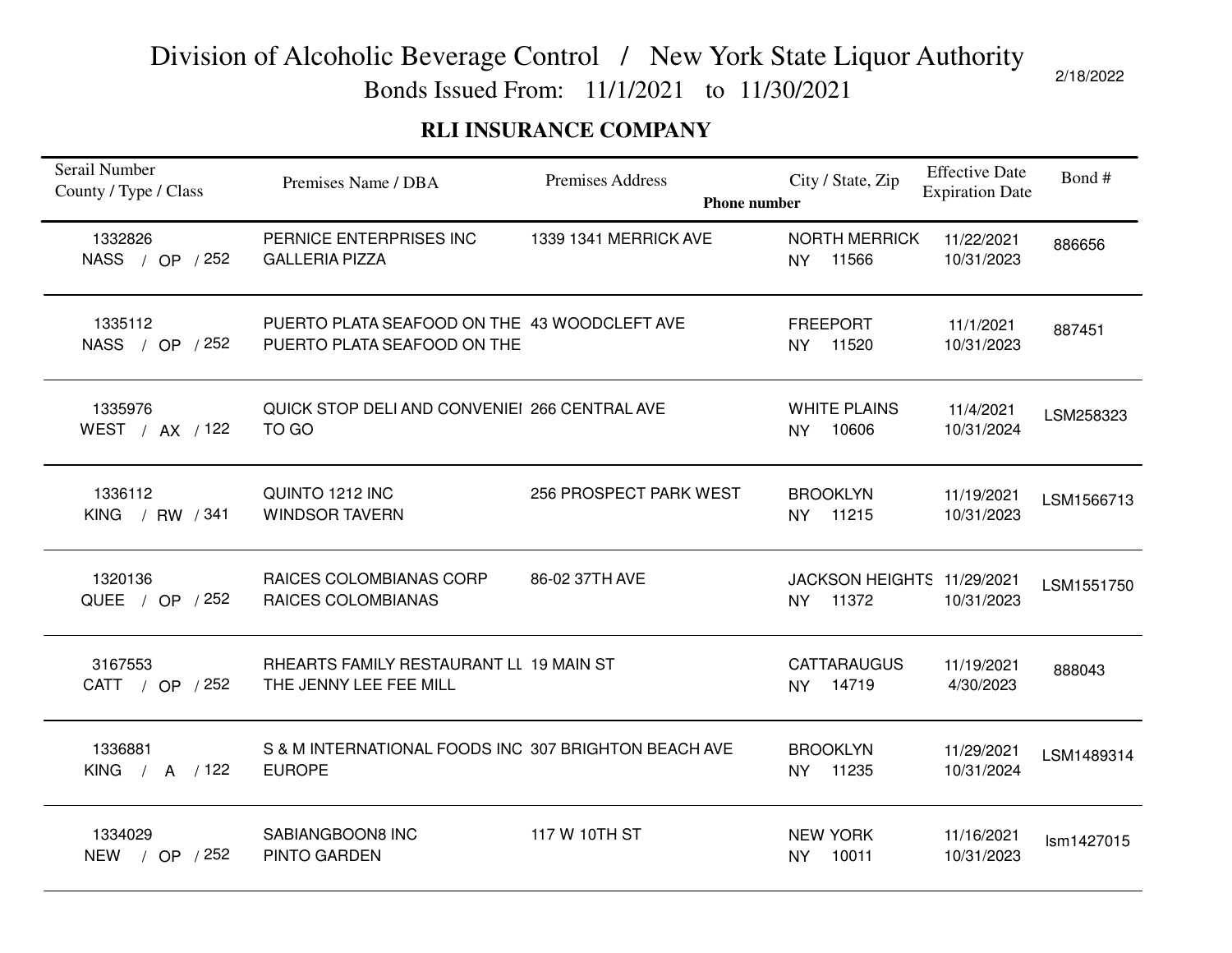Bonds Issued From: 11/1/2021 to 11/30/2021

#### **RLI INSURANCE COMPANY**

| Serail Number<br>County / Type / Class | Premises Name / DBA                                                     | Premises Address                  | City / State, Zip<br><b>Phone number</b>  | <b>Effective Date</b><br><b>Expiration Date</b> | Bond#      |
|----------------------------------------|-------------------------------------------------------------------------|-----------------------------------|-------------------------------------------|-------------------------------------------------|------------|
| 1331005<br>KING / CL / 243             | SENSEI SATELLITE ART CLUB INC, 961 FULTON ST<br><b>ART CLUB</b>         | NOT FOR PROFIT                    | <b>BROOKLYN</b><br>11238<br>NY.           | 11/10/2021<br>10/31/2023                        | 886173     |
| 1336494<br>WEST / OP / 252             | SIN FRONTERA SPORTS BAR & RE 94 UNION AVE                               |                                   | <b>NEW ROCHELLE</b><br>10801<br><b>NY</b> | 11/10/2021<br>10/31/2023                        | LSM1482943 |
| 1336233<br>WEST / RW / 341             | SOL NACIENTE RESTAURANT INC 256 UNION AVE                               |                                   | <b>NEW ROCHELLE</b><br>10801<br><b>NY</b> | 11/5/2021<br>10/31/2023                         | LSM1482242 |
| 1334542<br>KING / OP $/252$            | SPECTACULAR BIRD LLC<br><b>LAMONTE</b>                                  | 557 DRIGGS AVE                    | <b>BROOKLYN</b><br>NY 11211               | 11/4/2021<br>10/31/2023                         | Ism1426541 |
| 1327847<br>SUFF / OP / 252             | SPYROPOULOS HOSPITALITY LLC 1 VANDERBILT MOTOR PKW<br><b>BONWIT INN</b> |                                   | <b>COMMACK</b><br>11725<br><b>NY</b>      | 11/19/2021<br>10/31/2023                        | 884951     |
| 1332037<br>QUEE / OP / 252             | SUMNIMA KITCHEN INC<br><b>SUMNIMA KITCHEN</b>                           | 39-04 64TH ST                     | <b>WOODSIDE</b><br>NY 11377               | 11/15/2021<br>10/31/2023                        | Ism1411949 |
| 1336553<br>NEW / RW / 341              | <b>SUSHI DAIRO LLC</b><br><b>SUSHI DAIRO</b>                            | 208 3RD AVE<br>STORE <sub>2</sub> | <b>NEW YORK</b><br>10003<br><b>NY</b>     | 11/26/2021<br>10/31/2023                        | LSM1486049 |
| 1336639<br>/ OP / 252<br><b>NEW</b>    | <b>TAQUERIA 86 INC</b>                                                  | 210 W 94TH ST<br>STORE 1          | <b>NEW YORK</b><br>10025<br>NY            | 11/10/2021<br>10/31/2023                        | Ism1483968 |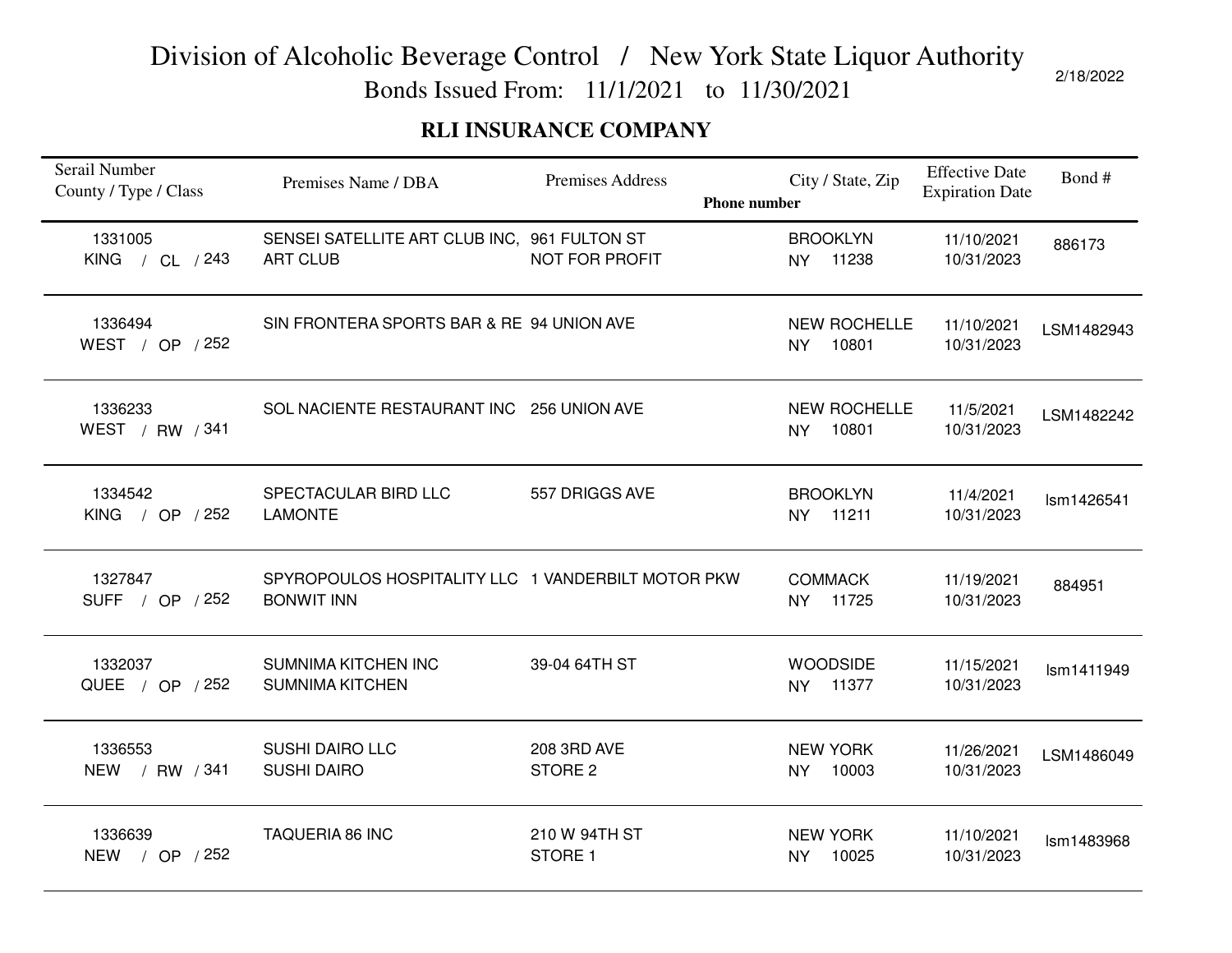Bonds Issued From: 11/1/2021 to 11/30/2021

#### **RLI INSURANCE COMPANY**

| Serail Number<br>County / Type / Class | Premises Name / DBA                                  | <b>Premises Address</b><br><b>Phone number</b> | City / State, Zip                      | <b>Effective Date</b><br><b>Expiration Date</b> | Bond#      |
|----------------------------------------|------------------------------------------------------|------------------------------------------------|----------------------------------------|-------------------------------------------------|------------|
| 1333944<br><b>NEW</b><br>/ OP / 252    | <b>TARTINERY COLUMBUS LLC</b><br><b>TARTINERY</b>    | 10 COLUMBUS CIRCLE                             | <b>NEW YORK</b><br>10019<br><b>NY</b>  | 11/10/2021<br>10/31/2023                        | Ism1425972 |
| 1334810<br>NEW / OP / 252              | TIME CAFE LLC<br><b>TIME CAFE</b>                    | 105 CANAL ST                                   | <b>NEW YORK</b><br>10002<br><b>NY</b>  | 11/2/2021<br>10/31/2023                         | LSM1427956 |
| 1326182<br>SUFF / OP / 252             | TK CANZ CORP<br>CANZ                                 | 4780 SUNRISE HWY                               | <b>BOHEMIA</b><br>11716<br><b>NY</b>   | 11/23/2021<br>10/31/2023                        | 889401     |
| 1336076<br>SUFF / VL / 240             | UNCHARTED TRADING CO LLC<br><b>RUNNING WILD</b>      | 99 MAPLE AVE<br><b>STEA</b>                    | <b>BAY SHORE</b><br>11706<br><b>NY</b> | 11/9/2021<br>10/31/2023                         | 887962     |
| 1336357<br>QUEE / A / 122              | VALUE FRESH MARKET INC<br><b>VALUE FRESH MARKET</b>  | 182-20 JAMAICA AVE                             | <b>HOLLIS</b><br>11423<br><b>NY</b>    | 11/30/2021<br>10/31/2024                        | LSM1483971 |
| 1336757<br>QUEE / A / 122              | <b>VNP CORP</b><br><b>CRAVE DELI &amp; GROCERY</b>   | 6945 51ST AVE                                  | <b>WOODSIDE</b><br>NY 11377            | 11/23/2021<br>10/31/2024                        | 888079     |
| 1336458<br>NASS / AX / 122             | <b>WANTAGH EXPRESS LLC</b><br>7 ELEVEN STORE #38253A | 3215 MERRICK RD                                | <b>WANTAGH</b><br>11793<br>NY          | 11/9/2021<br>10/31/2024                         | LSM1434961 |
| 1336850<br><b>NEW</b><br>/ TW / 344    | <b>WEST VILLAGE PASTA LLC</b><br>PASTA BY HUDSON     | 12 PERRY ST<br>SPACE 5                         | <b>NEW YORK</b><br>10014<br><b>NY</b>  | 11/16/2021<br>10/31/2023                        | LSM1486046 |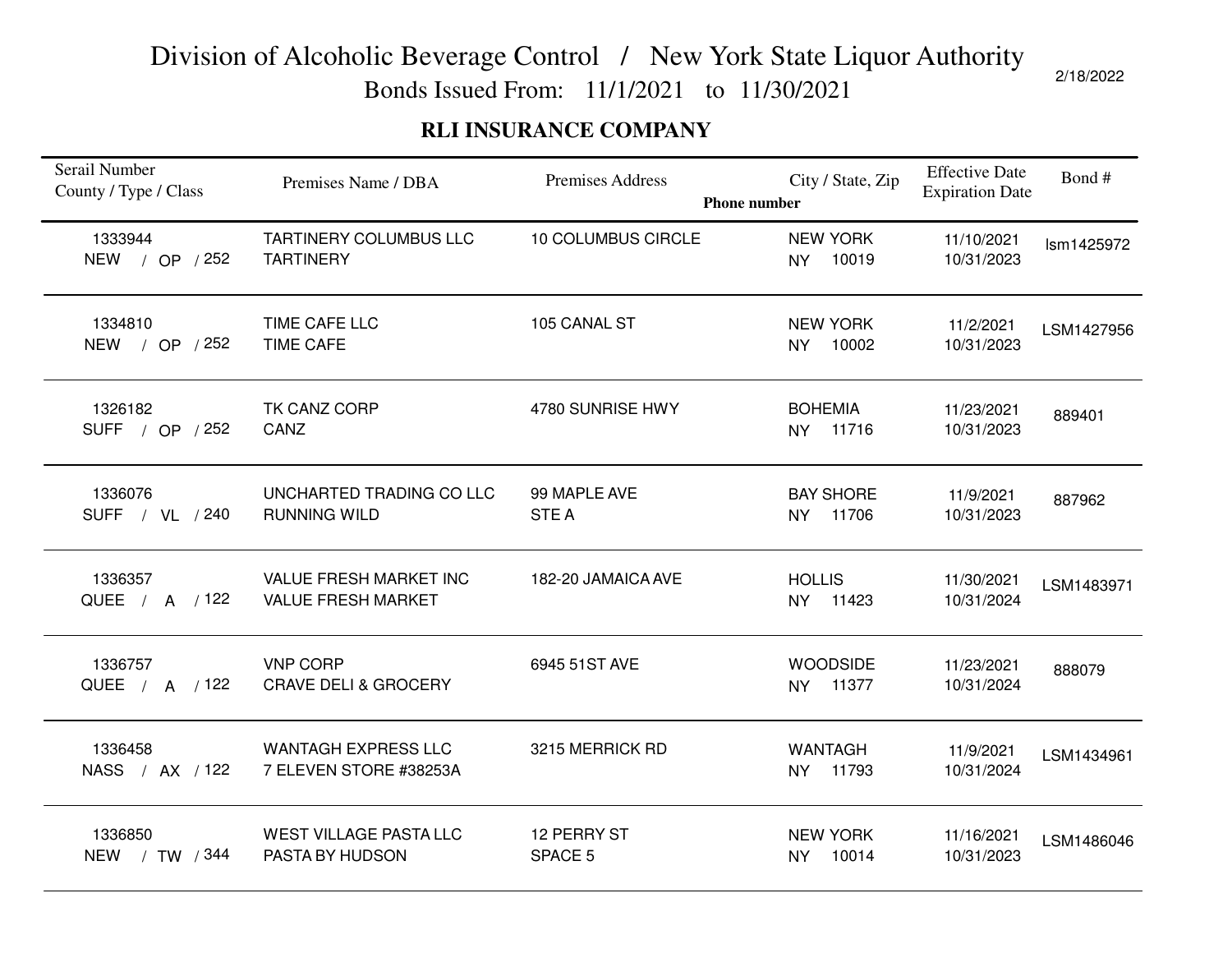Bonds Issued From: 11/1/2021 to 11/30/2021

#### **RLI INSURANCE COMPANY**

| Serail Number<br>County / Type / Class       | Premises Name / DBA                   | Premises Address | City / State, Zip<br><b>Phone number</b> | <b>Effective Date</b><br><b>Expiration Date</b> | Bond #     |
|----------------------------------------------|---------------------------------------|------------------|------------------------------------------|-------------------------------------------------|------------|
| 2227096<br>/ 341<br><b>ROCK</b><br><b>RW</b> | WJMRZ LLC<br><b>CROSSROADS GASTRO</b> | 719 W NYACK RD   | <b>WEST NYACK</b><br>10994<br>NY         | 11/9/2021<br>8/28/2022                          | Ism1289999 |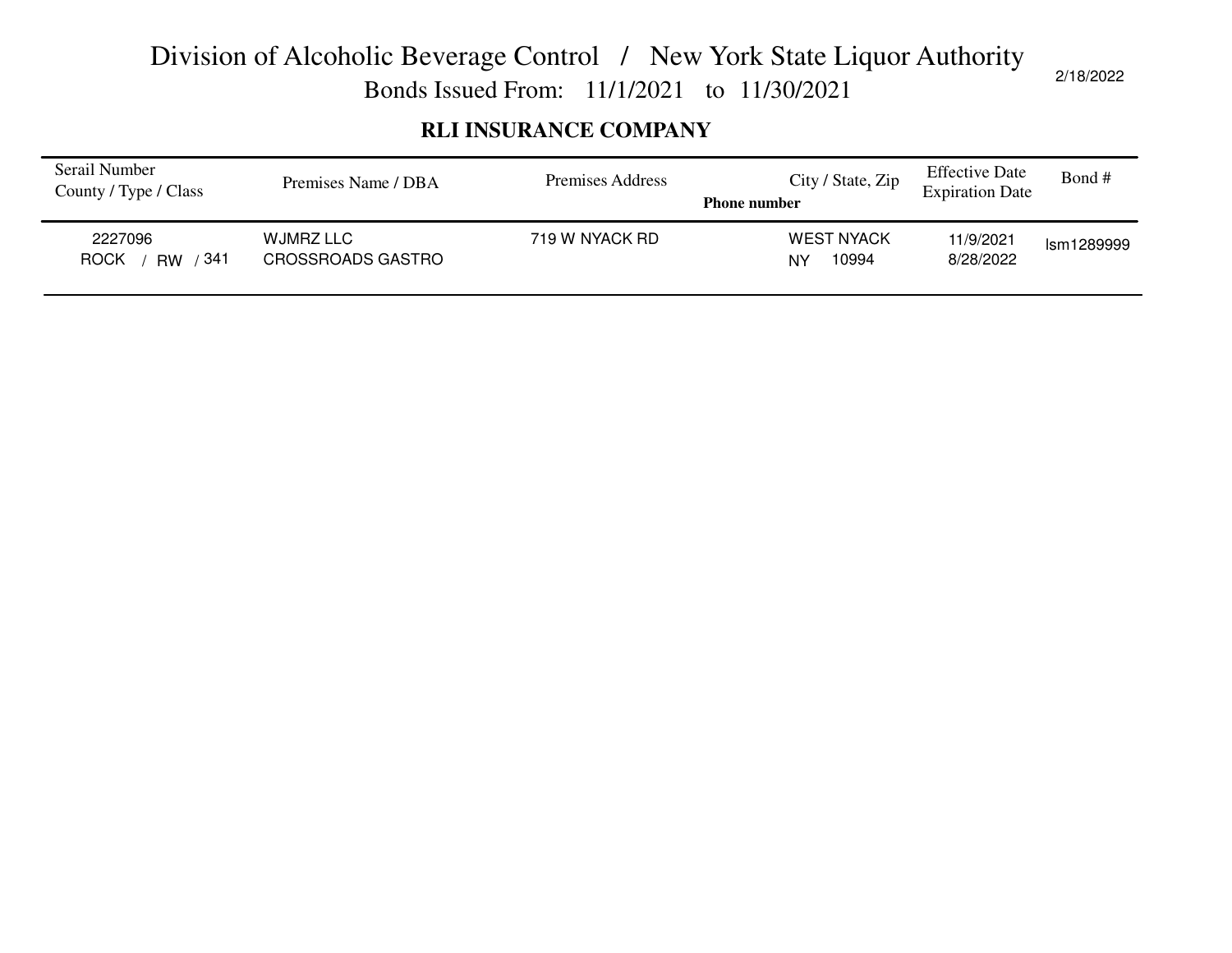Bonds Issued From: 11/1/2021 to 11/30/2021

#### **SELECTIVE INS CO OF AMERICA**

| Serail Number<br>County / Type / Class       | Premises Name / DBA                                    | Premises Address    | <b>Phone number</b> | City / State, Zip                   | <b>Effective Date</b><br><b>Expiration Date</b> | Bond#     |
|----------------------------------------------|--------------------------------------------------------|---------------------|---------------------|-------------------------------------|-------------------------------------------------|-----------|
| 2226002<br>AX / 122<br><b>DUTC</b>           | 3 GUYS GROCERY INC                                     | 84 ACADEMY ST       |                     | <b>POUGHKEEPSIE</b><br>12601<br>NY. | 11/12/2021<br>10/31/2024                        | B1245940  |
| 3166932<br>/252<br>SCHU /<br>OP              | <b>FORGE CELLARS LLC</b>                               | 3775 MATHEWS RD     |                     | <b>BURDETT</b><br>14818<br>NY.      | 11/18/2021<br>10/31/2023                        | B1243581  |
| 3167868<br>/ 344<br><b>ERIE</b><br>TW        | <b>MAGIC BEAR LLC</b><br>MAGIC BEAR BEER CELLAR; MAGIL | 799 SENECA ST STE B |                     | <b>BUFFALO</b><br>14210<br>NY.      | 11/16/2021<br>10/31/2023                        | b1248147  |
| 2225971<br>/ 341<br><b>ULST</b><br><b>RW</b> | SAVONA & SONS INC<br>SAVONAS PLAZA PIZZA               | 1078 MORTON BLVD    |                     | <b>KINGSTON</b><br>12401<br>NY.     | 11/29/2021<br>10/31/2023                        | b 1184596 |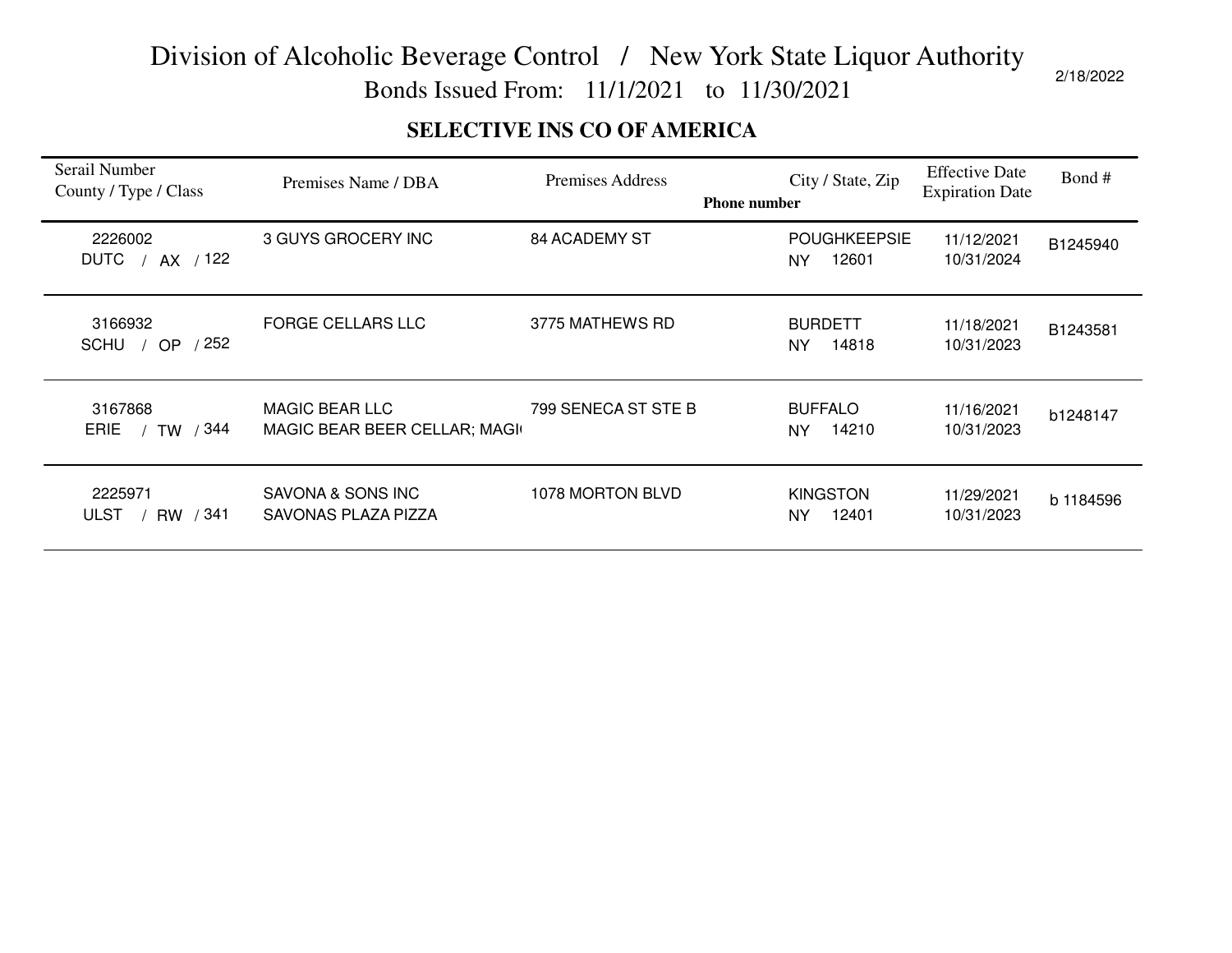Bonds Issued From: 11/1/2021 to 11/30/2021

#### **STATE FARM FIRE & CASUALTY CO**

| Serail Number<br>County / Type / Class | Premises Name / DBA                     | Premises Address | City / State, Zip<br><b>Phone number</b> | <b>Effective Date</b><br><b>Expiration Date</b> | Bond #       |
|----------------------------------------|-----------------------------------------|------------------|------------------------------------------|-------------------------------------------------|--------------|
| 3167456<br>222<br><b>TIOG</b>          | MAIN STREET LIQUOR SHOPPE LL 84 MAIN ST |                  | <b>CANDOR</b><br>13743<br>NY             | 11/10/2021<br>10/31/2024                        | 98-CS-Y026-0 |
|                                        |                                         |                  | 8002512663                               |                                                 |              |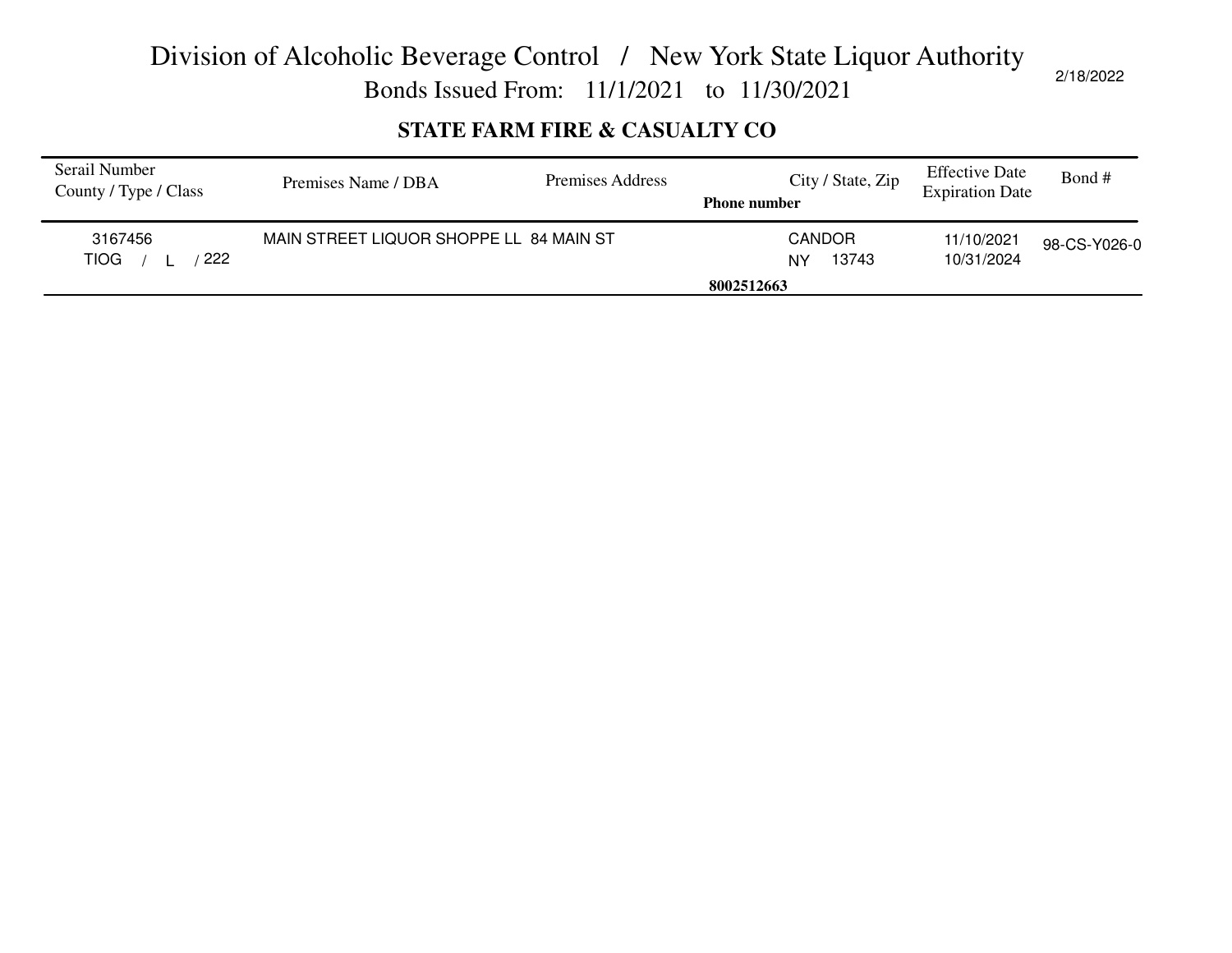Bonds Issued From: 11/1/2021 to 11/30/2021

#### **SURETY BONDING CO OF AMERICA**

| Serail Number<br>County / Type / Class | Premises Name / DBA                                                       | <b>Premises Address</b> | <b>Phone number</b> |                              | City / State, Zip | <b>Effective Date</b><br><b>Expiration Date</b> | Bond #   |
|----------------------------------------|---------------------------------------------------------------------------|-------------------------|---------------------|------------------------------|-------------------|-------------------------------------------------|----------|
| 1330133<br>NEW / OP / 252              | FELIX GREENE STREET SOHO LLC 104 GREENE ST<br><b>FELIX ROASTING CO</b>    |                         |                     | <b>NEW YORK</b><br><b>NY</b> | 10012             | 11/29/2021<br>10/31/2023                        | 65114594 |
| 1333779<br>BRON / OP / 252             | KAMA RESTAURANT & LOUNGE IN(255 E BURNSIDE AVE                            |                         |                     | <b>BRONX</b><br><b>NY</b>    | 10457             | 11/22/2021<br>10/31/2023                        | 65265116 |
| 1336020<br>NASS / OP / 252             | LEMONLEAF THAI RESTAURANT IN 197 MINEOLA BLVD                             |                         |                     | <b>MINEOLA</b><br><b>NY</b>  | 11501             | 11/3/2021<br>10/31/2023                         | 65387809 |
| 1336861<br>NEW / AX / 122              | LINCOLN CONVENIENCE CORP                                                  | 2047A BROADWAY          |                     | <b>NEW YORK</b><br><b>NY</b> | 10023             | 11/19/2021<br>10/31/2024                        | 65445845 |
| 1335460<br>NEW / OP / 252              | THREE LENOX FRIENDS CORP, TH 57 LENOX AVE<br>LOS 3 CHARROS MEXICAN RESTAI |                         |                     | <b>NEW YORK</b><br><b>NY</b> | 10026             | 11/9/2021<br>10/31/2023                         | 65416012 |
| 1335361<br>NEW / L / 222               | WEST 42 WINE & SPIRITS INC                                                | 424 W 42ND ST           |                     | <b>NEW YORK</b><br><b>NY</b> | 10036             | 11/15/2021<br>7/31/2024                         | 63533800 |
| 1335588<br>/ TW / 344<br><b>NEW</b>    | <b>WOMAN IN WINE LLC</b><br><b>SPES</b>                                   | 413 E 12TH ST           |                     | <b>NEW YORK</b><br><b>NY</b> | 10009             | 11/26/2021<br>10/31/2023                        | 65444182 |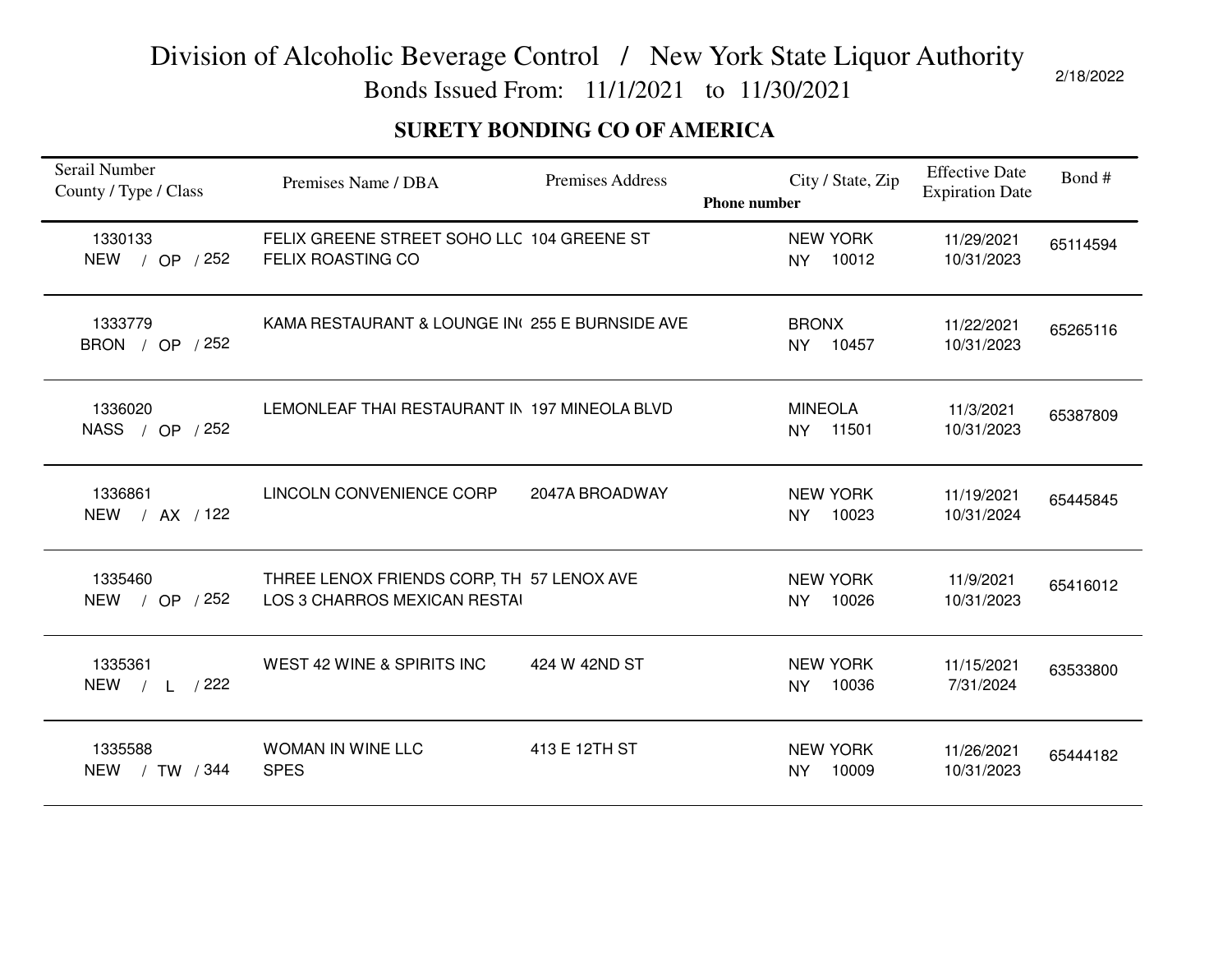Bonds Issued From: 11/1/2021 to 11/30/2021

#### **TRAVELERS CASUALTY & SURETY**

| Serail Number<br>County / Type / Class | Premises Name / DBA                           | <b>Premises Address</b><br><b>Phone number</b> | City / State, Zip                        | <b>Effective Date</b><br><b>Expiration Date</b> | Bond#      |
|----------------------------------------|-----------------------------------------------|------------------------------------------------|------------------------------------------|-------------------------------------------------|------------|
| 2225404<br>SCHE / A / 122              | AYAD DELI AND GROCERY INC<br><b>AYAD DELI</b> | 868 CRANE ST                                   | <b>SCHENECTADY</b><br>12303<br><b>NY</b> | 11/9/2021<br>10/31/2024                         | 107410417  |
| 2226084<br>ROCK / A / 122              | <b>GUZZELS STORE INC</b>                      | 354 RTE 59<br>STORE #8                         | <b>NANUET</b><br>NY<br>10977             | 11/15/2021<br>10/31/2024                        | 107447269  |
| 1333875<br>NEW / TW / 344              | NBHD BRULEE LLC                               | 2620 FREDERICK DOUGLASS BLV NEW YORK           | 10030<br>NY                              | 11/26/2021<br>10/31/2023                        | 107340236  |
| 2226091<br>ALBA / OP / 252             | ON THE HILLTOP LLC<br>ON THE HILL             | 1412 TOWNSHIP RD                               | <b>ALTAMONT</b><br><b>NY</b><br>12009    | 11/23/2021<br>10/31/2023                        | 107438613  |
| 1336530<br>NASS / AX / 122             | ONE STOP CONVENIENCE INC                      | <b>47 BOUNDARY AVE</b><br>STORE #6             | S FARMINGDALE<br>11735<br><b>NY</b>      | 11/5/2021<br>10/31/2024                         | 1074424463 |
| 2225959<br>ONON / AX / 128             | SONBYRNE SALES INC                            | 7456 MORGAN RD                                 | <b>LIVERPOOL</b><br>13090<br><b>NY</b>   | 11/15/2021<br>6/30/2024                         | 107440141  |
| 1333662<br>/ RW / 341<br><b>NEW</b>    | <b>TARTINE INC</b><br><b>TARTINE</b>          | 253 W 11TH ST<br>STORE #1                      | <b>NEW YORK</b><br>10014<br>NY           | 11/9/2021<br>10/31/2023                         | 107412969  |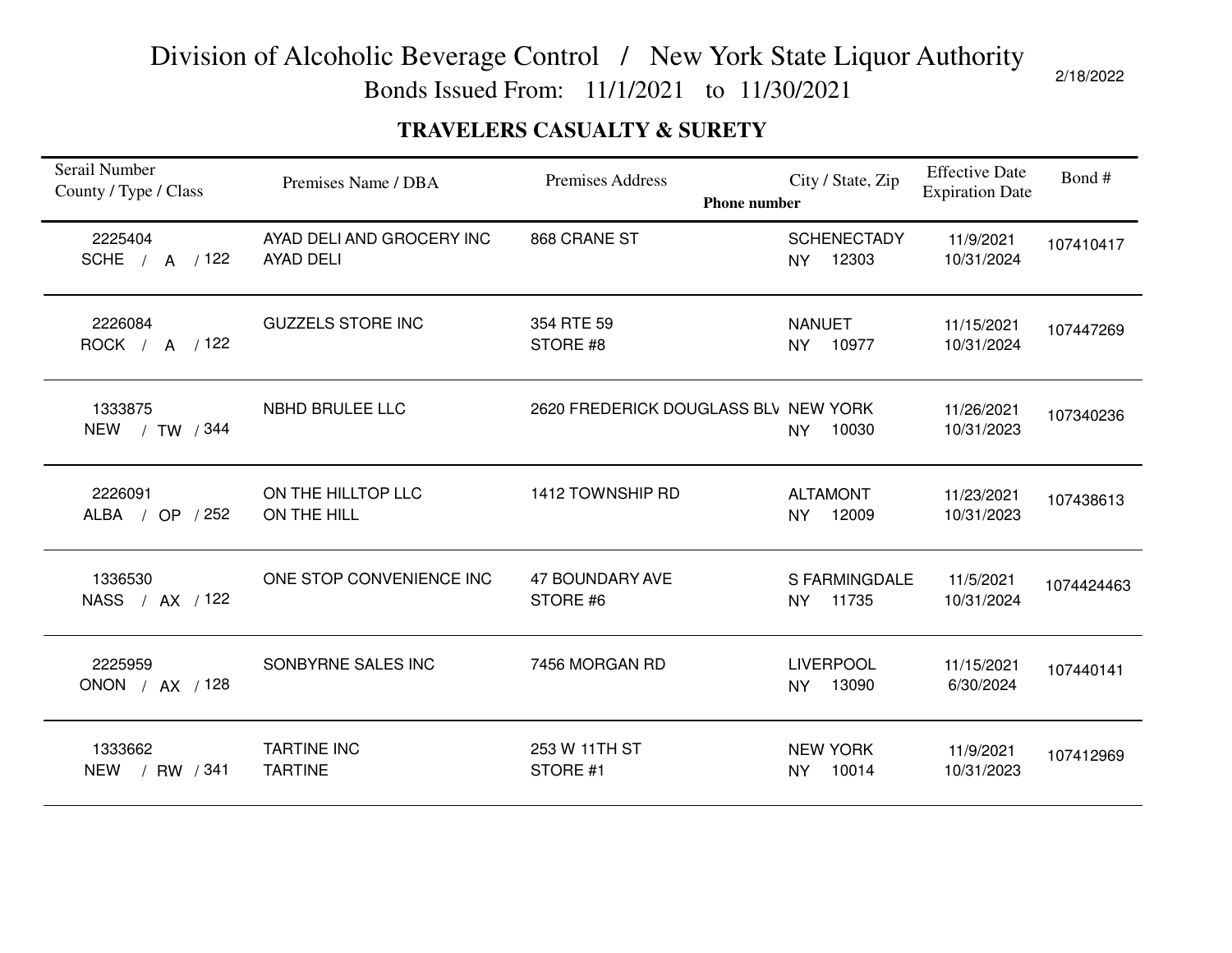Bonds Issued From: 11/1/2021 to 11/30/2021

#### **WESTERN SURETY COMPANY**

| Serail Number<br>County / Type / Class | Premises Name / DBA                                          | <b>Premises Address</b>                      | City / State, Zip<br><b>Phone number</b>            | <b>Effective Date</b><br><b>Expiration Date</b> | Bond#    |
|----------------------------------------|--------------------------------------------------------------|----------------------------------------------|-----------------------------------------------------|-------------------------------------------------|----------|
| 3167061<br><b>ERIE</b><br>/ $CR$ / 256 | <b>1065 ENTERTAINMENT LLC</b><br>SHOWPLACE THEATER           | 1063 1065 GRANT ST                           | <b>BUFFALO</b><br>14207<br>NY.                      | 11/29/2021<br>10/31/2023                        | 65440087 |
|                                        |                                                              |                                              | 8003316053                                          |                                                 |          |
| 2226744<br>ALBA / RW / 341             | 346 SECOND ST LLC<br>UMANA YANA RESTAURANT                   | 240 WASHINGTON AVE<br>AKA 242 WASHINGTON AVE | <b>ALBANY</b><br>12210<br><b>NY</b>                 | 11/5/2021<br>2/28/2023                          | 62306649 |
|                                        |                                                              |                                              | 8003316053                                          |                                                 |          |
| 1333527<br>QUEE / AX / 122             | 44TH DRIVE GOURMET CORP<br><b>BONJOUR FOOD MARKET</b>        | 21-59 44TH DRIVE                             | LONG ISLAND CITY 11/24/2021<br>11101<br><b>NY</b>   | 10/31/2024                                      | 65256059 |
|                                        |                                                              |                                              | 8003316053                                          |                                                 |          |
| 1336631<br>QUEE / OP / 252             | 9107 BAKERY CORP<br>LA NUEVA COLUMBIA                        | 91-07 31ST AVE                               | <b>EAST ELMHURST</b><br>11369<br>NY                 | 11/24/2021<br>10/31/2023                        | 65490278 |
|                                        |                                                              |                                              | 8003316053                                          |                                                 |          |
| 1335790<br>NEW / RW / 341              | AGIOS MARKOS CORPORATION<br><b>GRIND THE NYC COFFEE SHOP</b> | 602 9TH AVE                                  | <b>NEW YORK</b><br>10036<br>NY                      | 11/3/2021<br>10/31/2023                         | 64715945 |
|                                        |                                                              |                                              | 8003316053                                          |                                                 |          |
| 1336467<br>NEW / AX / 128              | <b>AMAZON RETAIL LLC</b><br><b>AMAZON GO</b>                 | 30 ROCKEFELLER PLAZA<br>CO54 & CO56          | <b>NEW YORK</b><br>10112<br><b>NY</b>               | 11/15/2021<br>10/31/2024                        | 65389827 |
|                                        |                                                              |                                              | 8003316053                                          |                                                 |          |
| 1336499<br>SUFF / A / 122              | ANJON OF STONY BROOK INC                                     | 105 MAIN ST                                  | <b>STONY BROOK</b><br>11790<br><b>NY</b>            | 11/22/2021<br>10/31/2024                        | 65695930 |
|                                        |                                                              |                                              | 8003316053                                          |                                                 |          |
| 1336869<br>NEW / OP / 252              | ARAMARK SERVICES INC                                         | 421 8TH AVE<br>AKA 372 NINTH AVE             | <b>NEW YORK</b><br>10001<br><b>NY</b><br>8003316053 | 11/9/2021<br>10/31/2023                         | 30126654 |
|                                        |                                                              |                                              |                                                     |                                                 |          |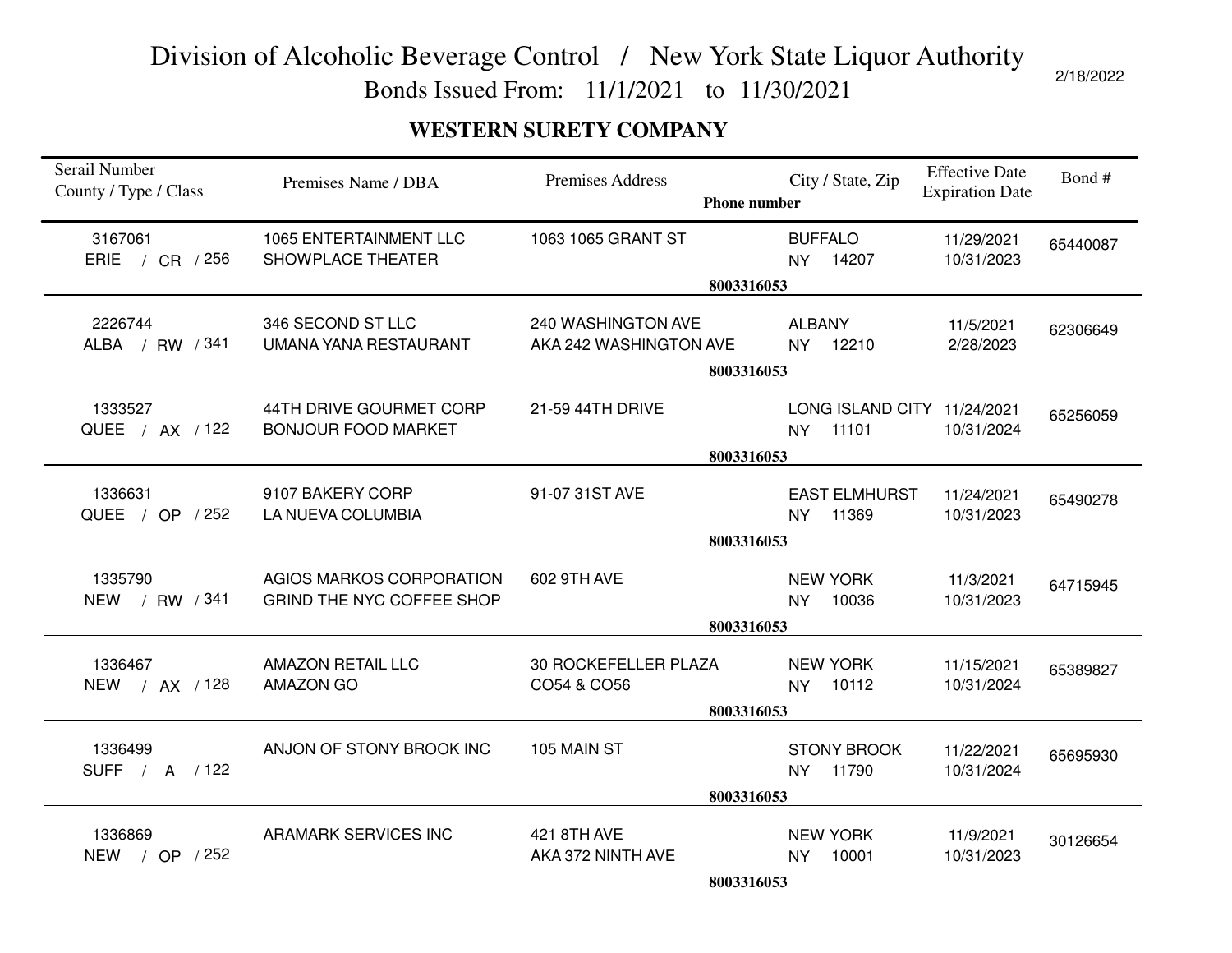Bonds Issued From: 11/1/2021 to 11/30/2021

#### **WESTERN SURETY COMPANY**

| Serail Number<br>County / Type / Class | Premises Name / DBA                                                          | Premises Address      | <b>Phone number</b> |                | City / State, Zip           | <b>Effective Date</b><br><b>Expiration Date</b> | Bond#    |
|----------------------------------------|------------------------------------------------------------------------------|-----------------------|---------------------|----------------|-----------------------------|-------------------------------------------------|----------|
| 3167761<br>MONR / OP $/252$            | BALLANTYNE BAR AND GRILL LLC 1761 SCOTTSVILLE RD<br>THE TAP IT BAR AND GRILL | <b>T/O CHILI</b>      |                     | NY.            | <b>ROCHESTER</b><br>14623   | 11/1/2021<br>10/31/2023                         | 65472830 |
|                                        |                                                                              |                       | 8003316053          |                |                             |                                                 |          |
| 1333385                                | <b>BAMBOO WALK LLC</b>                                                       | 1349 UTICA AVE        |                     |                | <b>BROOKLYN</b>             | 11/24/2021                                      | 65315610 |
| KING / OP $/252$                       | <b>BAMBOO WALK RESTAURANT</b>                                                | A/K/A 5012 FOSTER AVE |                     |                | NY 11203                    | 10/31/2023                                      |          |
|                                        |                                                                              |                       | 8003316053          |                |                             |                                                 |          |
|                                        |                                                                              |                       |                     |                |                             |                                                 |          |
| 1327127                                | BOONBYMOLDOVA INC                                                            | 7600 SHORE FRONT PKWY |                     | <b>ARVERNE</b> |                             | 11/9/2021                                       | 65016170 |
| QUEE / CO / 105                        |                                                                              | $8-G$                 |                     |                | NY 11692                    | 10/31/2022                                      |          |
|                                        |                                                                              |                       | 8003316053          |                |                             |                                                 |          |
|                                        |                                                                              |                       |                     |                |                             |                                                 |          |
| 2226162                                | BROADWAY SCHENECTADY PETR(2302 BROADWAY                                      |                       |                     |                | <b>SCHENECTADY</b>          | 11/2/2021                                       | 65440740 |
| SCHE / AX / 122                        |                                                                              |                       |                     | <b>NY</b>      | 12306                       | 10/31/2024                                      |          |
|                                        |                                                                              |                       | 8003316053          |                |                             |                                                 |          |
| 1340109                                | BRUNET AND FRIEDBERG INC                                                     | 56 W 45TH ST          |                     |                | <b>NEW YORK</b>             | 11/23/2021                                      |          |
| NEW / WW / 303                         | AP WINE IMPORTS                                                              | RM 1401               |                     | NY.            | 10036                       | 5/31/2022                                       |          |
|                                        |                                                                              |                       | 8003316053          |                |                             |                                                 |          |
|                                        |                                                                              |                       |                     |                |                             |                                                 |          |
| 1336508                                | CAFE RODEO INC                                                               | 5714 5TH AVE          |                     |                | <b>BROOKLYN</b>             | 11/15/2021                                      | 23266478 |
| KING / OP $/252$                       | JALAPENOS MEXIAN GRILL RESTA                                                 |                       |                     |                | NY 11220                    | 10/31/2023                                      |          |
|                                        |                                                                              |                       | 8003316053          |                |                             |                                                 |          |
| 1336205                                | CARIBBEAN ISLAND RESTAURANT 229 WOODCLEFT AVE                                |                       |                     |                | <b>FREEPORT</b>             |                                                 |          |
| NASS / OP / 252                        |                                                                              |                       |                     | <b>NY</b>      | 11520                       | 11/2/2021<br>10/31/2023                         | 65477847 |
|                                        |                                                                              |                       |                     |                |                             |                                                 |          |
|                                        |                                                                              |                       | 8003316053          |                |                             |                                                 |          |
| 1337605                                | CENTRO PIZZA & ITALIAN KITCHEN 47-23 VERNON BLVD                             |                       |                     |                | LONG ISLAND CITY 11/23/2021 |                                                 | 65520963 |
| QUEE / RW / 341                        | CENTRO PIZZA BAR & ITALIAN KIT(                                              |                       |                     | <b>NY</b>      | 11101                       | 10/31/2023                                      |          |
|                                        |                                                                              |                       | 8003316053          |                |                             |                                                 |          |
|                                        |                                                                              |                       |                     |                |                             |                                                 |          |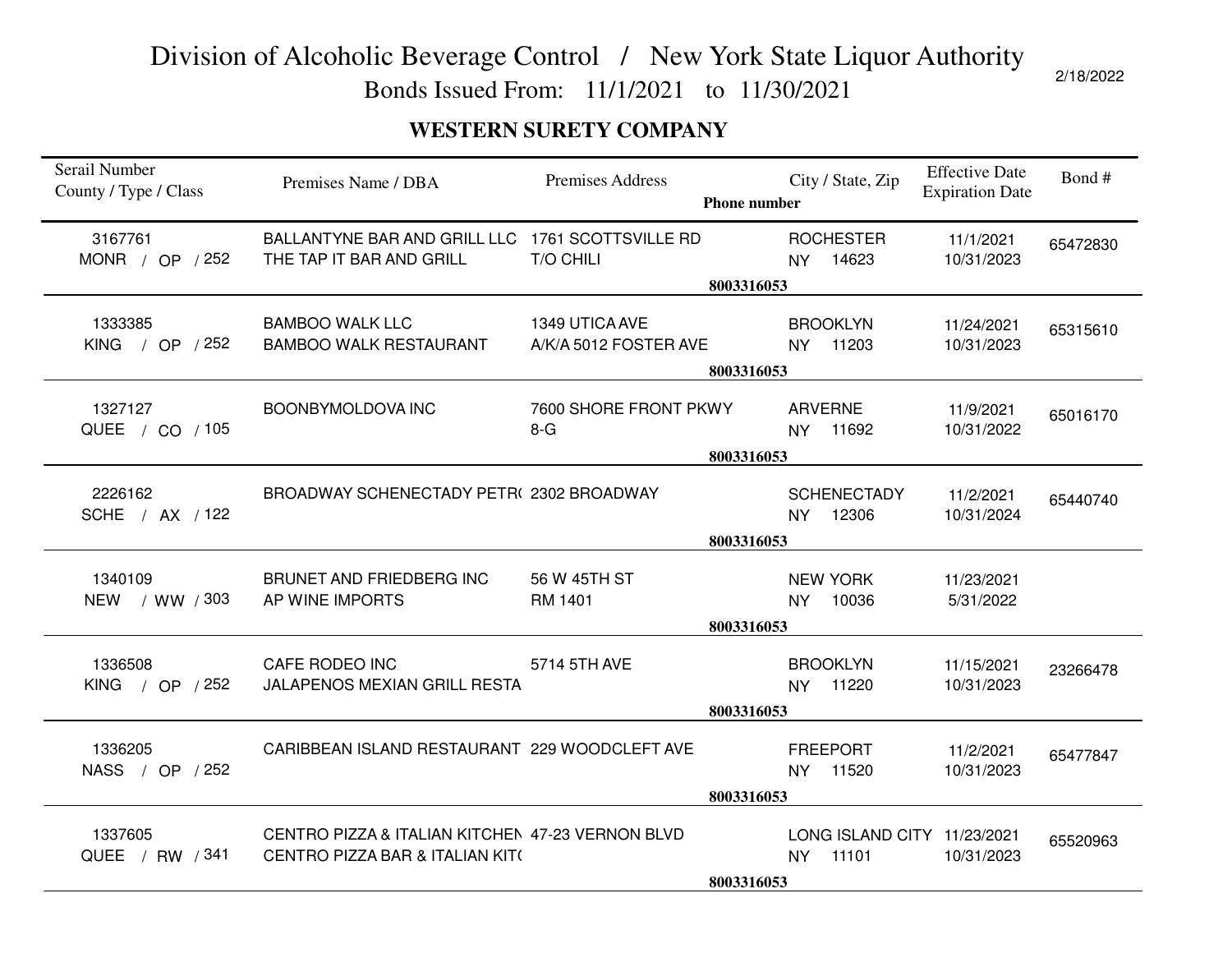Bonds Issued From: 11/1/2021 to 11/30/2021

#### **WESTERN SURETY COMPANY**

| Serail Number<br>County / Type / Class | Premises Name / DBA                                                    | <b>Premises Address</b>            | City / State, Zip<br><b>Phone number</b>             | <b>Effective Date</b><br><b>Expiration Date</b> | Bond#    |
|----------------------------------------|------------------------------------------------------------------------|------------------------------------|------------------------------------------------------|-------------------------------------------------|----------|
| 3167356<br>CHEM / AX / 122             | <b>D K MARKS LLC</b><br><b>SAVE A LOT</b>                              | 308 322 WILLIAM ST                 | <b>ELMIRA</b><br>14901<br><b>NY</b><br>8003316053    | 11/9/2021<br>10/31/2024                         | 65480110 |
| 2226006<br>OSWE / OP / 252             | EDDIES COVE AS LLC                                                     | 28 LAKESHORE DR                    | <b>PULASKI</b><br>NY 13142<br>8003316053             | 11/12/2021<br>10/31/2023                        | 65488835 |
| 1325215<br>NEW / OP / 252              | ELYSIAN HOSPITALITY LLC & TSQE 206 W 41ST ST<br><b>GLEASONS TAVERN</b> |                                    | <b>NEW YORK</b><br>10036<br><b>NY</b><br>8003316053  | 11/3/2021<br>10/31/2023                         | 64818577 |
| 1338748<br>NEW / AX / 122              | <b>GRAND ADVANCE TRADING INC</b>                                       | 123 BOWERY                         | <b>NEW YORK</b><br>10002<br><b>NY</b><br>8003316053  | 11/4/2021<br>9/30/2022                          | 62462568 |
| 1329843<br>KING / OP / 252             | <b>GUSTOSO RESTAURANT INC</b>                                          | 3325 FULTON ST                     | <b>BROOKLYN</b><br>NY 11208<br>8003316053            | 11/17/2021<br>10/31/2023                        | 64971682 |
| 1337942<br>NEW / OP / 252              | HSE ENTERPRISES LLC<br>THE PARLOUR ROOM                                | 70 W 36TH ST<br>UNIT <sub>1B</sub> | <b>NEW YORK</b><br>10018<br>NY.<br>8003316053        | 11/10/2021<br>10/31/2023                        | 6566754  |
| 2226036<br>DUTC / DW / 301             | HUDSON VALLEY BREWERY LLC<br>HUDSON VALLEY BREWERY                     | 7 E MAIN ST                        | <b>BEACON</b><br>12508<br><b>NY</b><br>8003316053    | 11/24/2021<br>10/31/2024                        | 65457627 |
| 3167068<br>MONR / $AX$ / 122           | JEFFREY L ROBINSON<br><b>ROBINSON'S MEAT &amp; DELI</b>                | 1254 N CLINTON AVE                 | <b>ROCHESTER</b><br>14621<br><b>NY</b><br>8003316053 | 11/18/2021<br>10/31/2024                        | 65299981 |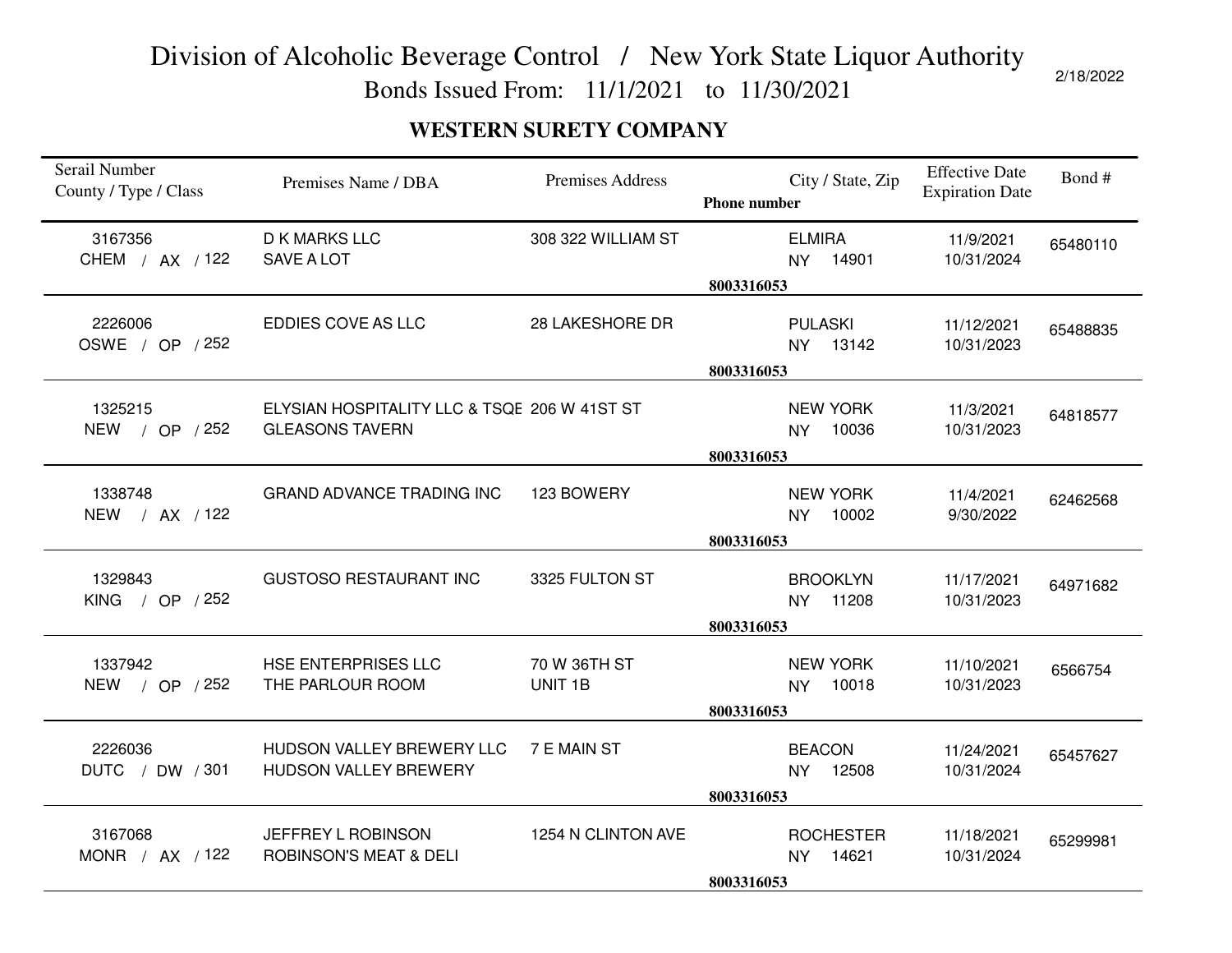Bonds Issued From: 11/1/2021 to 11/30/2021

#### **WESTERN SURETY COMPANY**

| Serail Number<br>County / Type / Class | Premises Name / DBA                                                     | <b>Premises Address</b> | <b>Phone number</b> | City / State, Zip                          | <b>Effective Date</b><br><b>Expiration Date</b> | Bond#    |
|----------------------------------------|-------------------------------------------------------------------------|-------------------------|---------------------|--------------------------------------------|-------------------------------------------------|----------|
| 1334791<br>BRON / OP / 252             | LAST STOP BAR & LOUNGE CORP 3700 JEROME AVE                             |                         | 8003316053          | <b>BRONX</b><br>10467<br><b>NY</b>         | 11/17/2021<br>10/31/2023                        | 65364725 |
| 3167914<br>MONR / $A$ / 122            | <b>LINAS ON LANDING LLC</b><br>LINA'S                                   | 494 N LANDING RD        | 8003316053          | <b>ROCHESTER</b><br>14625<br><b>NY</b>     | 11/16/2021<br>10/31/2024                        | 65361181 |
| 1337065<br>NASS / RW / 341             | LORENZOS PIZZERIA & RESTAURA 21 CEDAR SWAMP RD<br><b>LORENZOS PIZZA</b> |                         | 8003316053          | <b>GLEN COVE</b><br>11542<br>NY ·          | 11/24/2021<br>10/31/2023                        | 65522390 |
| 3167122<br><b>ERIE</b><br>/ OP / 252   | <b>MAC &amp; EMMETT LLC</b><br><b>JACK RABBIT</b>                       | 1010 ELMWOOD AVE        | 8003316053          | <b>BUFFALO</b><br>14222<br><b>NY</b>       | 11/4/2021<br>10/31/2023                         | 65428844 |
| 1334165<br>RICH / L / 222              | MCLEAN AVENUE LIQUORS INC                                               | 101 MCCLEAN AVE         | 8003316053          | <b>STATEN ISLAND</b><br>10305<br><b>NY</b> | 11/12/2021<br>10/31/2024                        | 65339568 |
| 3167770<br>ONTA / OP / 252             | MILES NUCELLI FELTON LLC<br><b>NOCINO</b>                               | 818 EASTVIEW MALL       | 8003316053          | <b>VICTOR</b><br><b>NY</b><br>14564        | 11/19/2021<br>10/31/2023                        | 65518590 |
| 1336393<br>SUFF / CO / 105             | MOUSTACHE BREWING CO LLC                                                | 645 WESTPHALIA AVE      | 8003316053          | <b>MATTITUCK</b><br>11952<br><b>NY</b>     | 11/19/2021<br>10/31/2022                        | 65298205 |
| 1337574<br>NEW / OP / 252              | NAIVE MELODY 24 LLC<br><b>MARIAN'S</b>                                  | 24 GREENWICH AVE        | 8003316053          | <b>NEW YORK</b><br>10011<br>NY             | 11/15/2021<br>10/31/2023                        | 65532253 |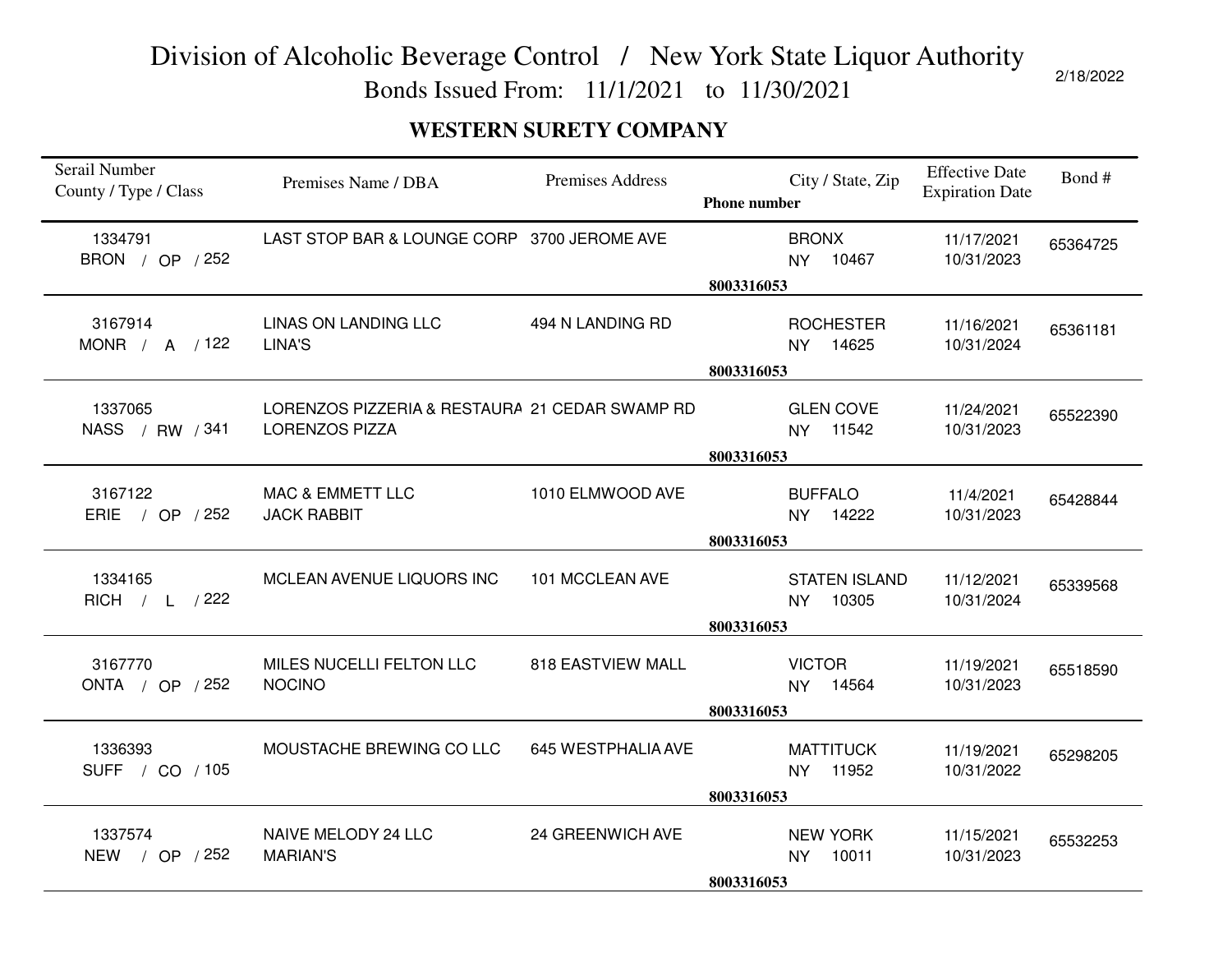Bonds Issued From: 11/1/2021 to 11/30/2021

#### **WESTERN SURETY COMPANY**

| Serail Number<br>County / Type / Class | Premises Name / DBA                                              | <b>Premises Address</b><br><b>Phone number</b> | City / State, Zip                      | <b>Effective Date</b><br><b>Expiration Date</b> | Bond#    |
|----------------------------------------|------------------------------------------------------------------|------------------------------------------------|----------------------------------------|-------------------------------------------------|----------|
| 1335737<br>NEW / RW / 341              | <b>NANGMAN INC</b><br><b>NANGMAN BBQ</b>                         | 793 SIXTH AVE                                  | <b>NEW YORK</b><br>10001<br><b>NY</b>  | 11/9/2021<br>10/31/2023                         | 65440750 |
|                                        | 8003316053                                                       |                                                |                                        |                                                 |          |
| 1336151<br>NEW / OP / 252              | ORCHARD FLAVOR PARTNERS LLC 167 ORCHARD ST<br><b>MOTHER DUCK</b> |                                                | <b>NEW YORK</b><br>10002<br><b>NY</b>  | 11/26/2021<br>10/31/2023                        | 65438026 |
|                                        | 8003316053                                                       |                                                |                                        |                                                 |          |
| 1339801<br>NEW / ZT / 352              | OTHER HALF BREWING COMPANY ROCKEFELLER PLAZA                     | SOUTH PLAZA ST BTWN 48TH&45 NY                 | <b>NEW YORK</b><br>10020               | 11/16/2021<br>4/30/2022                         | 65570958 |
|                                        |                                                                  | 8003316053                                     |                                        |                                                 |          |
| 2224904<br>DUTC / TW / 344             | PAUL BRADY WINE LLC                                              | 344 MAIN ST<br>STE <sub>2</sub>                | <b>BEACON</b><br>12508<br><b>NY</b>    | 11/4/2021<br>10/31/2023                         | 65362090 |
|                                        | 8003316053                                                       |                                                |                                        |                                                 |          |
| 2225812<br>ULST / OP / 252             | PICK A NICK BASKETS LLC<br><b>TINKER STREET TAVERN</b>           | 297 TINKER ST<br>8003316053                    | <b>WOODSTOCK</b><br>NY 12498           | 11/10/2021<br>10/31/2023                        | 65652634 |
| 3167098<br>MONR / RW / 341             | PITTSFORD BAKERY LLC<br>THE VILLAGE BAKERY & CAFE                | 5 STATE ST                                     | <b>PITTSFORD</b><br>14534<br><b>NY</b> | 11/18/2021<br>10/31/2023                        | 65429273 |
|                                        | 8003316053                                                       |                                                |                                        |                                                 |          |
| 1334950<br>KING / AX / 122             | RAGGUETTE & CHARLES INC<br>NANNI HEALTH FOOD STORE               | 5222 5224 CHURCH AVE                           | <b>BROOKLYN</b><br>11203<br>NY.        | 11/10/2021<br>10/31/2024                        | 65397691 |
|                                        | 8003316053                                                       |                                                |                                        |                                                 |          |
| 3166791<br>CHAU / W / 322              | REVERIE WINE SHOP INC<br><b>REVERIE WINE SHOP</b>                | 3943 RTE 394                                   | <b>MAYVILLE</b><br>NY 14757            | 11/5/2021<br>10/31/2024                         | 65010604 |
|                                        | 8003316053                                                       |                                                |                                        |                                                 |          |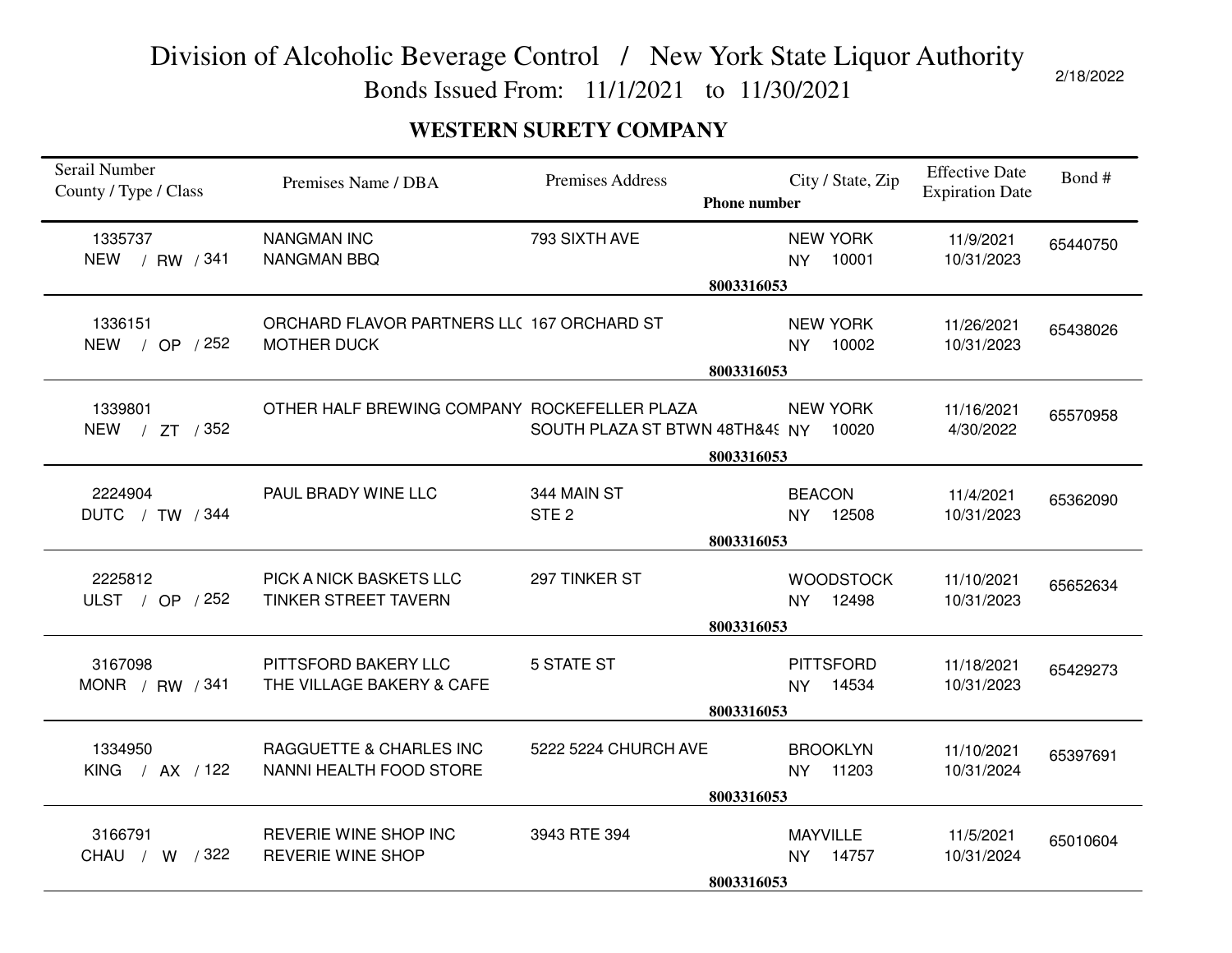Bonds Issued From: 11/1/2021 to 11/30/2021

#### **WESTERN SURETY COMPANY**

| Serail Number<br>County / Type / Class | Premises Name / DBA                                           | <b>Premises Address</b>             | <b>Phone number</b> | City / State, Zip                          | <b>Effective Date</b><br><b>Expiration Date</b> | Bond#    |
|----------------------------------------|---------------------------------------------------------------|-------------------------------------|---------------------|--------------------------------------------|-------------------------------------------------|----------|
| 2224386<br>SARA / OP / 252             | <b>RK HOSPITALITY LLC</b><br><b>PANZAS PUB</b>                | 510 RTE 9P                          | 8003316053          | SARATOGA SPRINC 11/5/2021<br>12866<br>NY   | 10/31/2023                                      | 65307075 |
| 1336760<br>NEW / OP / 252              | SALT MEDITERRANEAN LLC<br>THE SALT                            | 1123 1ST AVE                        | 8003316053          | <b>NEW YORK</b><br>10065<br><b>NY</b>      | 11/15/2021<br>10/31/2023                        | 26475611 |
| 1336764<br>NASS / OP / 252             | SAPORI PIZZA RISTORANTE CORP 144 146 MAIN ST                  |                                     | 8003316053          | <b>EAST ROCKAWAY</b><br>11518<br><b>NY</b> | 11/18/2021<br>10/31/2023                        | 65457808 |
| 2226009<br>ONEI / OP / 252             | SPACE NEXDOOR LLC<br><b>SPACE NEXDOOR</b>                     | 2609 GENESEE ST                     | 8003316053          | <b>UTICA</b><br>13501<br><b>NY</b>         | 11/23/2021<br>10/31/2023                        | 64850674 |
| 2225913<br>ROCK / OP / 252             | TWENTY EIGHT BROADWAY CORF 20 S BROADWAY<br><b>BRIX N ALE</b> |                                     | 8003316053          | <b>NYACK</b><br>10960<br><b>NY</b>         | 11/18/2021<br>10/31/2023                        | 65487588 |
| 3167411<br>WYOM / A / 122              | WARSAW C STORE LLC                                            | 2489 STATE RTE 19                   | 8003316053          | <b>WARSAW</b><br>14569<br><b>NY</b>        | 11/24/2021<br>10/31/2024                        | 65439307 |
| 1336569<br>SUFF / WW / 303             | WINE CELLAR IMPORTS INC                                       | 171 E INDUSTRY CT<br><b>SUITE A</b> | 8003316053          | <b>DEER PARK</b><br>11729<br><b>NY</b>     | 11/4/2021<br>10/31/2024                         | 65497286 |
| 1336386<br>QUEE / AX / 122             | WIZE DELI GROCERY CORP                                        | 102-48 JAMAICA AVE                  | 8003316053          | <b>RICHMOND HILL</b><br>11418<br><b>NY</b> | 11/4/2021<br>10/31/2024                         | 65482204 |